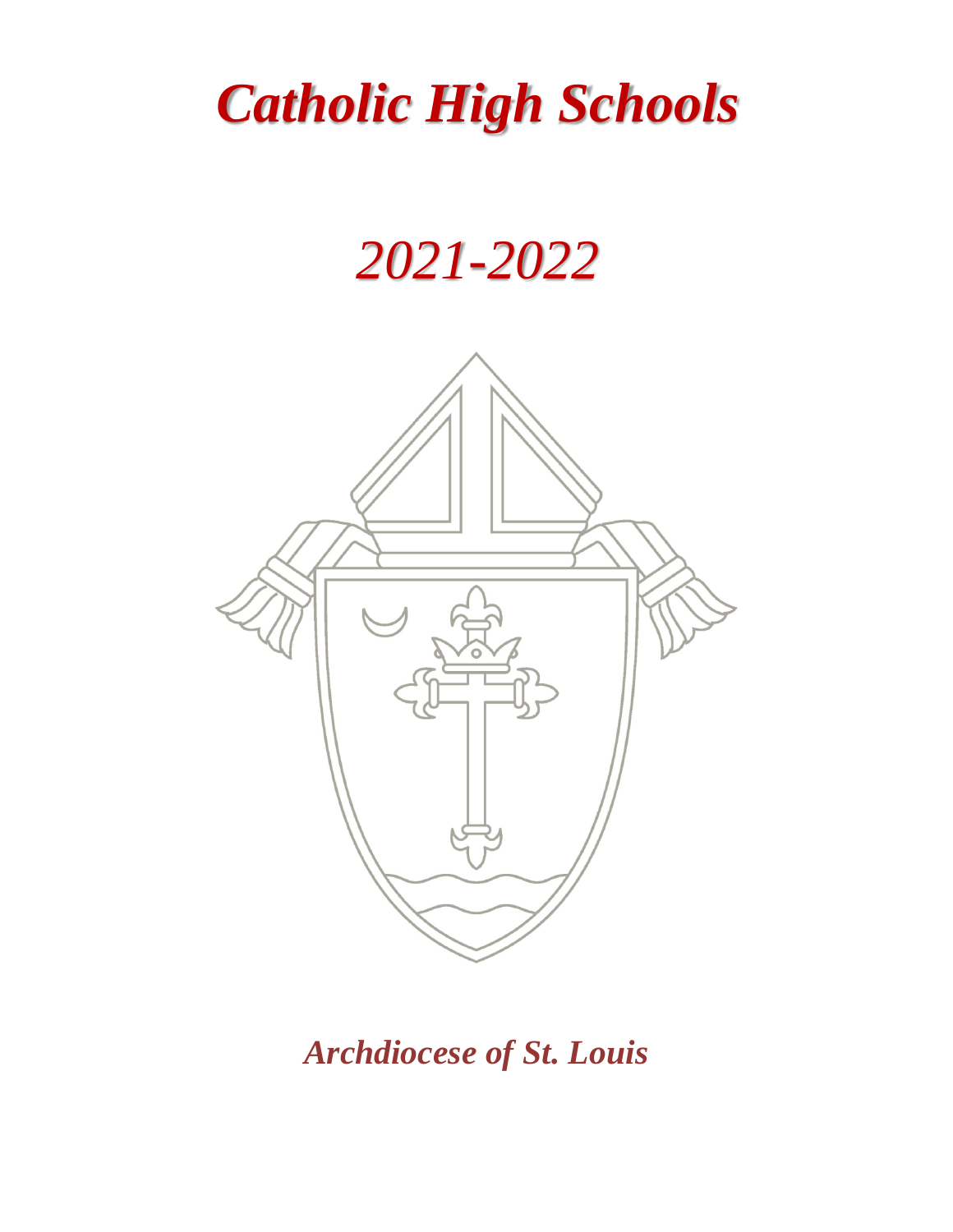## **WELCOME . . .**

to everyone who is interested in our Catholic high schools. We are privileged to have twenty-five high schools in the Archdiocese of Saint Louis. We feel confident that you will receive very valuable information as well as links to the sites of all the Catholic High Schools.

The Catholic High Schools is compiled of pages submitted to us by the high schools themselves. The information contained within the directory is meant as initial contact information for prospective students and their parents.

- $\triangleleft$  Classification of Schools Archdiocesan High Schools – Parish High Schools – Private High Schools
- Locator Map
- Individual Information Pages for Schools *These pages also contain direct links to each school's individual website.*

Best wishes to all of our future students! We welcome the opportunity to have you as a member of our academic community.

Sincerely,

*Office of Catholic Education and Formation*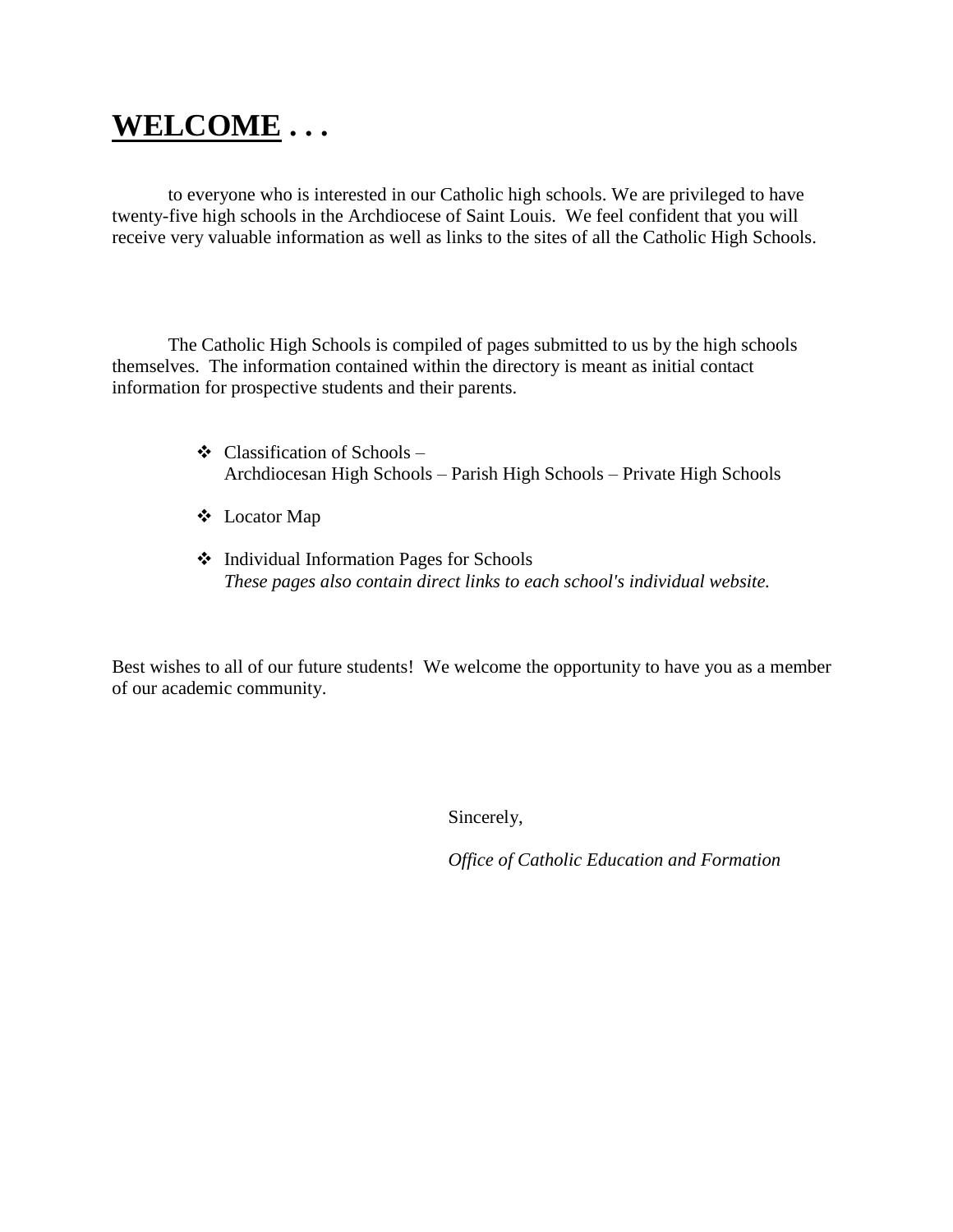## *Catholic High Schools Archdiocese of St. Louis*

#### **Archdiocesan High Schools**

Bishop DuBourg High School Cardinal Ritter College Prep Duchesne High School Rosati-Kain High School St. Dominic High School St. Francis Borgia Regional High School St. Mary's High School St. Pius X High School

#### **Parish High Schools**

St. Vincent High School Valle Catholic High School

#### **Private High Schools**

Barat Academy Chaminade College Prep School Christian Brothers College High School Cor Jesu Academy De Smet Jesuit High School Incarnate Word Academy Nerinx Hall Notre Dame High School St. John Vianney High School St. Joseph's Academy St. Louis Priory School St. Louis University High School Ursuline Academy Villa Duchesne and Oak Hill School Visitation Academy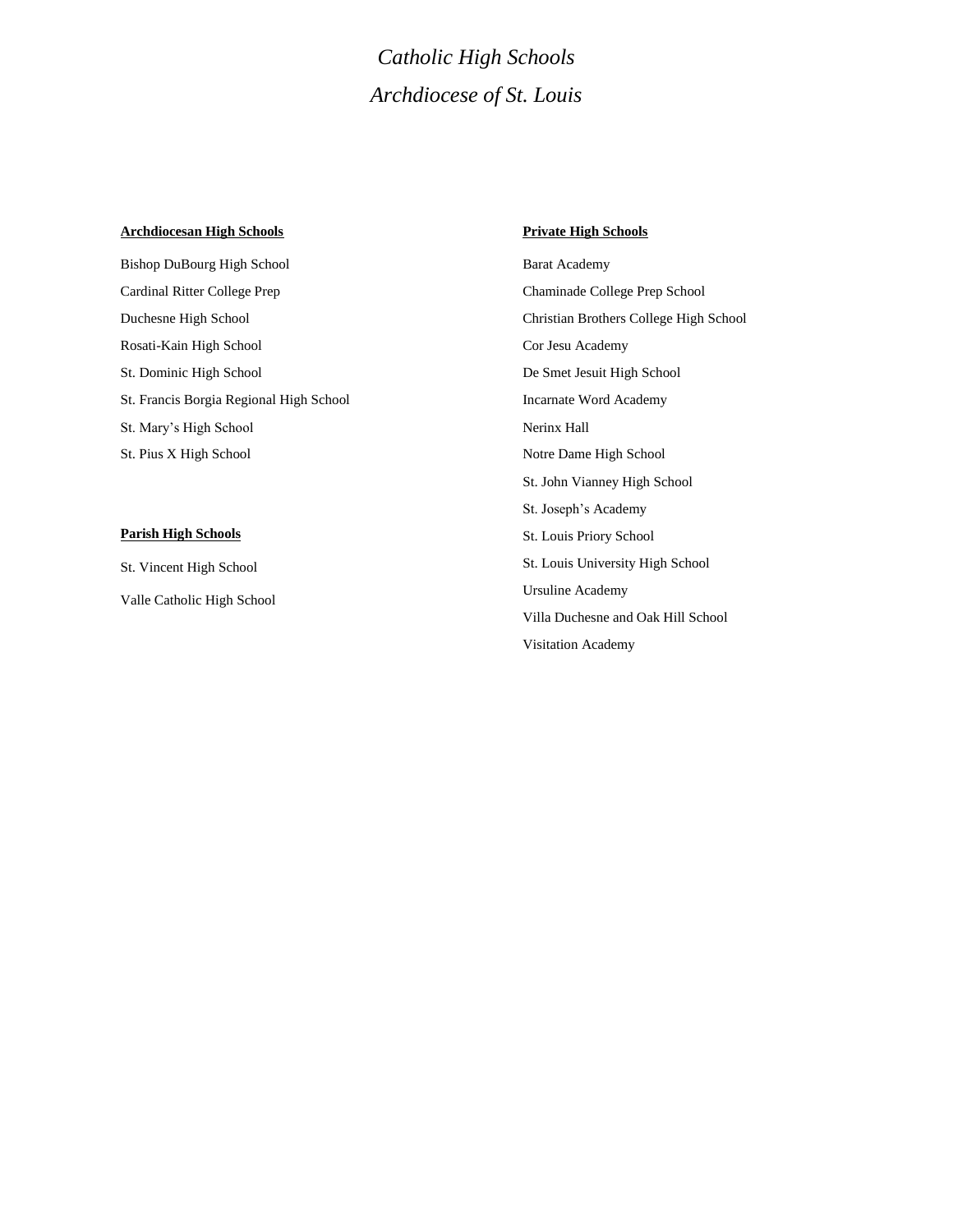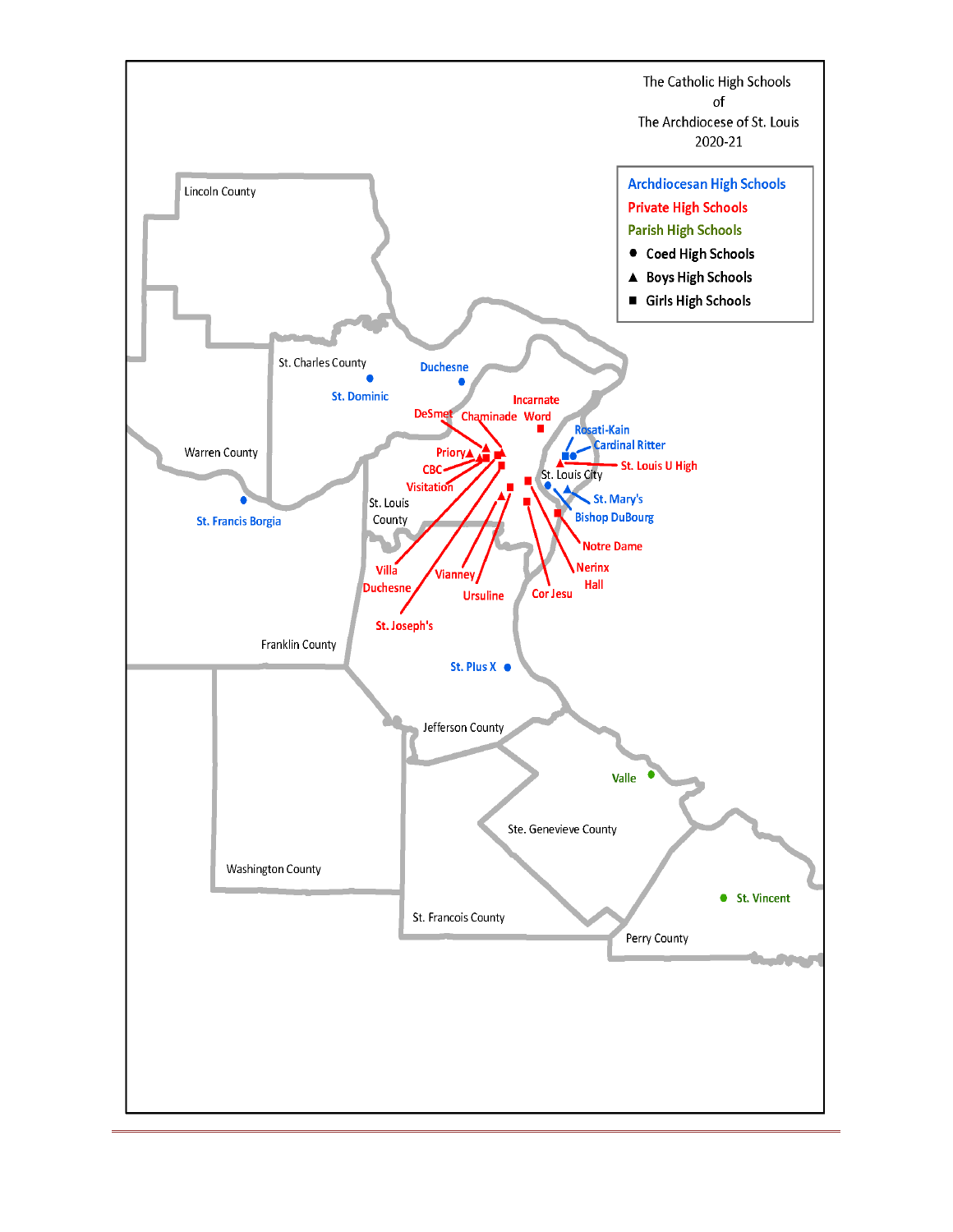### Barat Academy

#### 17815 Wild Horse Creek Road Chesterfield, MO 63005

#### Phone: 636-300-5500 Fax: 636-300-5501

#### [www.baratacademy.org](http://www.baratacademy.org/)

Type of School ~~ Private / Co-educational campus with single-gender classes / Grades 9-12

Religious Affiliation ~~ Sacred Heart Tradition

Total Enrollment  $\sim$  65

Total Faculty ~~ 22

Tuition  $\sim$  \$14,950

#### **HISTORY**

Located in Chesterfield, Barat Academy is the area's newest private independent Catholic high school. Founded in the Sacred Heart tradition, Barat's 21st century model includes single-gender classes, engaged learning model, required athletic/activity participation and an award winning service learning program. Global education is integrated throughout the curriculum. Students attend Barat from all over the world. Financial Aid and Scholarships are available.

#### SCHOOL MISSION STATEMENT/PHILOSOPHY

#### CORE VISION:

To create a learning community of citizens who are transformed in Christ and who will change the world.

#### CORE MISSION:

Barat Academy creates the unifying power of an educational community that fosters the growth of the mind, body and spirit.

#### CORE VALUES:

A personal and active faith in God. A deep respect for intellectual values. A social awareness that impels action. The building of community as a Christian value. Personal growth amid wise freedom.

#### ADMISSIONS REQUIREMENTS/PROCEDURE

Admission decisions are based on a student's ability to be successful in Barat Academy's program as determined by:

The student's grades from recent report cards. The student's standardized test scores. The student's recommendations and the interview process. Students who will bring to Barat Academy a diverse and well-rounded environment.

#### CURRICULUM

Barat Academy offers a college preparatory curriculum in a single-gender class environment on a co-educational campus. Barat's unique educational approach provides intellectual rigor and instills in students a life-long love of learning. Every student volunteers time, talent and energy to the community as part of the school's curriculum.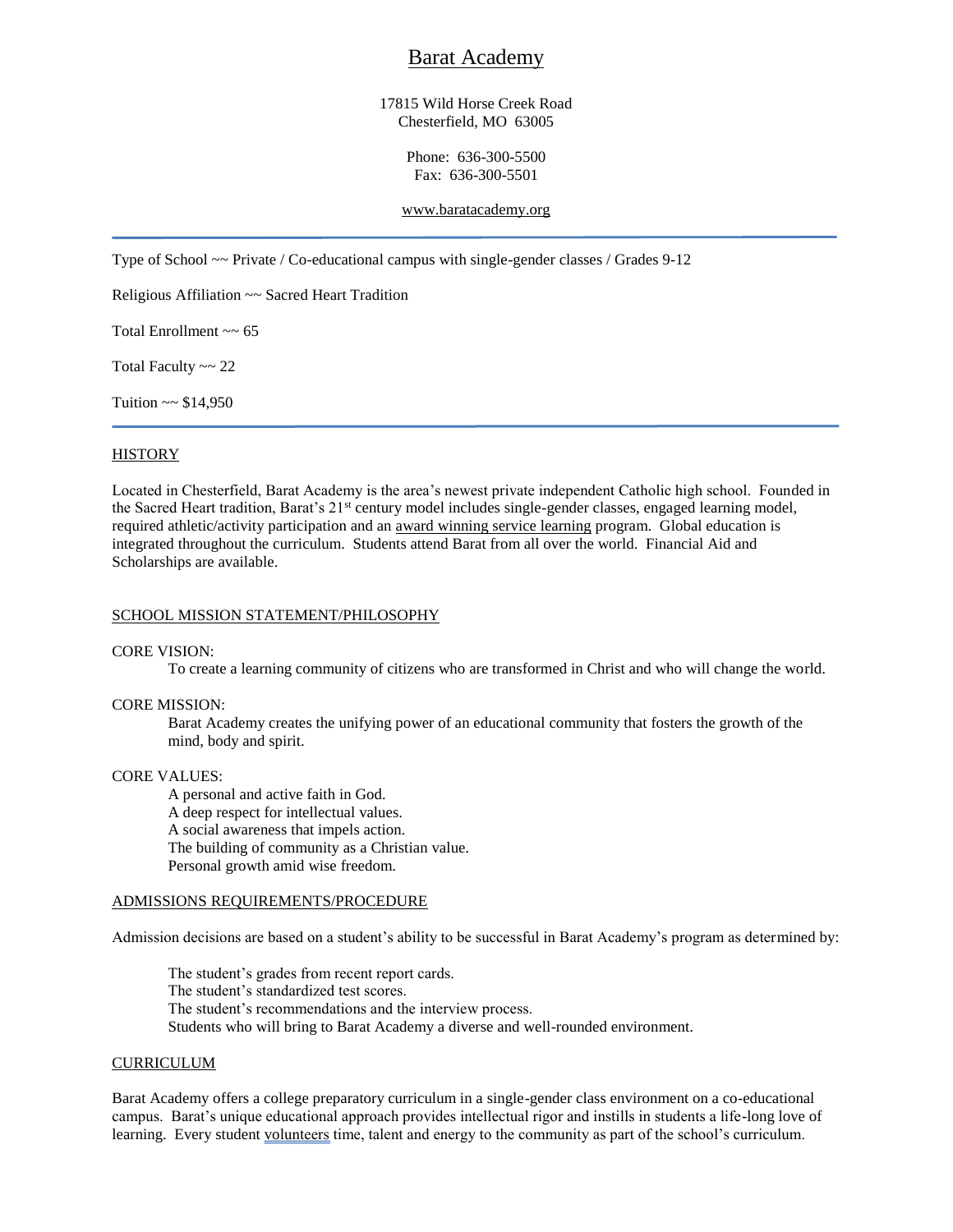#### ADVANCED PLACEMENT PROGRAM

Barat Academy offers Advanced Placement course options to sophomores, juniors and seniors. AP courses are offered in English, History, Science, Math and Art.

#### ATHLETICS/CO-CURRICULARS

Participation in after-school activities is a required component of the Barat program. Barat is a member of MSHSAA and participates in district, section and state competitions in nineteen sports. Barat students are offered a full program in performing arts including band, orchestra, speech, and debate and theatrical productions. Additionally, Barat has a number of clubs and organizations such as House Co., Newspaper, Yearbook, National Honor Society and FCA to name a few.

#### GRADUATION REQUIREMENTS

Barat Academy focuses on developing responsible, independent, community-oriented adults. Students are required to take the following credits prior to graduation: English (4), Social Studies (4), Math (4), Theology (4), Foreign Language (4), Science (4), Physical Education/Health (1.5), Fine Arts (1), Service Learning (4), Electives (2).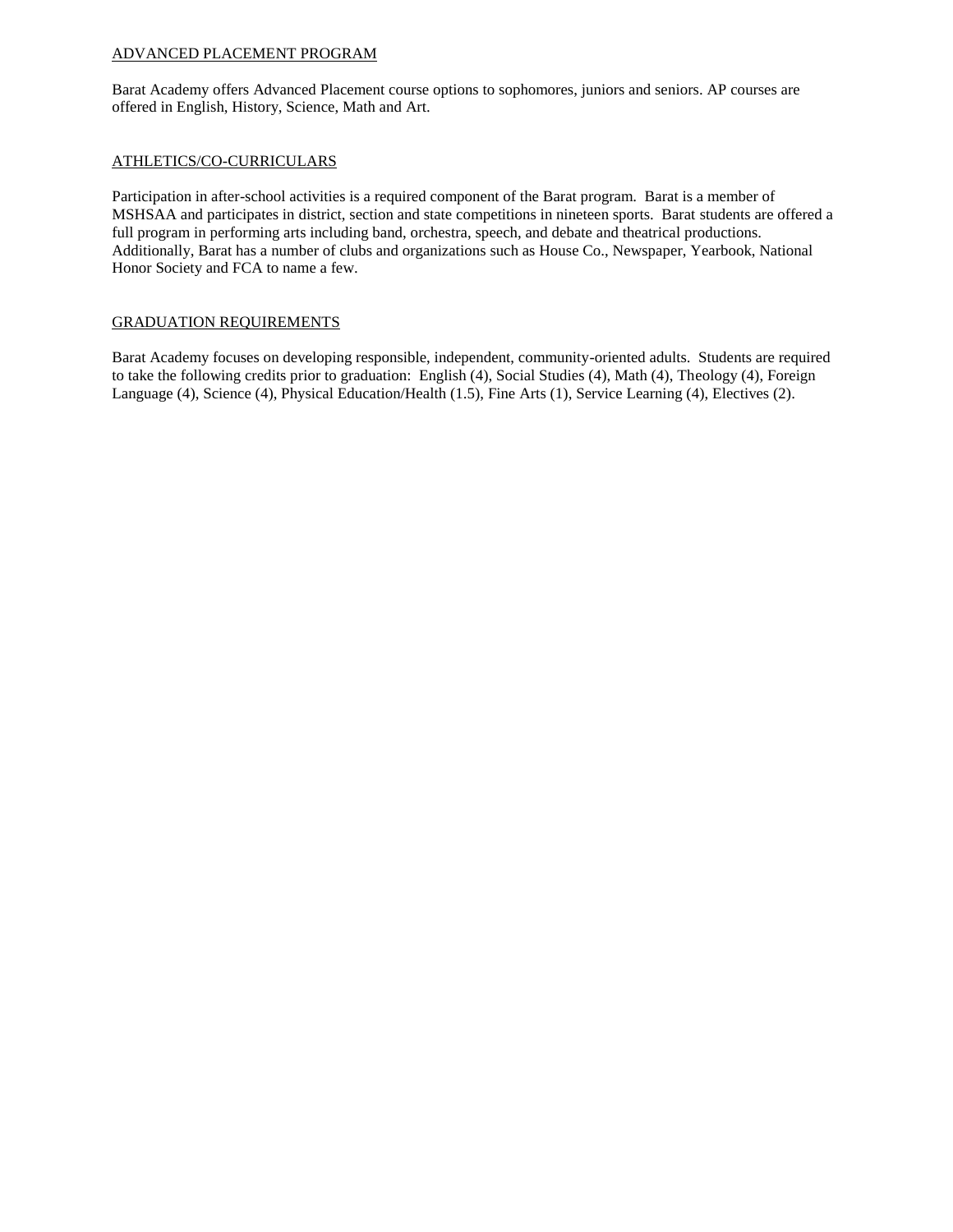## Bishop DuBourg High School

5850 Eichelberger Saint Louis, MO 63109

Phone: 314-832-3030 Fax: 314-832-0529

#### [www.bishopdubourg.org](http://www.bishopdubourg.org/)

Type of School ~~ Archdiocesan / Co-educational

Religious Affiliation ~~ Archdiocese of St. Louis

Total Enrollment ~~ 260

Total Faculty ~~ 29

Tuition  $\sim$  \$11,900

#### **HISTORY**

Bishop DuBourg High School has a rich history of 70+ years of excellence in developing leaders in faith and service. It was named for the first bishop of St. Louis. The school moved into its current St. Louis Hills location in 1953 after being founded at Jefferson Barracks. Bishop DuBourg High School's over 21,000 alumni enrich our Church and society in a myriad of careers, professions and fields.

Bishop DuBourg High School offers a comprehensive, co-educational experience for students in grades 9-12. The faculty prides itself on a Christ-centered curriculum and rigorous academic standards. Students at Bishop DuBourg are encouraged to grow both academically and spiritually during their four years.

As a comprehensive school, Bishop DuBourg High School challenges all students of varying abilities, including our Academy of Advanced Studies. The individualized curriculum allows students to reach their highest potential in each subject area. As a co-educational school, Bishop DuBourg boasts a sampling of real-life experiences. The entire campus is equipped for a student-friendly atmosphere conducive to learning with one-to-one Microsoft tablets for the students.

#### SCHOOL MISSION STATEMENT/PHILOSOPHY

Our Mission ~ Inspired by Christ, Bishop DuBourg High School educates a diverse coeducational community, enables young people to reach their full potential, and develops leaders in faith and service, through Catholic values and academic excellence.

Our Vision ~ Bishop DuBourg High School will provide a caring, safe and affordable environment in a contemporary facility where the professional staff will use exceptional educational methods to meet the needs of a diverse student body and to develop young adults with faith in Christ who will serve the larger community.

Bishop DuBourg High School's motto is "Faith in Christ … Service to Others". The students live this philosophy both inside and outside the school's walls. All students must complete 150 hours of school and community service before graduating. Seniors volunteer full-time for two weeks at a school-approved charity or non-profit organization. Service is just one aspect of our spiritual curriculum. Each class participates in at least one retreat or day of prayer during the school year. All juniors participate in a Kairos retreat where they spend three days in prayer and reflection.

#### ADMISSIONS REQUIREMENTS/PROCEDURE

Bishop DuBourg High School, an AdvancED North Central Association accredited college preparatory school, is committed to a comprehensive education for all students. All Bishop DuBourg students and parents must have a commitment to our foundations of faith and service. Student acceptance is based on previous academic success, including elementary school report cards and standardized test scores, discipline and school attendance records. Students are required to participate in a pre-acceptance interview. Prospective students may apply online for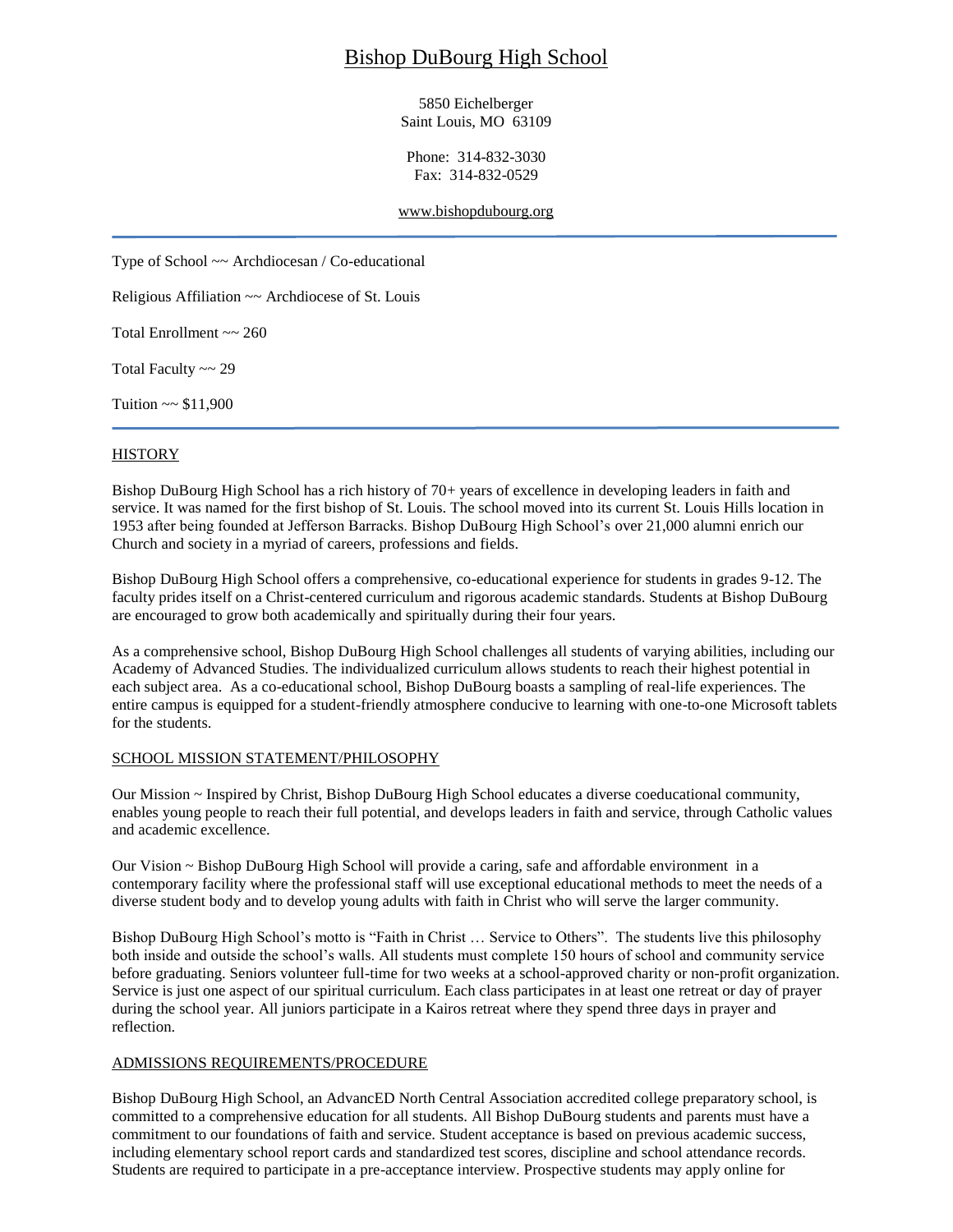admission. Bishop DuBourg encourages both eighth and seventh grade students to visit for a day. Eighth graders can set up a time in the fall semester to visit, and seventh graders are welcome to visit in the spring. Family and meritbased scholarships are available; approximately 75% of DuBourg students receive some form of tuition assistance. Questions – contact our Director of Admissions at [drodgers@bishopdubourg.org](mailto:drodgers@bishopdubourg.org) or at 314-783-4419.

#### CURRICULUM

Bishop DuBourg High School offers a comprehensive college preparatory curriculum designed to prepare all our students for college and post-high school life. The Bishop DuBourg High School curriculum is well-rounded, challenging and individualized to meet the varying academic needs and interests of all our students. For our students who have diagnosed learning differences, we have a Learning Consultant on staff. We offer a full range of programs in religion, English, math, science, social studies, French, Spanish, theater, fine arts, instrumental and vocal music, technology, FACS and physical education. Our rotating block schedule allows for diversity in the students' schedules, maximizing their ability to achieve academic success. All students participate in a daily academic hour. During this time, all of our teachers are available to provide extra assistance. Bishop DuBourg students are equipped with their own Chromebook which allows the students to incorporate technology into all aspects of the educational experience and extend their classroom experiences beyond pages of books and walls of the school building.

#### ADVANCED PLACEMENT/HONORS PROGRAMS

The Academy of Advanced Studies offers students a rigorous program of academics. Students enrolled in the Academy have additional graduation requirements including at least 18 honors or advanced college credit courses. The Academy provides enrichment programs during the school year. Space in the program is limited. DB's Advanced College Credit Program through the University of Missouri – St. Louis offers students the opportunity to earn up to 56 hours of college credit. Advanced College Credit courses are offered in English, math, social studies, Spanish and French.

#### ATHLETICS/CO-CURRICULARS

Athletic Teams:

Boys – baseball, basketball, cross country, football, soccer, tennis, track, volleyball, and wrestling. Girls – basketball, cross country, soccer, softball, spirit squad, swimming, tennis, track, and volleyball.

Clubs: Art Club, Bocce Ball, Bowling, Campus Ministry Club, Chess Club, Club de Espanol, Diversity Club, Foodies Club, Guild Players, Le Club de Français, Liturgical Music, National Honor Society, National Art Honor Society, National French Honor Society, Pep Band, Pro-Life Club, Robotics, Scholar Bowl, Student Ambassadors, Student Council, and Video Gamers.

Special Courses: Jazz Band, Digital Music Production, Criminal Law, Yearbook, Big History, Exploration in the Modern Era, Food and Nutrition, Sewing, Child Development, Cavalier Experience, Ceramics & Sculpture, TV Production (DBC Live) and Intro to Engineering.

#### GRADUATION REQUIREMENTS

Students must earn 30 credits, including 24 in core subject areas.

| Religion $-4$ credits       | English $-4$ credits    | Social Studies $-3$ credits    |
|-----------------------------|-------------------------|--------------------------------|
| Science $-3$ credits        | Math $-3$ credits       | Foreign Language $-2$ credits  |
| Practical Arts – .5 credit  | Fine $Arts - 1$ credit  | Physical Education $-1$ credit |
| Computers - .5 credit       | $Electives - 6$ credits | Health - .5 credit             |
| Personal Finance - 5 credit |                         |                                |

Cavalier Experience – 1 credit (Cavalier Experience is a specially designed course to assist all freshmen in the transition from elementary school to high school. The course focuses on leadership, teamwork, communications, service and study skills.)

Christian Service Hours - .4 credit: Freshman – 20 hours, Sophomore – 25 hours, Junior – 35 hours, Senior – 70 hours.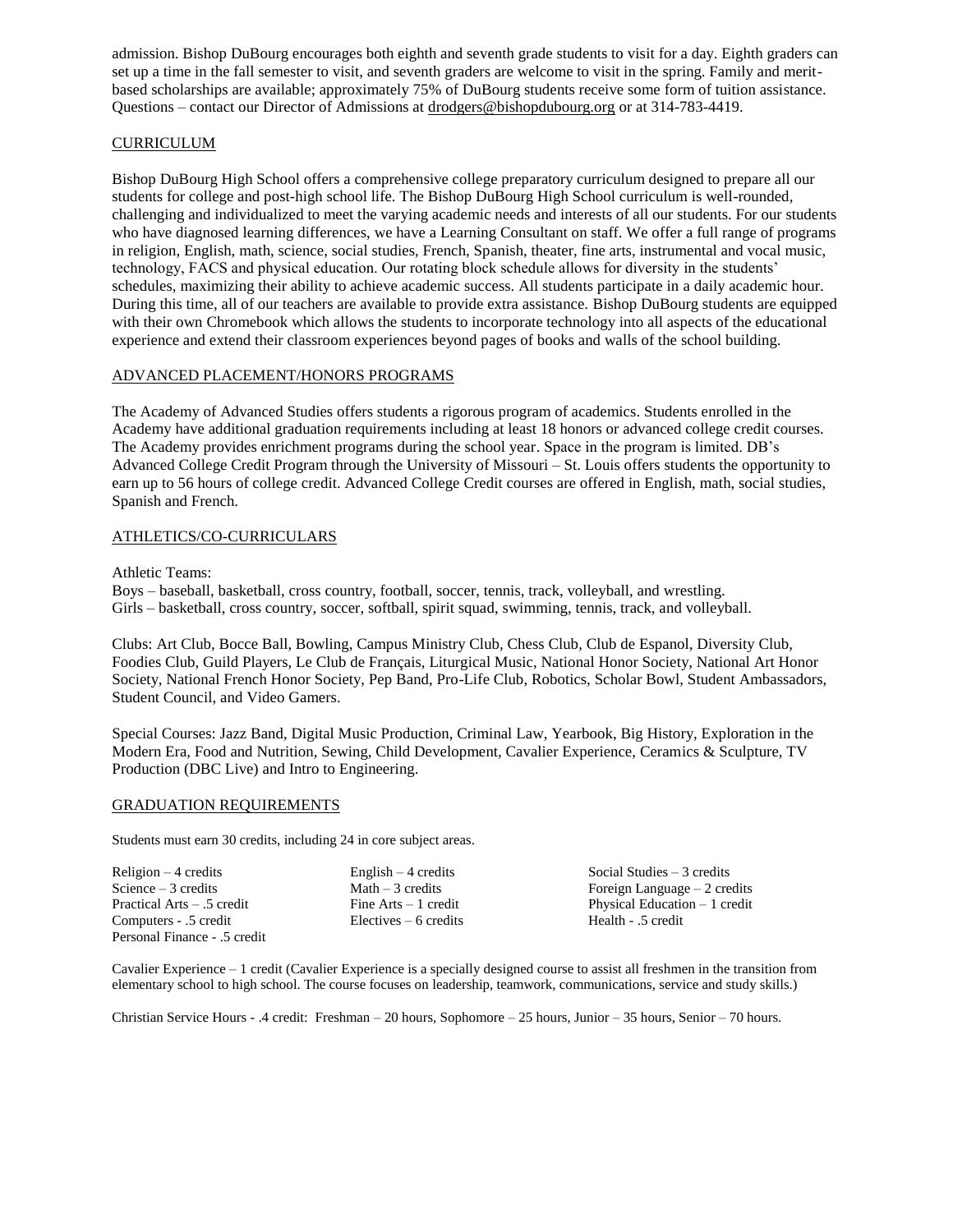## Cardinal Ritter College Prep

701 North Spring Saint Louis, MO 63108

Phone: 314-446-5500 Fax: 314-446-5570

#### [www.cardinalritterprep.org](http://www.cardinalritterprep.org/)

Type of School  $\sim \text{Archidicesan} - \text{Co-educational}$ 

Religious Affiliation ~~ Archdiocese of St. Louis

Total Enrollment ~~ 379

Total Faculty ~~ 38

Tuition  $\sim$  \$8,847

#### **HISTORY**

Cardinal Ritter College Preparatory (CRCP) originally opened in the fall of 1979. In August, 2003 the school opened doors at the current location. CRCP places a strong emphasis on faith development, academic excellence and leadership. The school's curriculum is aligned with ACT standards and exceeds the guidelines of the typical college preparatory course of study. The curriculum allows qualifying students to enroll in honors and Advance College Credit courses through St. Louis University and the University of Missouri-STL in Math, Science, English and Social Studies. CRCP offers a strong foundation in academic excellence, faith development and leadership. Ritter graduates are prepared to succeed in college and have fulfilling careers. Visit us to learn about the "Ritter Way."

Cardinal Ritter College Prep has a focus on faith, academic excellence and leadership as its mission. In successfully actualizing its mission, graduates of Cardinal Ritter College Prep attend our nation's finest colleges and universities. In addition, the school's curriculum is aligned with the ACT standards with rigorous prep classes and practice tests through the school year. CRCP student's scores frequently exceed their original predicted ACT score.

The school admits eligible students of any religion, ethnicity or national origin who meet the academic, attendance and citizenship standards.

#### MISSION STATEMENT

The mission of Cardinal Ritter College Prep High School is to provide an exceptional Catholic educational experience to youth that instills attitudes of success and self-worth through faith development, academic excellence and leadership.

#### VISION AND CORE VALUES

Cardinal Ritter College Prep High School is a national model for urban education. Cardinal Ritter College Prep is known for its commitment to high academic standards, innovation, student and alumni community involvement.

Students who successfully complete their course of study by attending Cardinal Ritter College Prep are developed through the school's following core values of being:

- **Enlightened in Faith**
- \* Nurtured with Compassion<br>
\* Friehod by Excellence
- \* Enriched by Excellence<br>  $\frac{1}{2}$  Called to Leadership
- Called to Leadership

Cardinal Ritter College Prep High School graduates are *"Aspiring, Inspiring – Empowered by Life!"*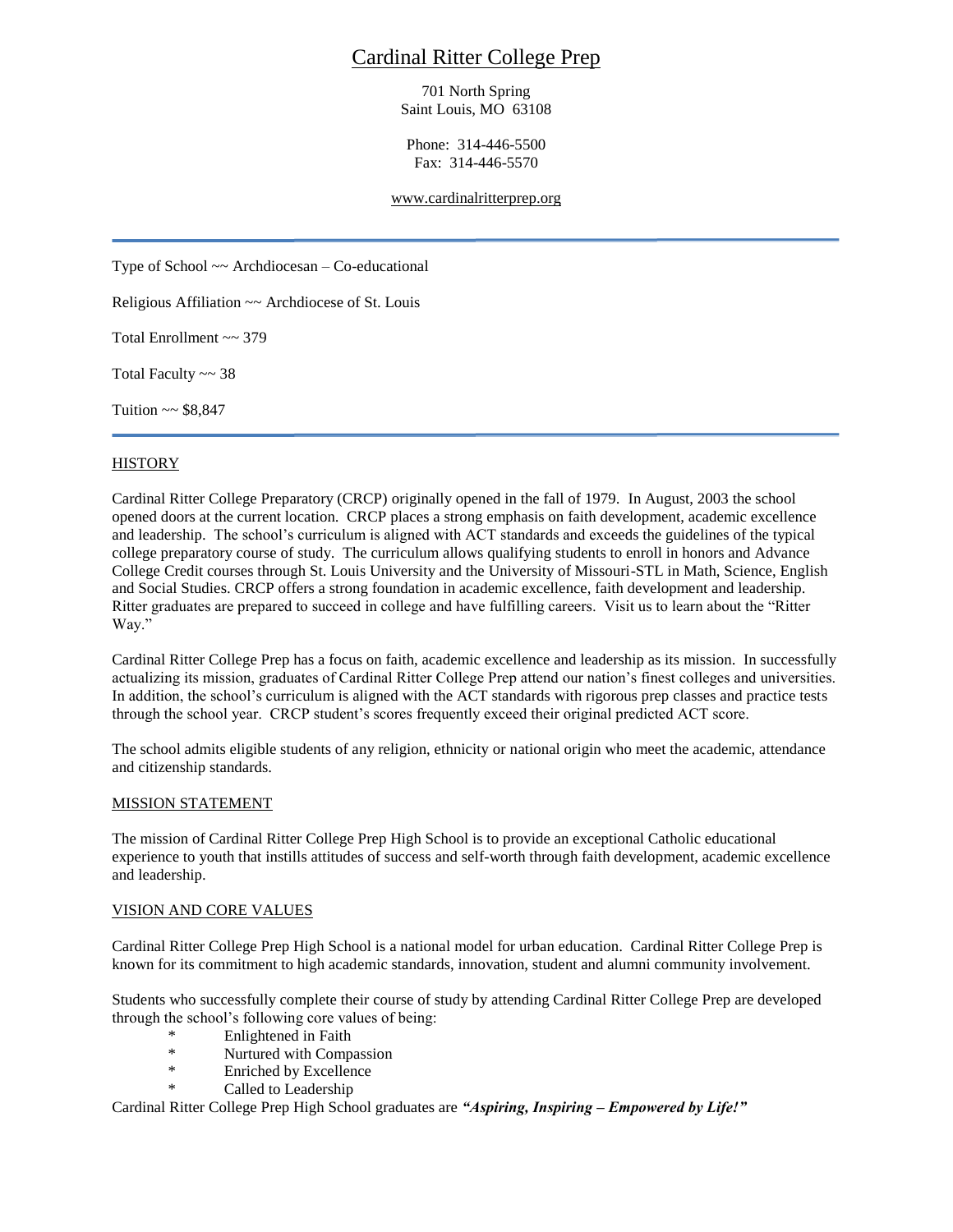#### ADMISSIONS REQUIREMENTS/PROCEDURE

Cardinal Ritter College Prep's admissions process includes:

- A review of a completed application
	- \* A review of the applicant's 6<sup>th</sup> through 8<sup>th</sup> grade official academic record with a preferred GPA of at least a 2.5 and standardized assessments
	- \* Review of the applicant's attendance and behavior records<br>\* Applicant interview
	- \* Applicant interview
	- Parent interview

Academic scholarships and tuition assistance are available to qualified applicants. Upon making application, families are encouraged to complete the school's "Preliminary Tuition Assistance Application". Work study is also available to those who apply. On average, qualified students receive approximately \$2,800 in tuition assistance to attend Cardinal Ritter College Prep.

#### **CURRICULUM**

Students must complete courses in the following areas to graduate from Cardinal Ritter College Prep:

| Theology                                     | 4.0 credits               | Physical Ed & Health      | 1.5 credits  |
|----------------------------------------------|---------------------------|---------------------------|--------------|
| English                                      | 5.0 credits               | Fine Arts                 | 1.0 credit   |
| <b>Social Studies</b>                        | 3.0 credits               | Electives                 | 3.0 credits  |
| Mathematics                                  | 4.0 credits               | <b>Practical Arts</b>     | 1.0 credit   |
| Science                                      | 4.0 credits               | Leadership                | 1.0 credit   |
| Foreign Language<br><b>Study Orientation</b> | 2.0 credits<br>1.0 credit | <b>Consumer Economics</b> | $0.5$ credit |

#### ADVANCED COLLEGE CREDIT

Advanced College Credit (ACC) classes are offered in English, Math, Science and Social Studies. College credit for these courses is offered through partnerships with Saint Louis University and the University of Missouri-St. Louis. By successfully enrolling and completing these courses, students can earn college credit at a significantly reduced rate. Credits earned are transferable to many of the nation's colleges and universities.

#### ATHLETICS/CO-CURRICULARS

Cardinal Ritter College Prep is a fine educational institution known for its academics. It is also known for its fine arts (vocal music and visual art) program and athletics. The school offers a wide variety of co-curricular activities to assist interested students in their total development. Many past participants have gone on to receive college scholarships and local & national awards for their participation and competition.

Volleyball (W) \*Yearbook

African Drummers Art Club Baseball<br>Basketball (M & W) Big Brothers and Sisters Book & 1 Big Brothers and Sisters Book & Breakfast Club Choraleers Cross Country (M & W) Diversity Club Football Freshman Activity Club Gospel Lyricals Health Careers Club Junior Activity Club Leadership Council National Honor Society \*Newspaper Praise Dancer Pro-Life Senior Activity Club Sisterhood Spoken Word Sophomore Activity Club Student Ambassadors Student Council Thespian/Drama Guild Track & Field (M & W)

Brotherhood Campus Ministry Group Cheerleading/Dance Team

 $* =$  Actual Class

#### GRADUATION REQUIREMENTS

To graduate, students must earn 30 units of credit in the aforementioned courses listed and provide 104 hours of Christian Service directly or indirectly through agencies that assist the poor.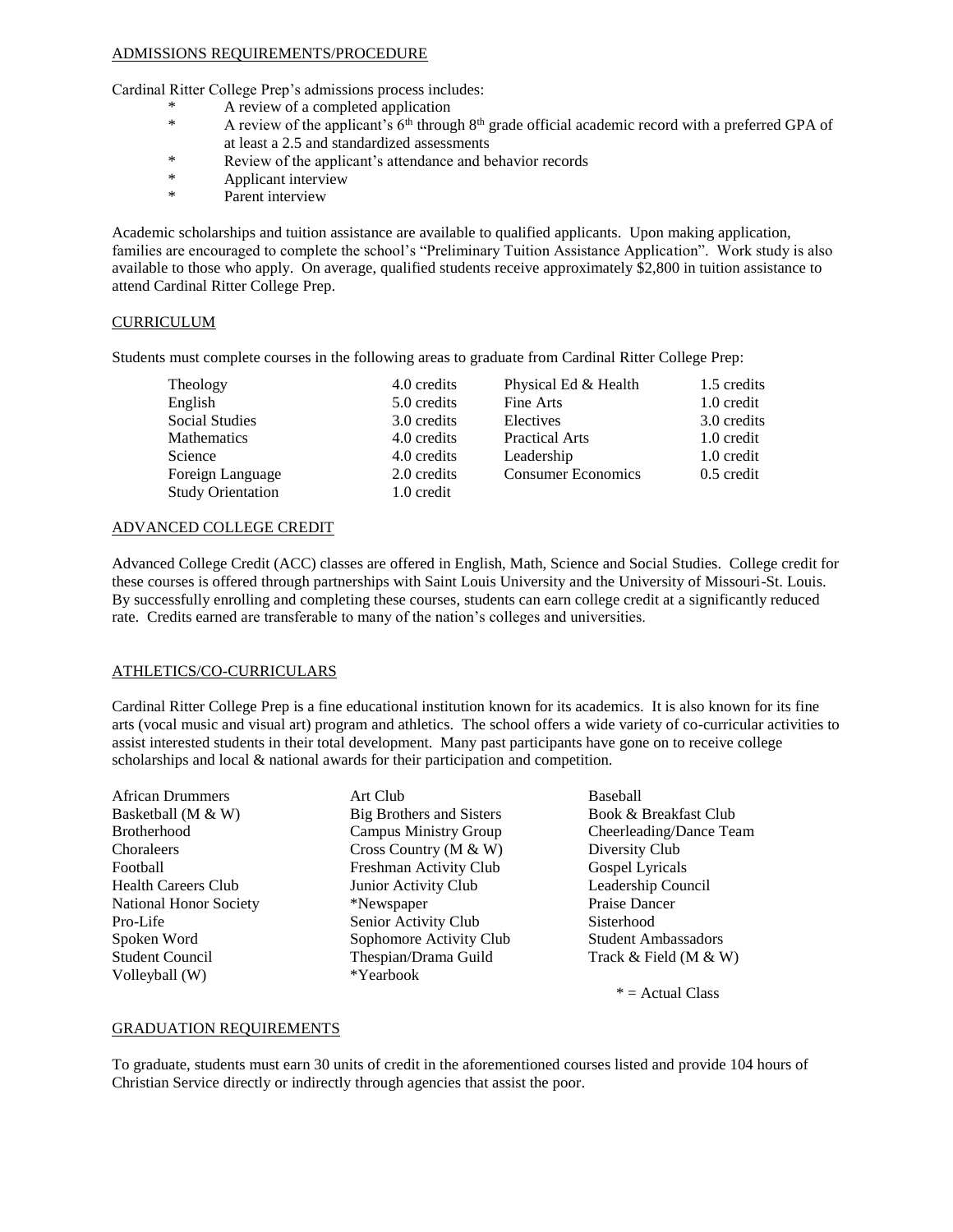## Chaminade College Preparatory School

425 South Lindbergh Boulevard Saint Louis, MO 63131

Phone: 314-993-4400 – or Admissions Office 314-692-6650 Fax: 314-993-4403

[www.chaminade-stl.org](http://www.chaminade-stl.org/) / [admissions@chaminade-stl.com](mailto:admissions@chaminade-stl.com)

Type of School  $\sim$  Private / Boys / Day and Boarding

Religious Affiliation ~~ Society of Mary (Marianists)

Total Enrollment ~~ 840

Total Faculty ~~ 120

Tuition  $\sim$  \$22,695 for day students; \$46,437 for 5–day boarding; \$47,949 for 7-day boarding students

#### HISTORY

Chaminade was founded in 1910 by the Society of Mary. We are an all-boys, Catholic school in the Marianist tradition for grades 6-12. Our Middle and High School programs offer young men rigorous academics while embracing their learning styles, engaging their skills and talents, and developing their character.

Chaminade is accredited by the Independent Schools Association of the Central States (ISACS). Chaminade holds memberships in numerous organizations including the National Catholic Educational Association (NCEA), and Independent Schools of St. Louis (ISSL). In 2016, Chaminade was recognized as a National Blue Ribbon School by the U.S. Department of Education for academic excellence.

The campus has grown from Chaminade Hall in 1910 to the current twelve buildings, housing 61 classrooms, an extensive library, seven science labs, four interactive STEM classrooms, an expanded student café, chapel, two gymnasiums, a swimming pool, a large multi-purpose turf field, and football, soccer, lacrosse and new baseball field completed in 2018. The Skip Viragh Center for the Arts is a state-of-the-art facility, housing a main auditorium for 1,000, as well as art classrooms, band rooms, an art gallery, and conference space. Additionally, Chaminade is the only Catholic St. Louis School with a resident program, housing 70+ young men from around the country and world.

Chaminade is centrally located on Lindbergh Blvd., just one mile north of I-64/Highway 40. Our proximity to I-170 and I-270 allows for easy access for students from throughout the St. Louis area. Our students represent 70 different zip codes throughout the area, while our dormitory houses students from throughout the United States and numerous countries around the world.

#### SCHOOL MISSION STATEMENT/PHILOSOPHY

Chaminade College Preparatory School, an independent, Catholic day and boarding school, sponsored by the Society of Mary, is dedicated to cultivating the inherent gifts, skills and talents of young men in grades 6-12 so that they are prepared for success in college and in life. This is accomplished through the characteristics of a Marianist education, which are:

Educating for formation in faith,

Providing an integral, quality education,

Educating in family spirit,

Educating for service, justice and peace, and the integrity of creation,

Educating for adaptation and change.

Educating in family spirit is one of Chaminade's most remarkable differences. The House System, led by student house captains, offers numerous leadership and mentoring opportunities.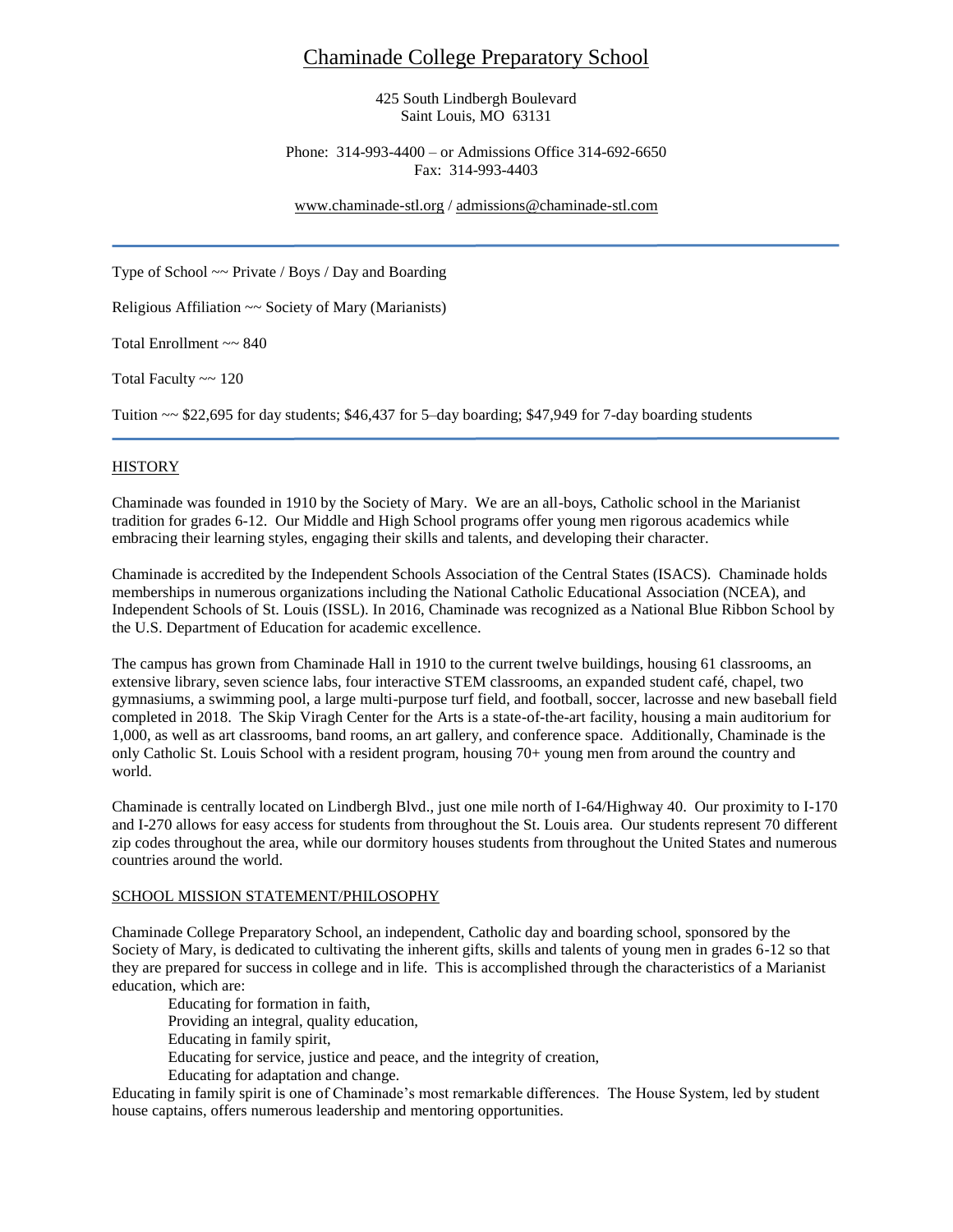#### ADMISSIONS REQUIREMENTS/PROCEDURE

Chaminade accepts students who routinely demonstrate above average grades and strong citizenship. Acceptance is based upon a comprehensive review of applicant's transcripts (grades and standardized test scores), student visit, family meeting, and involvement in clubs, sports and/or community service. All applicants must complete Chaminade's Application for Admission. Ninth grade applicants also complete the Archdiocesan application. Chaminade requests applicants visit the campus with their parents or guardians. For additional information, contact the Admissions Office at 314- 692-6650 or admissions@chaminade-stl.com.

Chaminade provides need-based financial aid to assist families with the cost of tuition. Over \$1.6 million was awarded to over 250 students for the 2020-2021 school year. Families should complete the financial aid applications at the same time they apply for admission. **Academic scholarships** are offered to applicants based on grades and standardized test scores. These scholarships, ranging from \$1,000 - \$7,000, are renewable annually as long as the student maintains at least an A- average.

#### CURRICULUM

Chaminade provides a college preparatory curriculum for all students, including **the most AP Courses of any Catholic School (27 AP Classes).** Students take a course load consisting of theology, English, social studies, mathematics, science, modern/classical language, STEM Project Lead the Way Curriculum, physical education, fine arts (band, art and/or speech/drama) and practical arts; offering over 150 courses. Chaminade's schedule allows for rich interaction and activity in each class through 70 minute blocks. Chaminade uses an alternating block schedule, with 4 classes and one academic lab per day meeting every other day. Additionally, Chaminade offers five languages: Chinese, French, Greek, Latin and Spanish. All students lease a new Lenovo ThinkPad laptop annually.

#### ADVANCED PLACEMENT/HONORS PROGRAMS

Chaminade's Middle School is pre-Advanced Placement certified, which gives our students the opportunity to develop college readiness skills, critical thinking, problem analysis, comprehensive reading and reasoning skills throughout their Chaminade experience. Classrooms and curriculum meet strict guidelines which means students are challenged and ready to manage the rigor of advanced college courses. Honors or Advanced classes are offered at all grade levels.

There are 27 AP classes offered in English/Language, English/Literature, Calculus AB and BC, Probability/Statistics, U.S. History, European History, World History, U.S. Government, Comparative Politics, Biology, Physics 1 & 2g, Chemistry, Environmental Science, French, Spanish, Latin, Chinese, Microeconomics, Macroeconomics, Psychology, Computer Science, Studio Art, and Music Theory. Additionally Chaminade has over 100 advanced college credit courses through St. Louis University and UMSL. At Chaminade, over 200 hours of college credit courses are offered, more than any other private school in St. Louis. In 2021, 75% of our Chaminade seniors graduated with over 40 hours of college credit!

#### ATHLETICS/CO-CURRICULARS

Chaminade is dedicated to developing the entire young man and his character. Inter-scholastic sports include baseball, basketball, bowling, cross country, football, golf, hockey, lacrosse, racquetball, rugby, soccer, swimming/diving, tennis, track and field, ultimate frisbee, volleyball, water polo, wrestling and eSport (new). Most Chaminade sports teams have achieved league, district, regional and state championships. Chaminade offers over 30 co-curricular activities through its clubs and organizations.

In addition to athletics and clubs, the arts programs offer students the opportunity to explore their artistic talents through band, theater and visual arts. The band program offers a variety of ensembles to participate in, regardless of skill level. Our award-winning theatre program produces a number of shows each school year and the theater classes are regularly part of the student's curriculum. The visual arts offers students of all levels to explore their creative side in a variety of different mediums including painting, drawing, sculpting, sketching, and photography.

#### GRADUATION REQUIREMENTS

Thirty credits are required for graduation. Students must fulfill the following units of coursework: Theology (4 credits), English (4.5 credits), Mathematics (3 credits), Science (3 credits), Social Studies (4 credits), Languages (2 credits required, up to 4 credits recommended), Fine Arts (1.5 credits), Practical Arts/Computers (1.5 credits), and electives (4.5 credits). Community service is required of all Chaminade students, beginning with 10 hours in middle school and increasing to the high school requirement of 30 hours per year.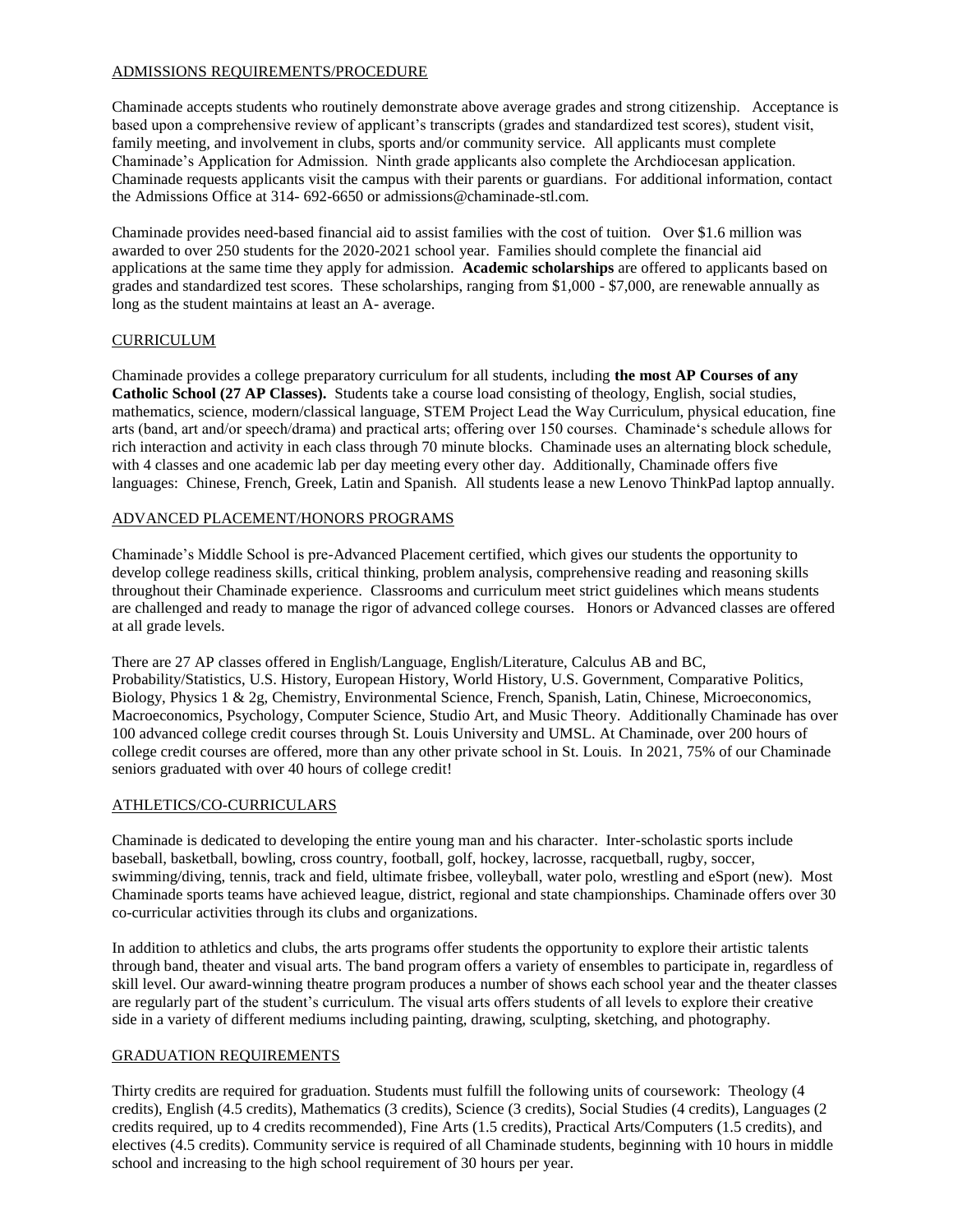## Christian Brothers College High School

1850 De La Salle Drive Saint Louis, MO 63141

Phone: 314-985-6095 Fax: 314-985-6115

[www.cbchs.org](http://www.cbchs.org/)

Type of School ~~ Private / Boys

Religious Affiliation ~~ Roman Catholic (in the Lasallian Tradition)

Total Enrollment ~~ 845

Total Faculty  $\sim 80$ 

Tuition  $\sim$  \$17,135

#### **HISTORY**

Christian Brothers College High School, which opened in Town & Country in 2003, is actually the fourth site of the school in its 172-year history. CBC was founded by the Brothers of the Christian Schools in 1850 at Eighth and Cerre Streets in downtown St. Louis. In 1855, the school was granted a college charter by the State of Missouri. In 1882, a spacious new campus opened at Kingshighway and Easton Avenue (today's Sherman Park). Young men could enter this school as early as fifth grade, complete high school, college, and even earn advanced graduate degrees. A tragic fire destroyed the school in 1916. Plans immediately got underway for the construction of a new school, which reopened as a secondary school on Clayton Road in 1922, and which served the community for 82 years, until the move to Town & Country in 2003.

#### SCHOOL MISSION STATEMENT/PHILOSOPHY

Christian Brothers College is a Catholic, Lasallian high school preparing young men of diverse academic, social, racial, geographic, religious, and economic backgrounds for college and for life.

Christian Brothers College High School will create positive change in our community and world through the lives of our graduates: young men who are *Guided By Faith*, *Strengthened By Intellect*, *Committed To Justice*, and *Prepared To Lead & Serve*.

#### ADMISSIONS REQUIREMENTS/PROCEDURE

Admission is based on the student's desire for an education based on the philosophy of the Christian Brothers, his grades and standardized test scores from grade school, and a personal interview. Students apply to CBC following the standard procedure for schools in the Archdiocese of St. Louis. Academic scholarships are available to high performing students. More than \$4 million in need-based tuition assistance and scholarships were granted in the 2021-2022 school year.

#### **CURRICULUM**

CBC offers a college preparatory curriculum designed to prepare all our students, with varying abilities, for college and for life. This includes a four-year program in Religion, English, Science, Math, Social Studies, Mandarin-Chinese, French & Spanish; electives in STEM, Leadership, Religion, English, Social Studies, Math, Science, Fine & Performing Arts, and Business. 36 different college credit courses are offered in Math, Science, Social Studies, English, Theater and Religion through the 1818 Program at St. Louis University, the ACC Program at the University of Missouri-St. Louis, and the Advanced Placement Program. Additionally, CBC offers our STEM Academy, with four competitive Robotics teams and classes such as Principles of Engineering I & II, Technical Drafting, and Cybersecurity, AP Computer Science, Mobile App Development, and Aviation Science. An ACT Prep Class is also part of the regular elective curriculum and is offered at no additional cost to our families. CBC offers a fully integrated 1:1 laptop program that assures students will be prepared for the advanced technological requirements to be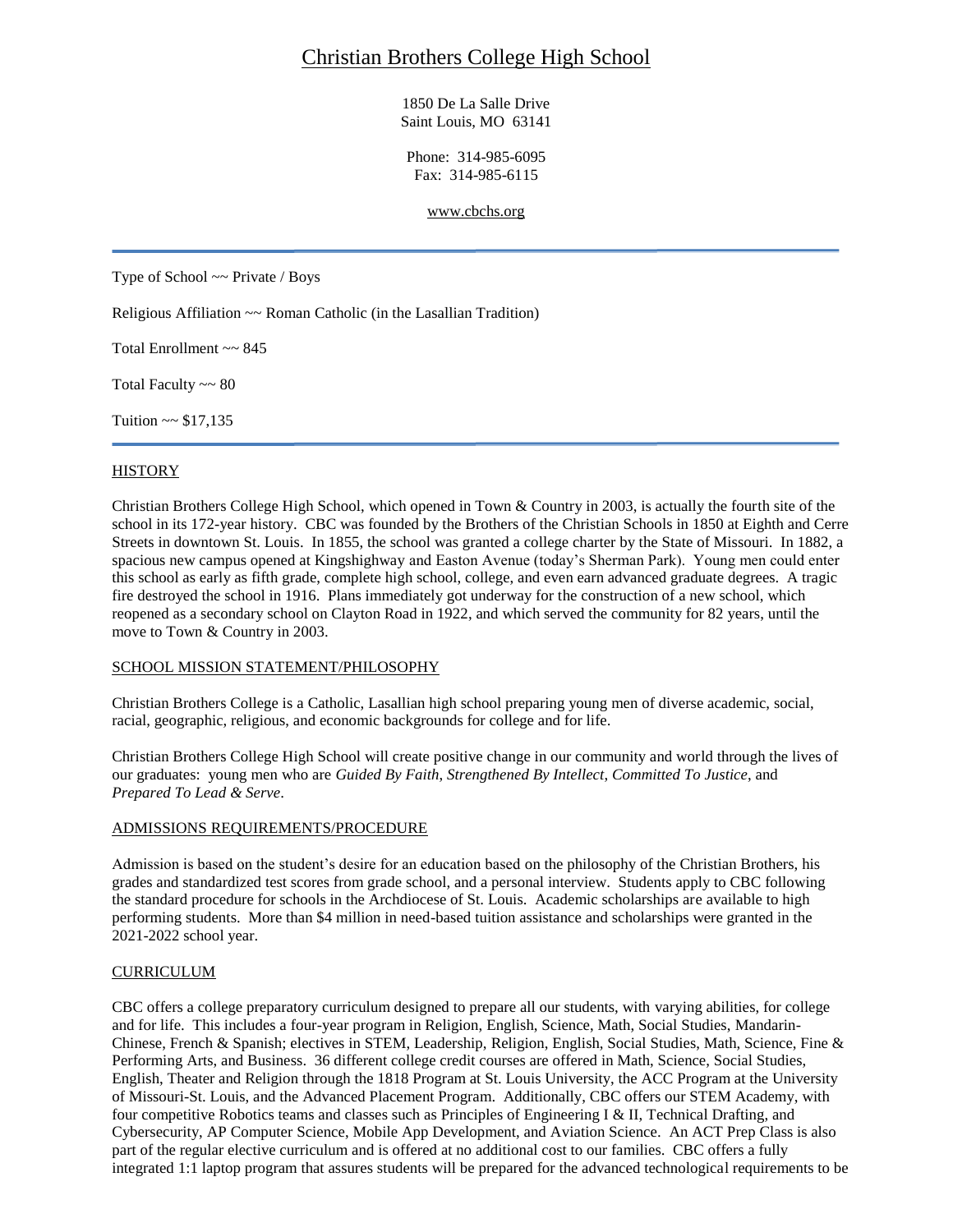successful in the 21<sup>st</sup> century. Technology at CBC High School also provides an unprecedented level of communication between teachers, students and parents, and an enhanced opportunity to learn through collaboration, both in-person and virtually.

#### ADVANCED PLACEMENT/HONORS PROGRAMS

More than 150 hours of Advanced Placement and college credit are available to CBC students. In 2020-21, over 3,500 hours of college credit were earned by CBC students, delivering a college savings of more than \$5.5 million to our graduates and their families. Students who qualify may take honors, Advanced Placement, and college credit courses. All honors classes begin freshman year. Placement in honors courses is based upon standardized test scores and past academic performance.

Advanced Placement Courses – Art History, English, Statistics, Calculus AB, Chemistry, Biology, Biology Lab, Environmental Science, Physics, U.S. History, American Government, World History, Modern European History, Spanish, Computer Science Principles, Psychology

College credit courses offered through St. Louis University, Drury University, and UMSL – Ceramics, Drawing, Painting, Photography, Advanced Theater, Art History, Theater Stagecraft, Music Theory, English, Statistics, Pre-Calculus, Calculus, World Religions, Theological Foundations, Chemistry, Biology, Biology Lab, Forensics, Physics, Human Anatomy, Environmental Science, U.S. History, American Studies, American Government, Modern European History, French, Spanish, Leadership

#### ATHLETICS/CO-CURRICULARS (\*No-Cut Sports)

**Athletic Program:** CBC is routinely considered one of the top athletic programs in the state and has been named Athletic Program of the Year by the St. Louis Post-Dispatch 4 times since 2010. Our student-athletes have access to top level coaching and some of the finest athletic facilities in St. Louis. CBC also offers an unprecedented amount of opportunity for participation in the athletic programs, offering no-cut sports in each season and multiple freshman teams in several sports. Athletic opportunities include: basketball (2 freshman teams and 5 Teams Total), baseball (2 freshman teams), \*cross country, \*football (2 freshman teams and No-Cut), golf, soccer (2 freshman teams and 5 Teams Total), \*swimming, \*tennis, \*track, \*volleyball, \*wrestling. Club Sports: hockey, \*in-line hockey, \*lacrosse, \*racquetball, \*bowling, \*rugby, \*ultimate frisbee. Additionally, we offer our very popular "Saturday Leagues" for both soccer and basketball, providing recreational opportunities to be on a team and compete.

**Fine & Performing Arts Program:** CBC offers one of the top Fine & Performing Arts experiences in St. Louis.

- The Theater Program boasts of graduates who are pursuing careers on Broadway in New York, Los Angeles and other premier opportunities.
- The Band Program offers an array of musical opportunities for varying levels of musicians, including our newest course called "Modern Band," intended for students who are interested in forming their own rock band and an Audio Engineering course for those interested in music production.
- The Choral Program offers two groups Chorus and Our Brothers Harmony Group of Acapella music.
- The TV/Video Production Program offers an authentic TV Studio and daily student-run news broadcasts on our own TV station, KCBC. Student run Cadet Student Network (CSN) broadcasts live events on the internet as well.
- The Art Program is designed to allow students the opportunity to experience authentic Art Classes.

**Non-Athletic Co-Curricular:** Starting in the 2019-20 school year, CBC became one of the first high schools in St. Louis to offer a competitive esports team with a dedicated 62-seat Esports Center, the largest high school center in the United States. Additionally, Scholar Bowl, CBC Studio Band/Jazz Band, Theater, KCBC, Cadet Student Network, Model UN, National Honor Society, Diversity and Cultural Awareness Club, Spanish Club, Student Leadership Council, "The Guidon" (Yearbook), Brothers in Prayer, Robotics Team, Aviation Club, VR Club, and other Clubs are established by the students.

#### **GRADUATION REQUIREMENTS**

|                 | To graduate from CBC, a student must complete the minimum units: |                  |                                                                                  |
|-----------------|------------------------------------------------------------------|------------------|----------------------------------------------------------------------------------|
| $Religion-4$    | Social Studies $-3$                                              | Science $-3$     | Language Arts $-4$                                                               |
| Health $- .5$   | Mathematics $-3$                                                 | Electives $-5.5$ | Physical Education $-1$                                                          |
| Fine $Arts - 1$ |                                                                  |                  | Practical Arts – 1 (to include Man For Tomorrow Leadership and Personal Finance) |

TOTAL – 26 Units

Service Hour Requirement – Freshmen and Sophomore s- 16 Hours, Juniors - 50 Hours, Seniors - 32 Hours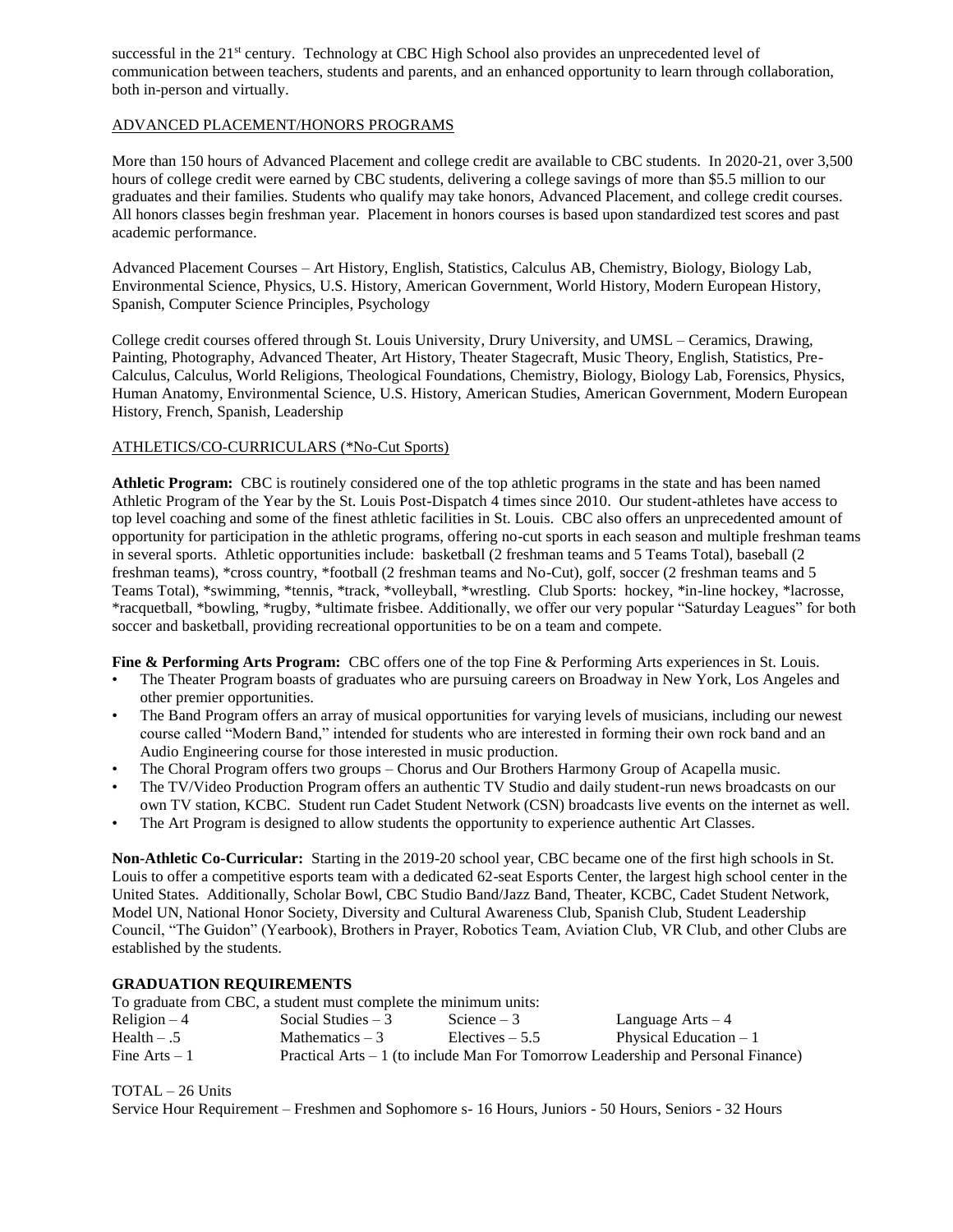## Cor Jesu Academy

10230 Gravois Road Saint Louis, MO 63123

Phone: 314-842-1546 Fax: 314-842-6061

[www.corjesu.org](http://www.corjesu.org/)

Type of School ~~ Private / Girls

Religious Affiliation ~~ Apostles of the Sacred Heart of Jesus

Total Enrollment ~~ 551

Total Faculty  $\sim$  58

Tuition  $\sim$  \$ 17,325

#### **HISTORY**

Established in 1956 in the city of St. Louis, Cor Jesu Academy has been in its present location near Grant's Farm since 1965. The school is owned and operated by the Apostles of the Sacred Heart of Jesus and is presently staffed by 5 sisters and 53 lay persons. Cor Jesu Academy is accredited by the State of Missouri and Cognia. It is affiliated with the National Catholic Educational Association of Secondary School Principals. In 1991, Cor Jesu earned the distinguished award of being chosen as an Exemplary Blue Ribbon School by the United States Department of Education. In 2017, Cor Jesu completed the construction of an additional building housing a new performance gymnasium, student commons, dance studio and additional classrooms.

#### SCHOOL MISSION STATEMENT/PHILOSOPHY

Cor Jesu Academy, a Catholic, college-preparatory school founded by the Apostles of the Sacred Heart of Jesus, offers an academically challenging program, committed to the total education of young women. Inspired by the charism "SHARING THE LOVE OF THE HEART OF CHRIST," students embrace personal dignity, faith, integrity and compassion. Empowered intellectually, spiritually and morally, graduates serve as responsible members of the global community.

#### ADMISSIONS REQUIREMENTS/PROCEDURE

Cor Jesu Academy follows Archdiocesan policies regarding admission of incoming freshmen. Consideration is given to standardized test scores and school records from Grades 6-8. Cor Jesu also requires a supplemental application and a personal interview with each applicant. Cor Jesu admits students of any race, color, and national or ethnic origin.

#### **CURRICULUM**

Cor Jesu Academy provides a four-year college preparatory program which offers courses in Theology, Science, English, Mathematics, World Languages (Latin, French, Chinese and Spanish), Social Studies, Fine Arts, Business and Technology, and Physical Education.

Cor Jesu Academy operates on an eight-block schedule which rotates on a six-day cycle. Classes meet for 85 minutes every other day. Students attend a maximum of four classes per day.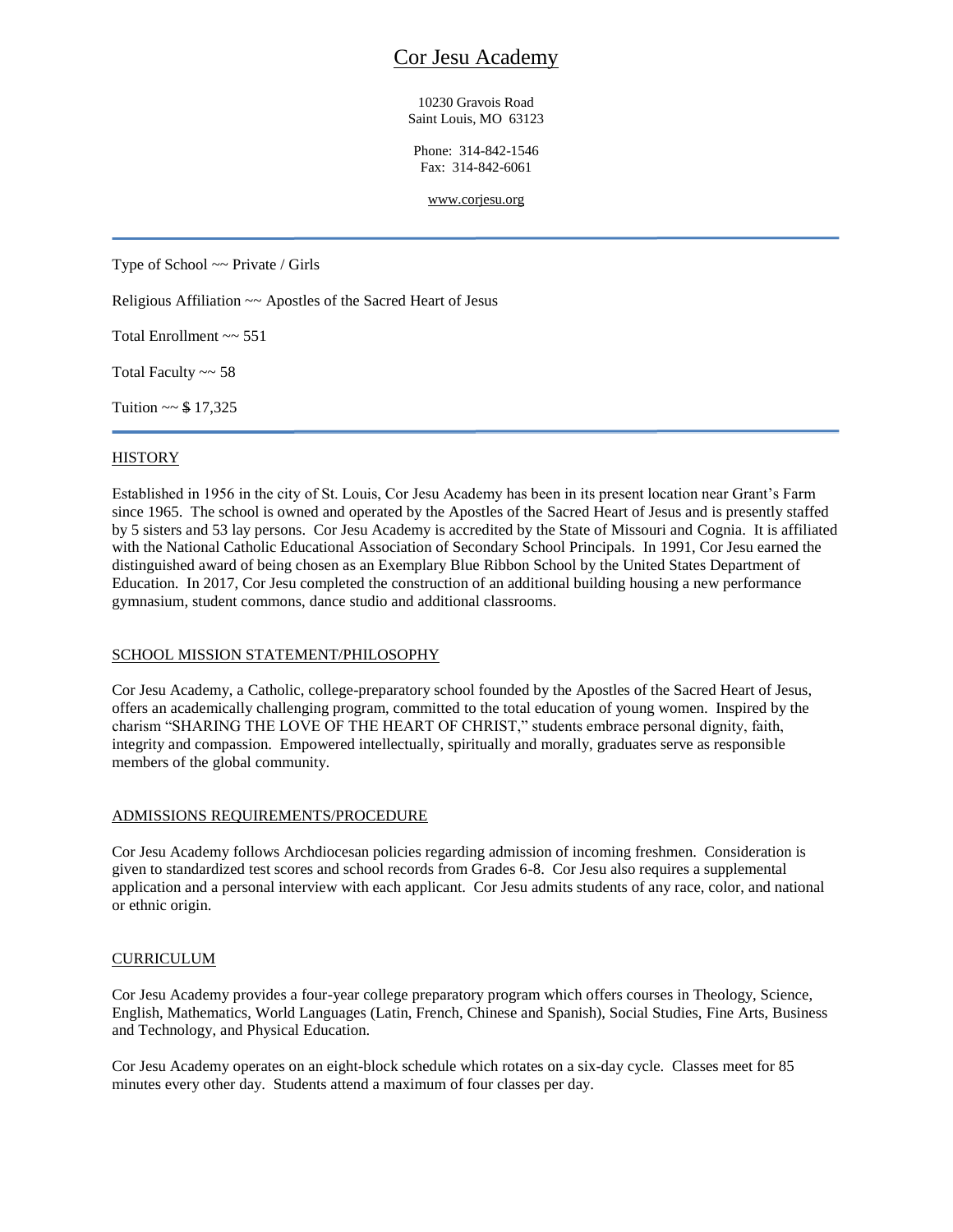#### ADVANCED PLACEMENT/HONORS PROGRAMS

Cor Jesu Academy offers advanced college credit courses to Sophomores, Juniors and Seniors under the auspices of St. Louis University in Theology, English, Mathematics, Science, History and World languages. Advanced College Credit courses under the auspices of the University of Missouri-St. Louis are also available to students. In addition, Cor Jesu offers Advanced Placement courses in English, Mathematics, Science, History, World Languages, Music, Art and Psychology.

#### ATHLETICS/CO-CURRICULARS

Athletics include: cross country, field hockey, softball, volleyball, cheerleading, basketball, swimming and diving, soccer, track and field, golf, tennis, lacrosse. Club sports include bocce, curling, racquetball & ultimate frisbee.

Co-curricular activities include: Art Club, Benin Babies, Bible Study, Cultural Diversity Club, Ladies of Color Club, Health & Wellness Club, History Club, Japanese Culture Club, Pen Pals, Respect Live Club, Student Council, National Honor Society, Principal's Council, Admissions Ambassadors, C.A.R.E. (Christian Action Reaching Everyone), Dance Club, Chamber Choir, Corde Players, Language Clubs (French, Latin, Chinese and Spanish), Scholar Bowl, Corette (newspaper) , Dimensions/Litteratae (literary), Environmental Science Club, ECHO (Exploring Careers in Health Occupations), Campus Ministry, Kino (Immigration) Club, Social Justice Club, Photography Club, Fall Play, Spring Musical, Scholar Bowl, Mock Trial, Spanish Conversation Club, Speech Team, Robotics, and Youth in Government.

#### GRADUATION REQUIREMENTS

26.5 credits are required for graduation, distributed as follows:

World Language – 2

 $Theology - 4$  Social Studies – 3 Fine Arts – 1 English – 4 Science – 3 Physical Education – 1.5 Mathematics  $-3$  Business and technology - 1 Electives  $-4$ 

Forty (40) hours of Senior Service are required between Junior and Senior year.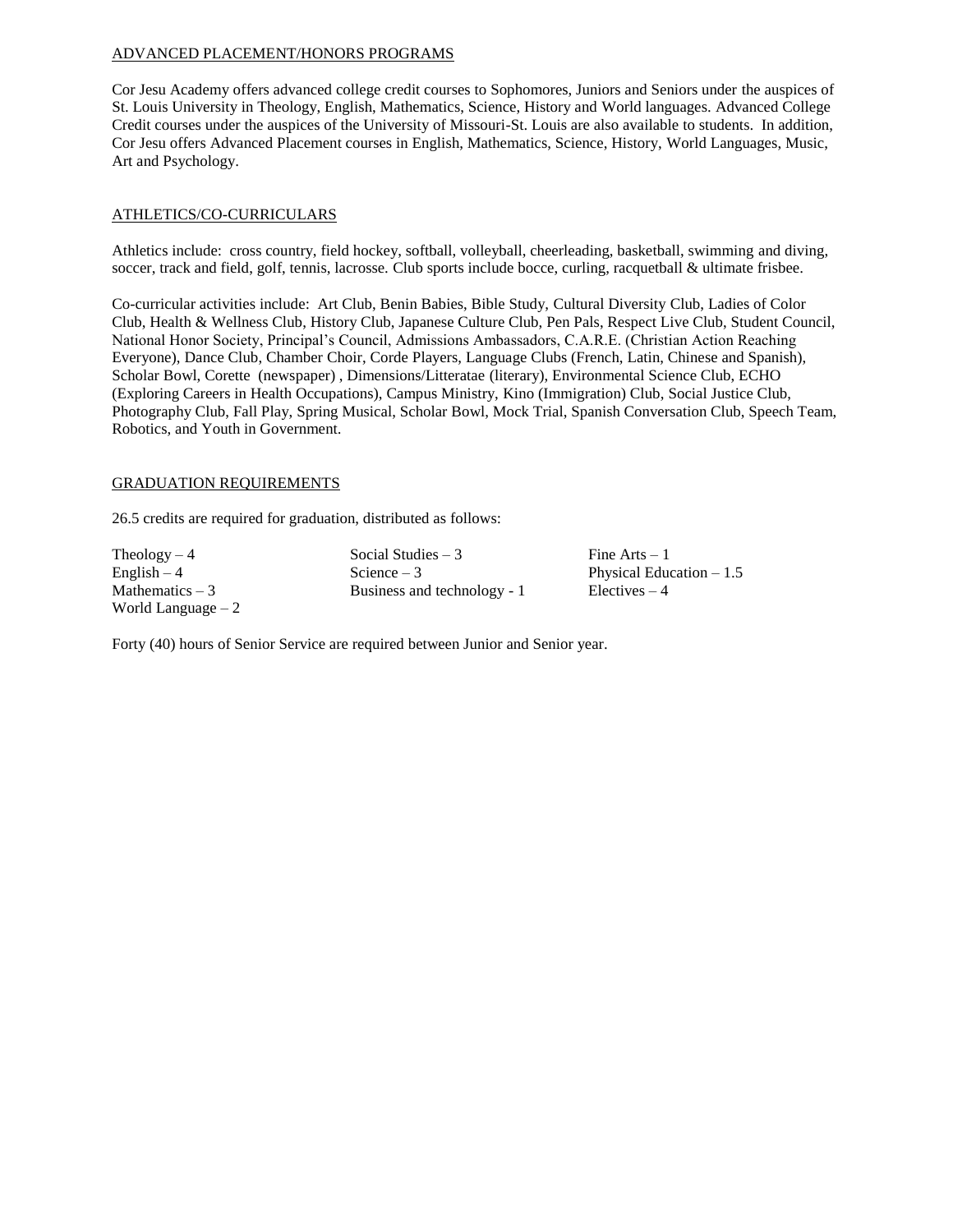## De Smet Jesuit High School

233 North New Ballas Road Saint Louis, MO 63141

Phone: 314-567-3500 Fax: 314-567-1519

[www.desmet.org](http://www.desmet.org/) - [www.admissions@desmet.org](http://www.admissions@desmet.org)

Type of School  $\sim$  Private / Boys

Religious Affiliation ~~ Society of Jesus (Jesuit)

Total Enrollment ~~ 663

Total Faculty  $\sim 70$ 

Tuition  $\sim$  \$18,595

#### **HISTORY**

De Smet Jesuit High School began in the early 1960's in response to the increasing number of young men in the St. Louis metropolitan area who wanted a Catholic secondary education in the Jesuit tradition. Classes began in September 1967, and the school was dedicated on February 25, 1968.

The school is named after the Jesuit missionary, Fr. Pierre De Smet. As a missionary to the native peoples of the Western Plains and the Pacific Northwest, he gained the confidence of both the Native Americans and the settlers. As a result, he was regularly called upon to arbitrate treaty conditions during the latter years of the  $19<sup>th</sup>$  century. His spirit of service and generosity continues today to be a model for De Smet Jesuit students.

De Smet Jesuit's motto, Men for and With Others, is borrowed from a 1973 address by the former Superior General of the Society of Jesus, Pedro Arrupe, SJ. It has become a cornerstone for the school's philosophy, which is to create an atmosphere that fosters growth toward becoming Men for and With Others.

#### SCHOOL MISSION STATEMENT

De Smet Jesuit inspires and prepares men for and with others to transform the world for the greater glory of God. A.M.D.G.

#### ADMISSIONS REQUIREMENTS/PROCEDURE

Admission for freshmen is based on the applicant's desire to attend De Smet Jesuit, the results of standardized test scores, academic achievement in Grades 6-7-8, a personal interview and the applicant's disciplinary record. The Director of Admissions is available and always willing to discuss with parents an applicant's qualification and likelihood of acceptance. It is recommended that a student's parents call if their son has below average grades or composite test scores below the 50<sup>th</sup> percentile.

All families are encouraged to visit the De Smet Jesuit website [\(www.desmet.org\)](http://www.desmet.org/) to learn more about the admissions process and to submit an online application. This year, because of COVID-19 health guidelines, we are offering custom tours in the evenings for families with students in grades 7 and 8. Visit our website for details and to register.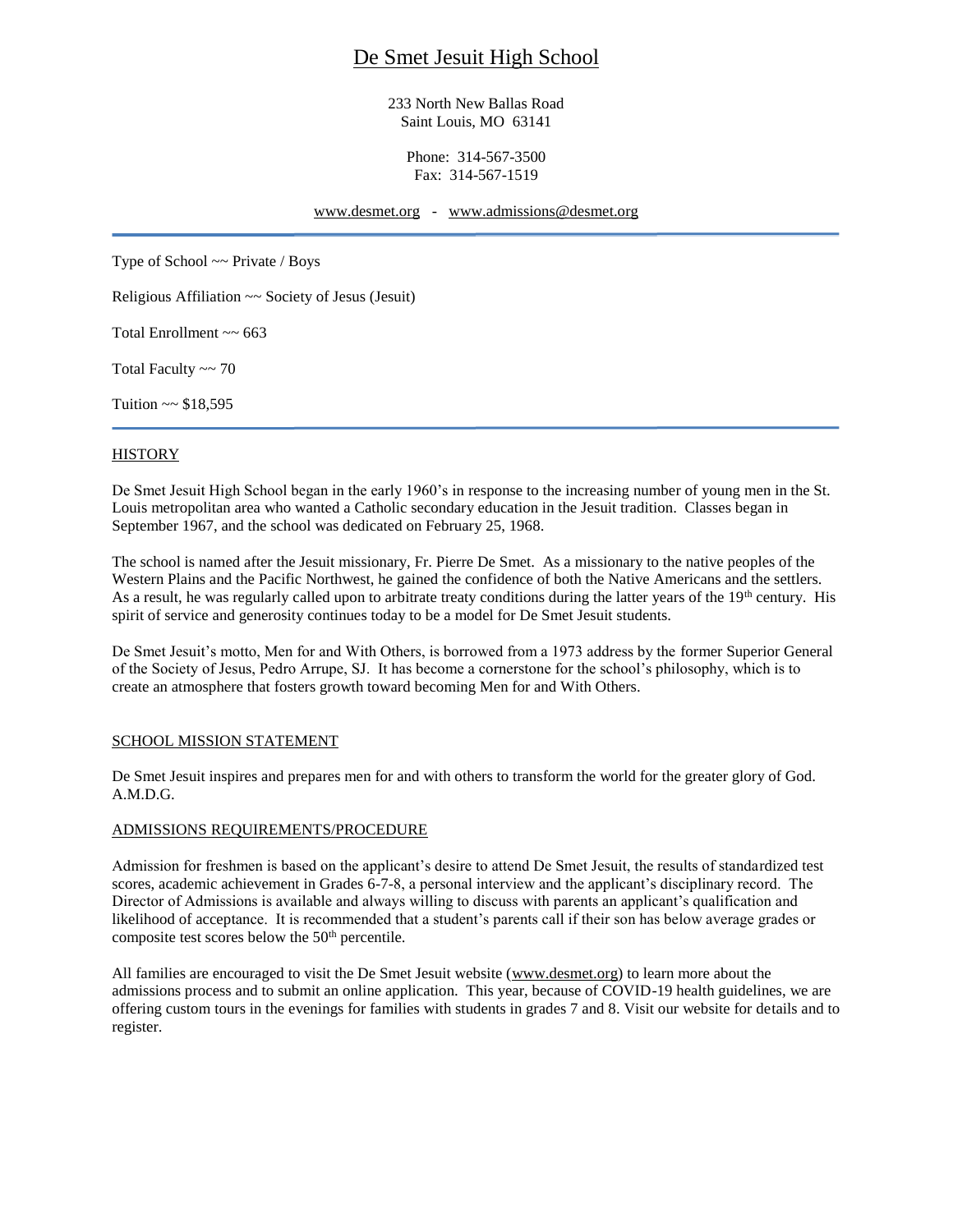#### CURRICULUM

Students at De Smet Jesuit High School will experience a rigorous, college-preparatory curriculum which includes over 80 course offerings in English, World Languages, Science, Mathematics, Theology, Social Studies, Fine Arts, and Physical Education/Health. Set within the context of Ignatian spirituality and traditional Jesuit pedagogy, this challenging curriculum meets the needs of a wide range of students from diverse academic backgrounds. All students work toward the goal of becoming a leader who is open to growth, intellectually competent, committed to justice, religious, and loving. Technology, including the one-to-one Tablet PC program, is integrated into courses to enhance student achievement and encourage academic growth.

#### ADVANCED PLACEMENT/HONORS PROGRAMS

The entire curriculum at De Smet Jesuit is college prep in nature. In addition, students of exceptional ability are placed in accelerated honors courses in English, Math, Science, Foreign Language, Computer Science and Social Studies. Advanced courses for college credit are offered through the 1818 Program in conjunction with St. Louis University, the Advanced Credit Program (ACP) through UMSL and the Advanced Placement Program sponsored by The College Board. Through these programs, over 120 hours of college credit are offered at De Smet Jesuit. All honors and college credit courses are weighted in calculating the student's grade point average and class rank.

#### ATHLETICS/CO-CURRICULARS

De Smet Jesuit encourages every student to be involved in co-curricular activities and offers many sports and clubs for students to enjoy.

Over 600 of our students participate in one or more sports throughout the year. De Smet Jesuit has 52 athletic teams competing in 19 athletic programs. They include: football, basketball, soccer, swimming, water polo, rugby, baseball, wrestling, ice hockey, volleyball, cross country, golf, tennis, track/field, inline hockey, bowling, lacrosse, racquetball, ultimate Frisbee and intramurals.

De Smet Jesuit also has over 50 active student led clubs. They include the following: Billards Club, Bow Tie Club, Burger Club, Chess Club, Christian Life Community, Coffee Club, Compañeros, Debate and Speech, De Smet Video Production, Disc Golf Club, DURT, Extreme Book Reading Club, Eagle Scout Club, English Club, Environmental Club, Fishing Club, Guitar Hero Club, History Club, Food Appreciation Club, Ignatian Business Leaders, Ignatian Honors Society, Independent Film Club, Junior Classical League, Magis Men, MAC, Model UN, National Honor Society, Outdoor Club, Pastoral Team, President's Ambassadors, Pro Life Club, Rock Appreciation Club, Scholar Bowl Team, Scrivener, Spanish Club, Student Government, St. Francis Xavier Mission Collection Club, 7 Habits Leadership Club, Sports and Spirit, Tech Leaders, Travelers Leadership Group, Young Democrats, Young Republicans and more.

#### GRADUATION REQUIREMENTS (In Units)

 $Theology - 4$  Computer - .5  $English - 4$  Lab Science – 3 World Language – 2 Service Projects - .5<br>
Fine Arts – 1 Service Project - .5

Mathematics – 4 Physical Education & Health – 1 Social Studies – 3.5 Elective Courses – 4.5 Insignis Project - .5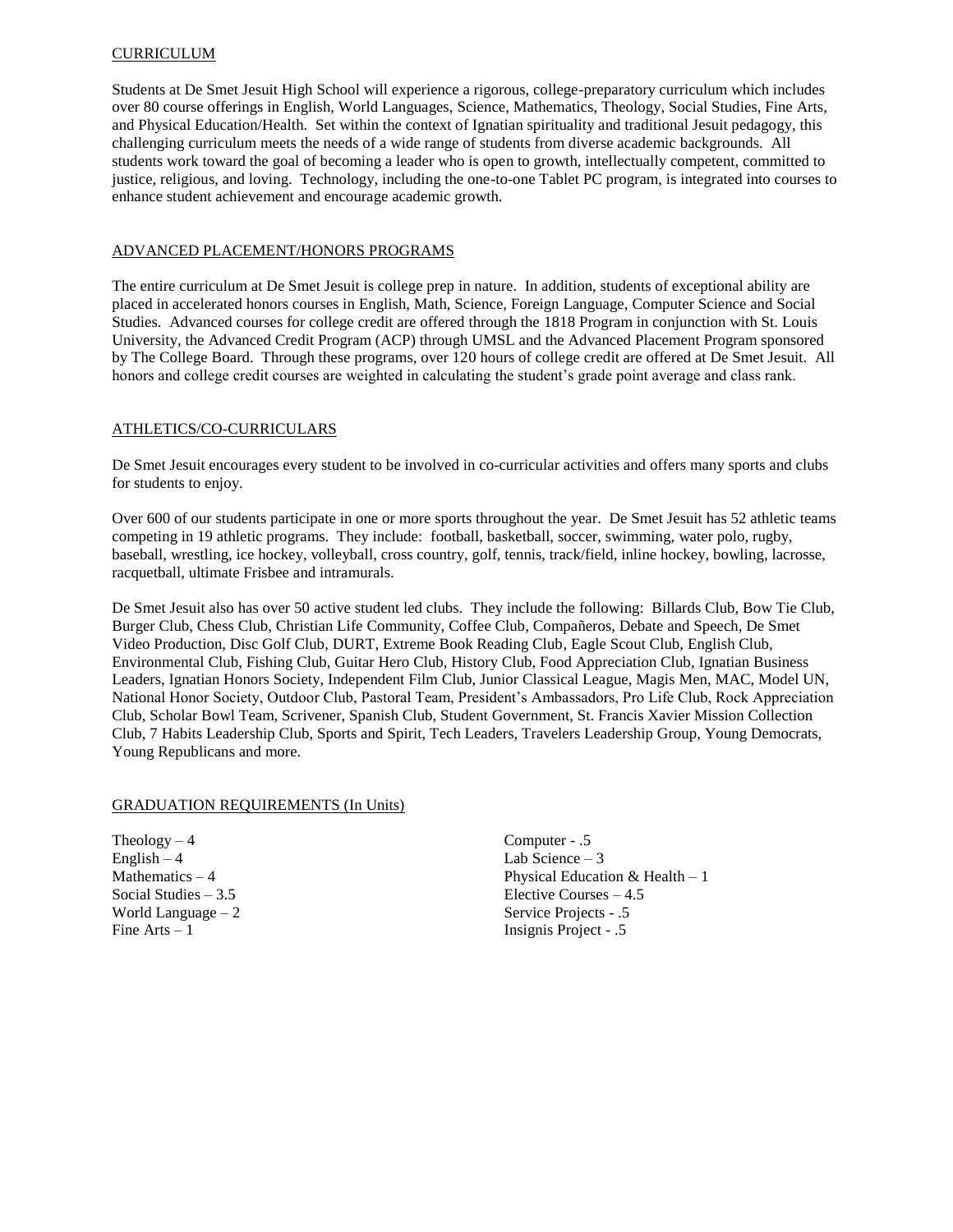## Duchesne High School

2550 Elm Street Saint Charles, MO 63301

Phone: 636-946-6767 Fax: 636-946-6267

[www.duchesne-hs.org](http://www.duchesne-hs.org/)

Type of School ~~ Archdiocesan / Co-educational

Religious Affiliation ~~ Archdiocese of St. Louis

Total Enrollment ~~ 300

Total Faculty  $\sim$  35

Tuition  $\sim$  \$11,900

#### **HISTORY**

Duchesne High School is blessed with a rich tradition of providing exceptional Catholic, college preparatory education for young men and women. Challenging academics, competitive athletics and thriving student activities create a spirited community where faith is our cornerstone. Our close-knit, familial atmosphere encourages students of varying abilities, faiths and social backgrounds to realize their unique potential.

Founded in 1924 as St. Peter High School, Duchesne's current campus was constructed in 1956 and named for St. Rose Philippine Duchesne, a Society of the Sacred Heart religious who dedicated her life to educating the children of the American frontier. During the past half century, the Duchesne family has expanded to include students who come from 35 ZIP codes, 29 parishes, and 34 grade schools throughout St. Charles and St. Louis counties. Combined with our superior academic opportunities and college preparatory environment, our affordable tuition positions Duchesne as an outstanding value in private Catholic education.

#### SCHOOL MISSION STATEMENT/PHILOSOPHY

Duchesne High School is a Catholic, college preparatory school that embraces each student's unique, God-given gifts, shaping the student into a leader in mind, body and spirit.

- **Mind:** We challenge students with a rigorous curriculum and develop discerning, responsible leaders to impact a rapidly changing global community.
- **Body:** We cultivate good stewards of God's creation by developing respect for the human body and instilling a positive approach to a healthy lifestyle.
- **Spirit:** We continue the evangelizing mission of St. Rose Philippine Duchesne to nurture love of God and His Church, to serve others, and to inspire moral excellence.

We believe that each member of the Duchesne family is a unique person, made in the image and likeness of God. We are dedicated to fostering the academic progress, physical health and spiritual growth of each student.

#### ADMISSIONS REQUIREMENTS/PROCEDURE

Duchesne High School admits students based on academic performance in sixth, seventh and eighth grades; standardized test scores; and personal conduct records. Students in Catholic grade schools and students who attend non-Catholic schools can apply online at [www.duchesne-hs.org/grade-school-application.html. N](http://www.duchesne-hs.org/grade-school-application.html.)umerous scholarships are available to incoming freshmen, with criteria varying from academic achievement to community service. A complete list of scholarship offerings, as well as information about financial aid and work-study programs, is available at [www.duchesne-hs.org/scholarships.](http://www.duchesne-hs.org/scholarships)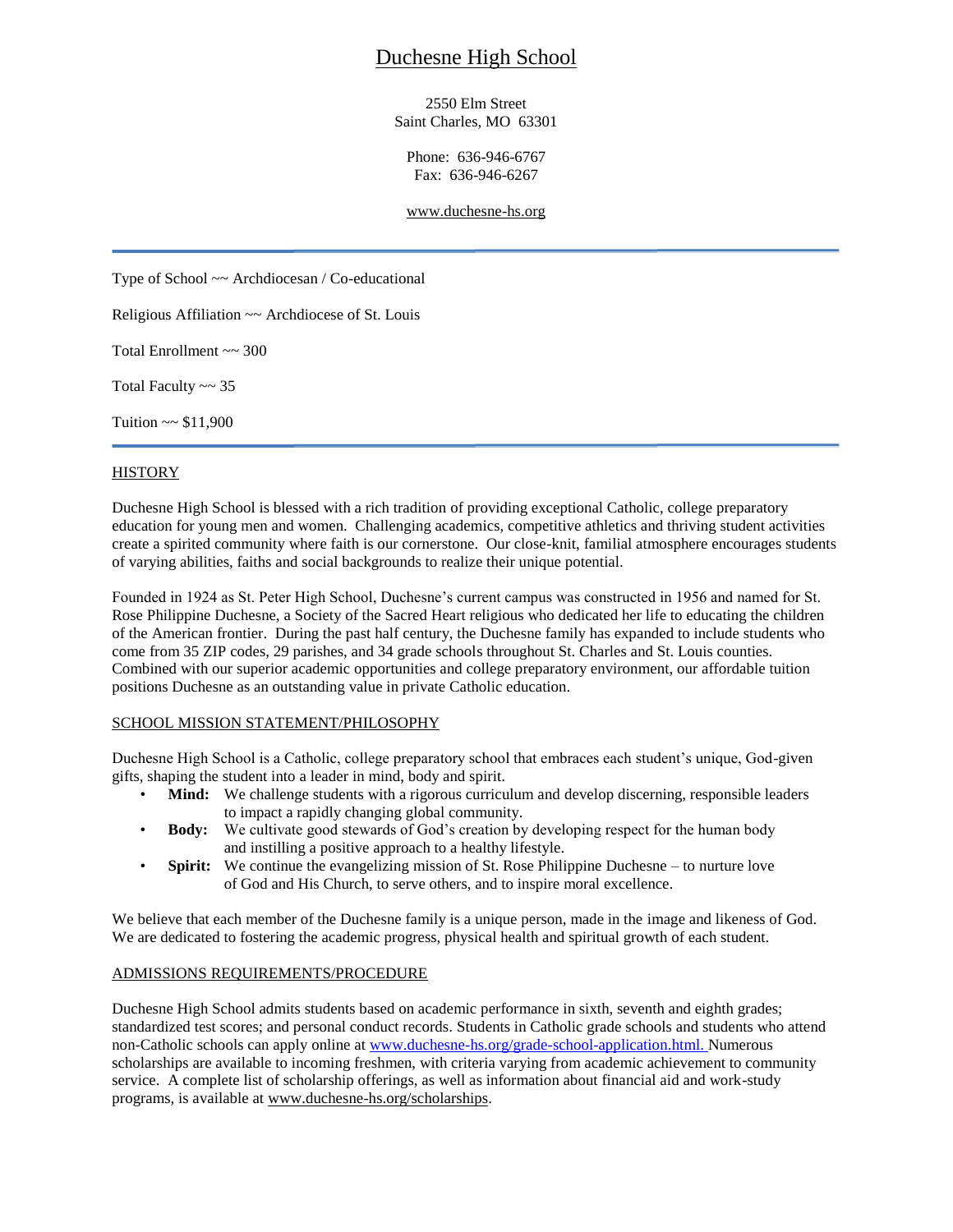#### **CURRICULUM**

While students follow a rigorous college preparatory curriculum, Duchesne High School's programs are designed for a wide range of academic abilities – from honors courses and a Scholars Academy that challenge the intellectually gifted to essential courses that strengthen fundamental skills. Duchesne's Scholars Academy is based on curriculum that is driven by student curiosity. More information can be found at [www.duchesne-hs.org/scholars](http://www.duchesne-hs.org/scholars-academy)[academy.](http://www.duchesne-hs.org/scholars-academy) A variety of elective courses allow students to tailor courses of study according to personal interests and career goals. Additionally, students can choose from a large variety of challenging college credit courses, covering all core academic subjects. In preparing our students to thrive in the 21st century, Duchesne follows a full one-toone tablet technology program.

Our dedicated faculty members (33% are DHS alumni!) are committed to helping all students achieve academic success and preparing them to excel at the university level. Traditionally, more than 99 percent of Duchesne graduates attend college, many earning significant scholarship offers for excellence in the classroom and community.

#### ADVANCED PLACEMENT/HONORS PROGRAMS

Duchesne offers advanced college credit courses through Saint Louis University and the University of Missouri-St. Louis, in addition to credit through the Advanced Placement (AP) program. Students may take honors and collegelevel courses in all core academic subjects. Our complete course guide is available at [www.duchesne-hs.org/course](http://www.duchesne-hs.org/course-selection-guide)[selection-guide.](http://www.duchesne-hs.org/course-selection-guide)

#### ATHLETICS/EXTRA-CURRICULARS

Duchesne's co-curricular activities ensure that all students are able to develop their individual gifts. From championship athletics to performing arts and service organizations, our programs encourage students to find unique niches that complement their education.

**Athletics:** Boys baseball, boys and girls basketball, girls cheerleading, boys and girls cross country, girls danceline, boys football, boys and girls golf, boys ice hockey (club sport), girls swimming and diving, boys and girls soccer, girls softball, boys and girls tennis, boys and girls track and field, boys and girls volleyball

**Performing arts:** Concert choir, concert band, Improv Troupe, jazz band, Royal Impressions audition choir; department sponsors two stage productions every school year

**Organizations:** Campus Ministry, Link Crew, Science Olympiads, Art club, chess club, CISL speech team, Key Club, Mathletes, National Honor Society, newspaper, Outreach, ping pong club, prayer groups, speech and drama club, Student Ambassadors, student council, tech crew, ultimate Frisbee club, yearbook

#### GRADUATION REQUIREMENTS

In keeping with standards set by the AdvancEd accreditation program, the state of Missouri and the Archdiocese of St. Louis, Duchesne High School requires 28 credits for graduation. Participation in an overnight senior retreat and completion of at least 100 hours of approved community service are also required to graduate. Minimum requirements include:

| $Theology-4$  | Social Studies $-3$ | Fine $Arts - 1$                          |
|---------------|---------------------|------------------------------------------|
| English $-4$  | Mathematics $-3*$   | Practical Arts $-1$                      |
| Science $-3*$ | World language $-2$ | Physical Education/Health $-1.5$ credits |

\* A minimum of four credits are strongly recommended in these areas.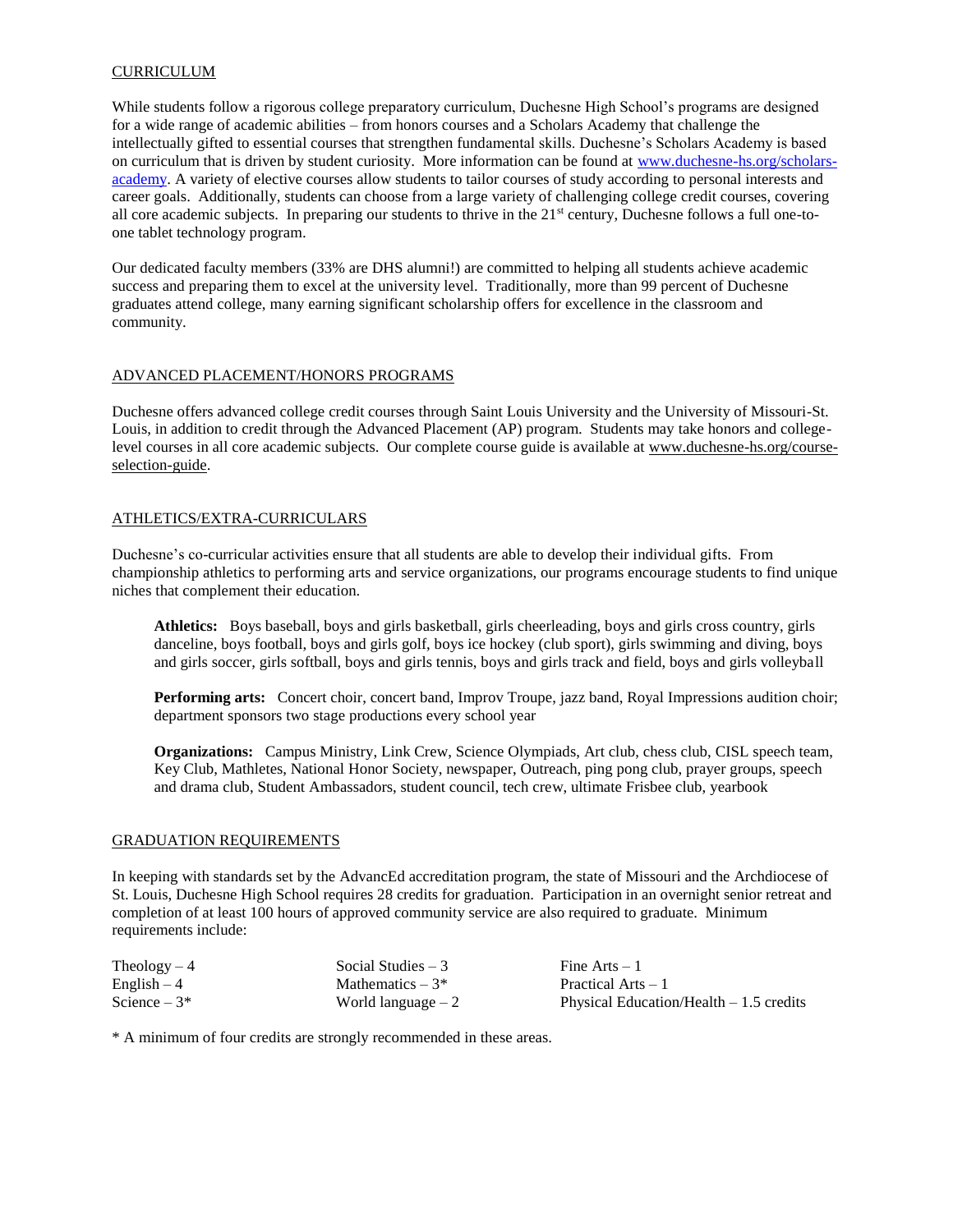## Incarnate Word Academy

2788 Normandy Drive Saint Louis, MO 63121

Phone: 314-725-5850 Fax: 314-725-2308

[www.iwacademy.org](http://www.iwacademy.org/)

Type of School ~~ Private / Girls

Religious Affiliation ~~ Sisters of Charity of the Incarnate Word

Total Enrollment ~~ 292

Total Faculty ~~ 28

Tuition  $\sim$  \$15,495

#### **HISTORY**

The Sisters of Charity of the Incarnate Word founded Incarnate Word Academy (IWA) in 1932 and their presence and influence at the Academy remain constant to this day. For 89 years, the Sisters and their lay colleagues have nurtured the dreams, intellectual curiosities and goals of young women in a quiet yet powerful way. The Charism of our founding congregation is bold and vibrant – a philosophy that recognizes the intrinsic worth of each person. From the initial enrollment of 35 students, Incarnate Word Academy has grown to meet the challenges of educating 292 young women who come from over 47 different parishes/schools in the St. Louis area.

#### SCHOOL MISSION STATEMENT/PHILOSOPHY

The mission of Incarnate Word Academy is to challenge young women of faith to achieve their God-given potential as academically successful Women of the Word, following the example of Jesus, the Incarnate Word, by promoting human dignity, thereby empowering themselves and others to make a positive impact on our world.

#### FAITH FORMATION

The Campus Ministry team plays a key role in building a vibrant faith community on campus. Our students, faculty and staff take part in our Mission Committee and Liturgy Committee, joining the Director of Campus Ministry and Director of Mission Integration on a celebrated faith journey of: daily prayer, class level retreats, Kairos retreats, mission trips, monthly all school liturgies, weekly communion services, monthly adoration, and weekly opportunities to pray the rosary.

#### COMMUNITY SERVICE

At IWA, our commitment to spiritual development is evident in daily life. All students make a commitment to community service, and most exceed the requirement of 120 service hours, 60 of which are accomplished during a two-week off campus experience during their junior year. Faculty and staff are also involved in service opportunities provided weekly. The goal of the service program is to inspire Women of the Word to become advocates for peace and justice while working among marginalized people in a variety of settings.

#### ADMISSIONS REQUIREMENTS/PROCEDURE

Admission is based on the following factors: Standardized test scores, academic performance, school attendance/tardiness, in-person interview with a member of IWA Administration, student involvement in community service, and extracurricular activities in 6th, 7th, and 8th grades. All students must apply by visiting https://www.iwacademy.org/page/Application or calling the school at 314-725-5850, ext 1149.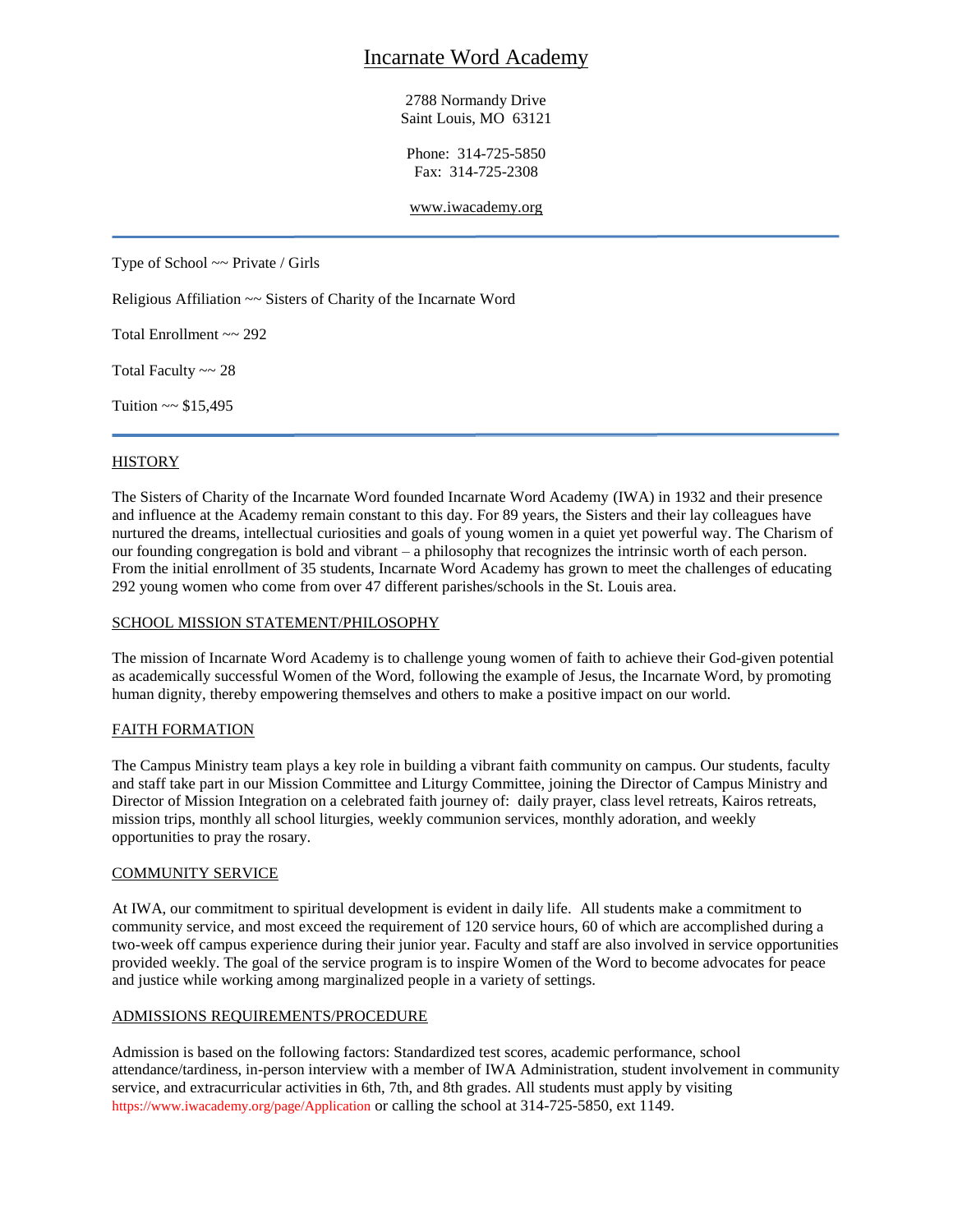#### **CURRICULUM**

In all that we do, we prepare students for higher education. Our unique, highly individualized schedule is a defining characteristic of life at the Academy. In the IWA modular schedule, students have "open labs" built into their daily schedules, which gives them the opportunity to meet with faculty one-on-one, work independently on assignments or collaborate with their peers in a small group setting. With this schedule, graduates begin their college careers knowing how to work well with others, prioritize and structure their time, and initiate discussions with professors.

#### Key Distinctions:

ACT Prep Courses - Offered for credit STEM & Technology - Collaboration with neighboring corporations for classroom extension and internship opportunities STEM LAB - Brand new STEM Lab constructed Summer of 2019 Leadership Courses - Strong focus on leadership and young women throughout our community from freshman to senior year Theology Courses - Required all four years

#### ADVANCED PLACEMENT/HONORS PROGRAMS

Students who qualify may enroll in Honors, ACP, DEP and/or AP courses. IWA offers over 66 College credit hours in 20 Advanced College Credit courses and 3 Advanced Placement courses. College Credit courses are offered through St. Louis University's 1818 Program and University of Missouri-St. Louis, along with an Advanced Placement Program for college.

#### ATHLETICS/CO-CURRICULARS

92% of our students are involved in at least one co-curricular activity. IWA's clubs and organizations provide our students with outlets to express their individuality and share their interests with others. There are 19 clubs and 5 organizations offered at IWA, however students are encouraged to follow their passions and start their own clubs.

IWA has an established Fine Arts Program, offering: three levels of music performance opportunities, a drama program with 3 yearly productions and vibrant dance and visual arts programs. IWA has an award winning Theatre Program recognized by the St. Louis High School Musical Theatre Award. Additionally, students can take summer art courses for credit.

IWA has a long history of excellence in athletics, holding 35 State Championship titles including a record 10 Girls' State Basketball championships. We offer a total of 12 sports, having reached the state tournament in all four of our major sports and was named STL High School Sports Program of the Year in 2017-2018. Our athletic programs prepare students to compete successfully at all levels in high school, in college and in life.

#### GRADUATION REQUIREMENTS - TOTAL 28

| Physical Education $-1.5$     |  |
|-------------------------------|--|
| Fine Arts $-1.5$              |  |
| $Technology - 1.0$            |  |
| Health $- .5$                 |  |
| Guidance – Pass/Fail          |  |
| Speech Communication - .5**** |  |
| Personal Finance - .5***      |  |
|                               |  |

\* 2.0 credits of Lab Science are required.<br>
\*\* The University of Missouri system required.

- The University of Missouri system requires 4.0 credits of Mathematics for admission.
- \*\*\* Personal Finance is required and may be taken Junior or Senior year.
- \*\*\*\* Speech Communication is a required course and is taken Freshman year.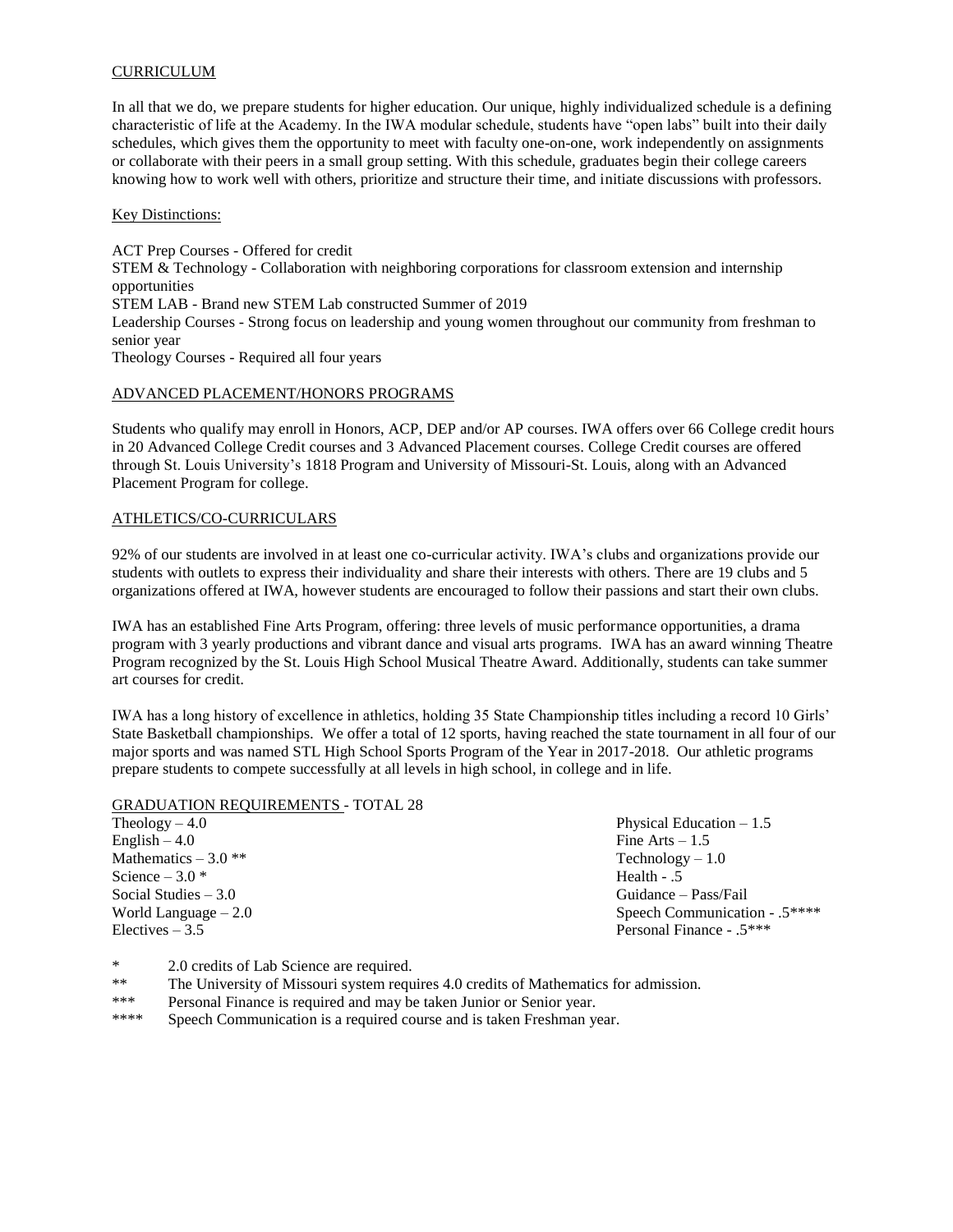## Nerinx Hall

530 East Lockwood Saint Louis, MO 63119

Phone: 314-968-1505 Fax: 314-968-0604

#### [www.nerinxhall.org](http://www.nerinxhall.org/)

Type of School  $\sim$  Private / Girls

Religious Affiliation ~~ Sisters of Loretto

Total Enrollment ~~ 566

Total Faculty  $\sim 60$ 

Tuition  $\sim$  \$16,950

#### **HISTORY**

In 1924, Nerinx Hall began educating young women in the Lockwood family home in Webster Groves, graduating its first class in May 1925. The history of Nerinx actually begins in 1812 with the founding of the Sisters of Loretto. Three pioneer women Mary Rhodes, Ann Havern, and Christina Stuart were assisted by Father Charles Nerinckx, a missionary priest from Belgium, who helped them establish the order. In 1924, the Sisters named their new school Nerinx Hall as a tribute to his work. The original school building, Lockwood House, still stands on campus and houses a variety of departments and the Spirit Shop.

#### SCHOOL MISSION STATEMENT/PHILOSOPHY

#### Mission Statement

Founded in 1924, Nerinx Hall is an independent, Catholic, college-preparatory school for young women in the Loretto charism of loving service.

The mission of Nerinx Hall is to cultivate empowered women who pursue academic excellence within a diverse community, forge a path towards social justice, and grow in knowledge of themselves and their world.

#### Philosophy

As a Catholic college-preparatory high school for young women, founded by the Sisters of Loretto, Nerinx Hall is grounded in the belief that educated, caring, empowered young women are essential to our world. Thus, we have three primary goals. We strive to help each young woman know herself and her world. We offer her a loving community of faith that nurtures her individual gifts, enlivens her spirit, and reveals a diverse world where hope prevails. And we call each young woman to deliberate Christian action in her world

#### ADMISSIONS REQUIREMENTS/PROCEDURE

Admission for incoming freshmen is based on a comprehensive review of each applicant's total record: transcript of previous school records (grades and test scores from 6<sup>th</sup>, 7<sup>th</sup> and 8<sup>th</sup> grades); written application; and a family interview. Nerinx Hall accepts students who are capable of completing a four-year college-preparatory program and who contribute to the diversity and excellence of the Nerinx community.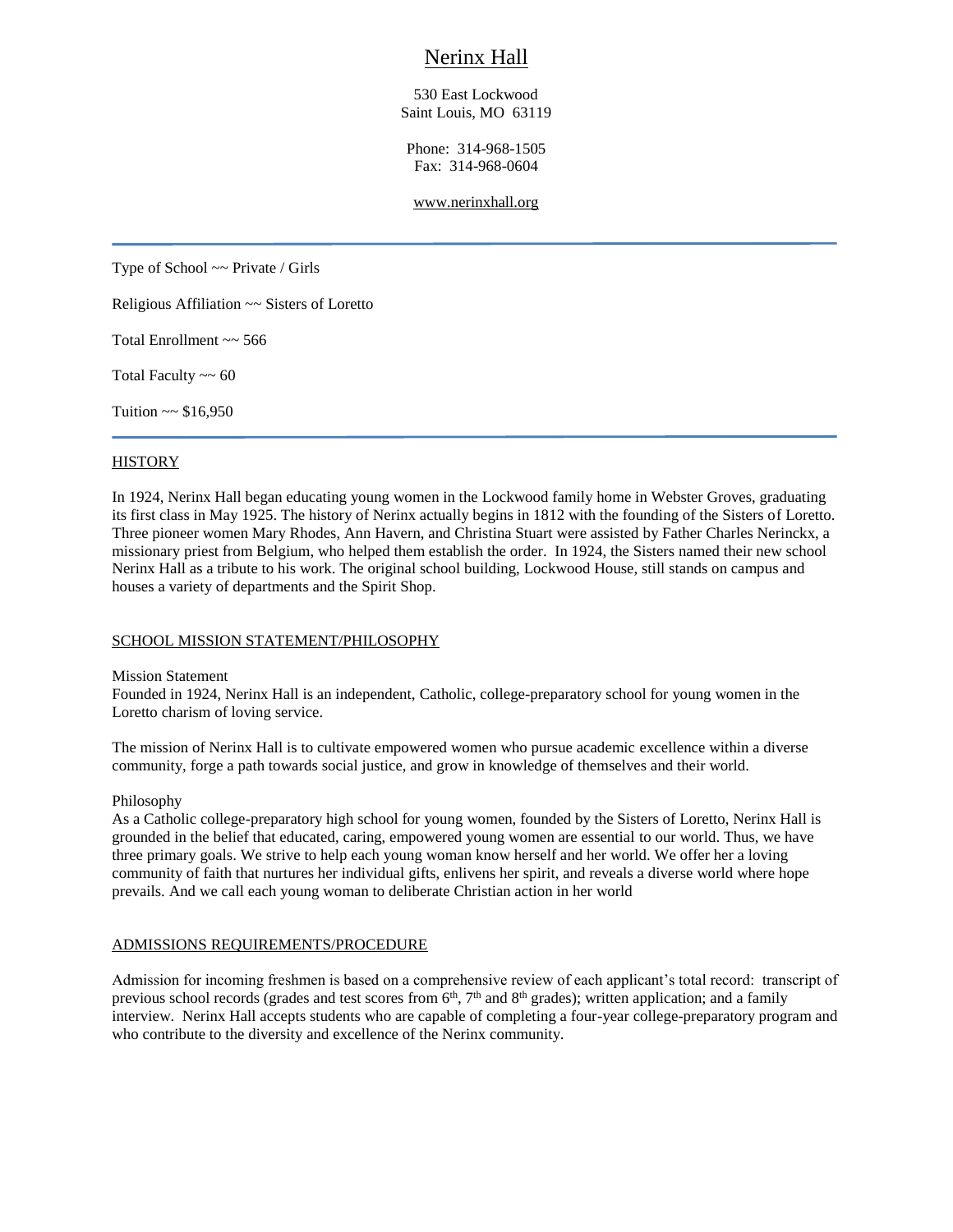#### CURRICULUM

Nerinx Hall's academic program develops a strong foundation for college through curriculum that inspires each student. During their first two years, students take required courses that cover a wide variety of subjects. During junior and senior years, student interest drives course selection. Our caring and qualified faculty promote student achievement and growth. We pride ourselves on teaching students that conversation is the core of all curriculum. Students flourish through respectful listening and sharing of ideas and perspectives. We offer challenging elective classes in computer studies, science, fine arts (including orchestra and dance), social studies and theology; an Aesthetics Education Specialist who infuses the arts into all disciplines and enriches classes with speakers and special presentations that bring the best of St. Louis' cultural resources to Nerinx students. We offer a 1-to-1 laptop learning environment and computers are integrated into all classes. Our Academic Success Center includes a testing center, two learning specialists, two dedicated college counselors, and two dedicated wellness counselors.

#### ADVANCED PLACEMENT/COLLEGE CREDIT

Advanced Placement courses are offered in science, math, English, world languages and fine arts. Qualified students may earn up to 30 hours of college credit in English, science, world languages, math, fine arts and social studies offered through the 1818 Advanced College Credit Program of Saint Louis University or through a University of Missouri-St. Louis dual credit program.

#### ATHLETICS/CO-CURRICULARS

Significant student leadership opportunities include a dynamic student government, more than 40 clubs, and 13 sports (cross country, field hockey, golf, softball, tennis, volleyball, basketball, swimming/diving, racquetball, track/field, lacrosse, soccer and dance). Co-curricular activities include theatre (with multiple musicals and plays offered each year), a competitive choral ensemble, orchestra, wind ensemble, mock trial, Model U.N., newspaper, literary magazine, art club and yearbook.

#### GRADUATION REQUIREMENTS

Nerinx Hall provides a four-year, college-preparatory program. In order to graduate from Nerinx Hall, a student must complete at least 26 units as designated below. Most students select additional courses in their areas of interest and graduate with 27+ units of credit.

English (4), Theology (4), Social Studies (3), Math (3), Science (3), World Language (2), Fine Arts (1), Physical Education (1), Business & Computer Science (1), and Electives (4).

Students must also complete at least 90 service hours during the four-year period. Our Social Impact Program focuses on four pillars: Service Learning, Civic Engagement, Social Justice, and Social Entrepreneurship. Students have the freedom and responsibility to pursue their passions and find your purpose through connections to our community.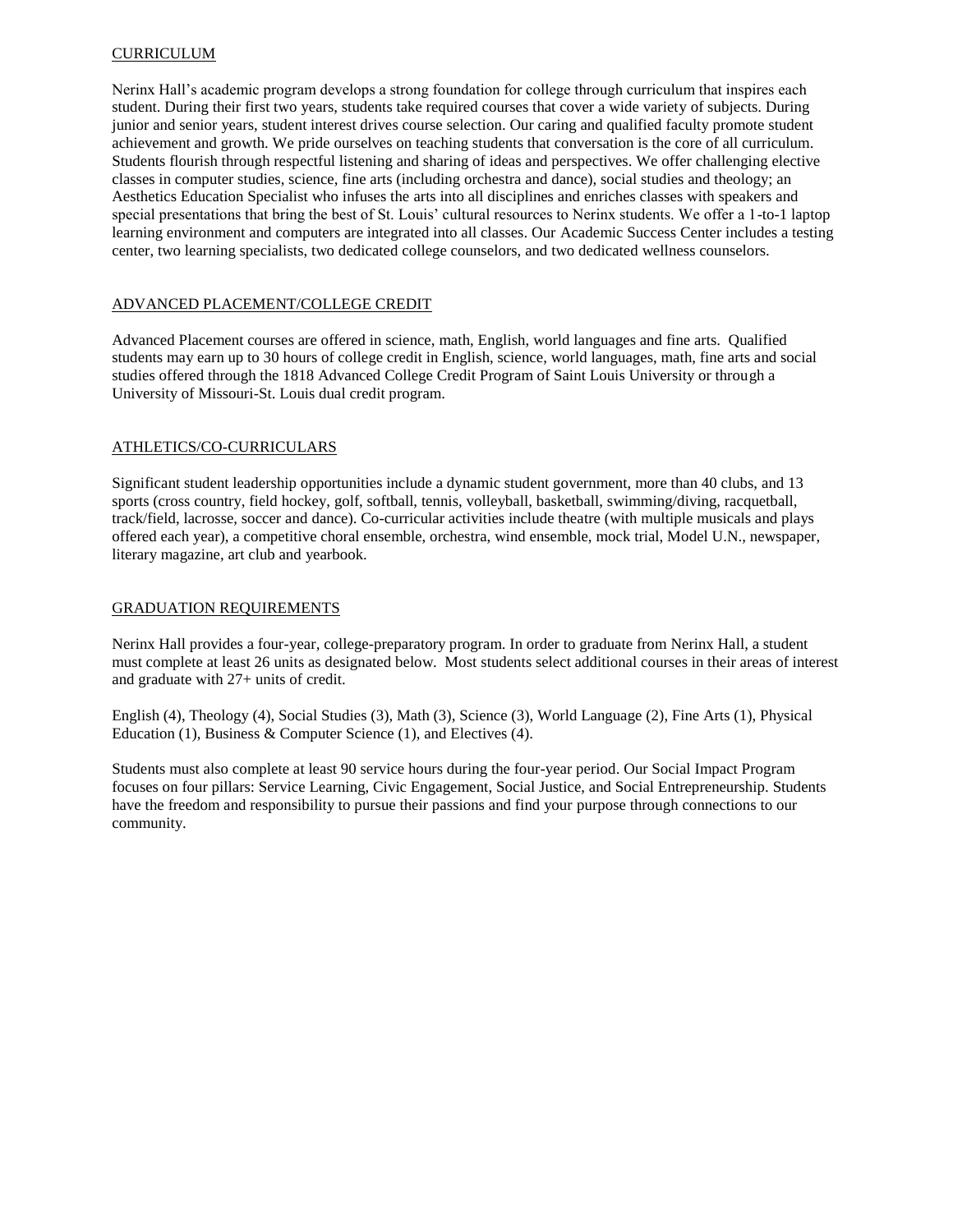## Notre Dame High School

320 East Ripa Avenue Saint Louis, MO 63125

Phone: 314-544-1015 Fax: 314-544-8003

[www.ndhs.net](http://www.ndhs.net/)

Type of School ~~ Private / Girls

Religious Affiliation ~~ School Sisters of Notre Dame

Total Enrollment ~~ 245

Total Faculty ~~ 32

Tuition  $\sim$  \$13,000

#### **HISTORY**

For over 85 years Notre Dame High School has been rooted in strong Catholic traditions as it offers a college prep secondary education that empowers young women to become confident, compassionate, Christian leaders. Notre Dame's approach to education offers students a fast start to collegiate success. Like the college student, the Notre Dame student learns and further develops organizational skills, time management, and self-advocacy. This educational approach teaches time and task management skills and challenges a student to take increased responsibility for her learning. At Notre Dame, all young women have an advisor they meet with weekly to assure 1:1 attention and assistance. A modular schedule enables students and teachers alike to be available to each other similar to how students and professors meet on a college campus. Notre Dame is accredited by AdvancED and the State of Missouri. It is affiliated with the National Catholic Educational Association and is sponsored by the School Sisters of Notre Dame Central Pacific Province.

#### SCHOOL MISSION STATEMENT/PHILOSOPHY

Notre Dame High School educates young women to become confident, compassionate, Christian leaders. Each young woman is guided to reach the fullness of her potential and to use her gifts to make a difference in the world around her. Notre Dame High School provides a college preparatory program to girls from diverse backgrounds through an environment of differentiated instruction. In the spirit of the School Sisters of Notre Dame and in response to the mission of Jesus in the Catholic tradition, young women are educated to integrate lifelong learning, faith and service into their lives.

#### ADMISSIONS REQUIREMENTS/PROCEDURE

Admission decisions are made by a selection committee who reviews each applicant's school record of grades, test scores, and attendance from  $6<sup>th</sup>$ ,  $7<sup>th</sup>$ , and  $8<sup>th</sup>$  grades. An interview with each applicant is required. Because Notre Dame offers a college-prep academic program, student records must also exhibit a motivation to learn, solid study habits, and a strong attendance profile for acceptance. Each student is evaluated individually. Notre Dame welcomes and admits students of diverse race, national and ethnic origins.

All families are encouraged to visit www.ndhs.net. There you will be able to schedule a shadow visit, register for admission events and find additional information about Notre Dame.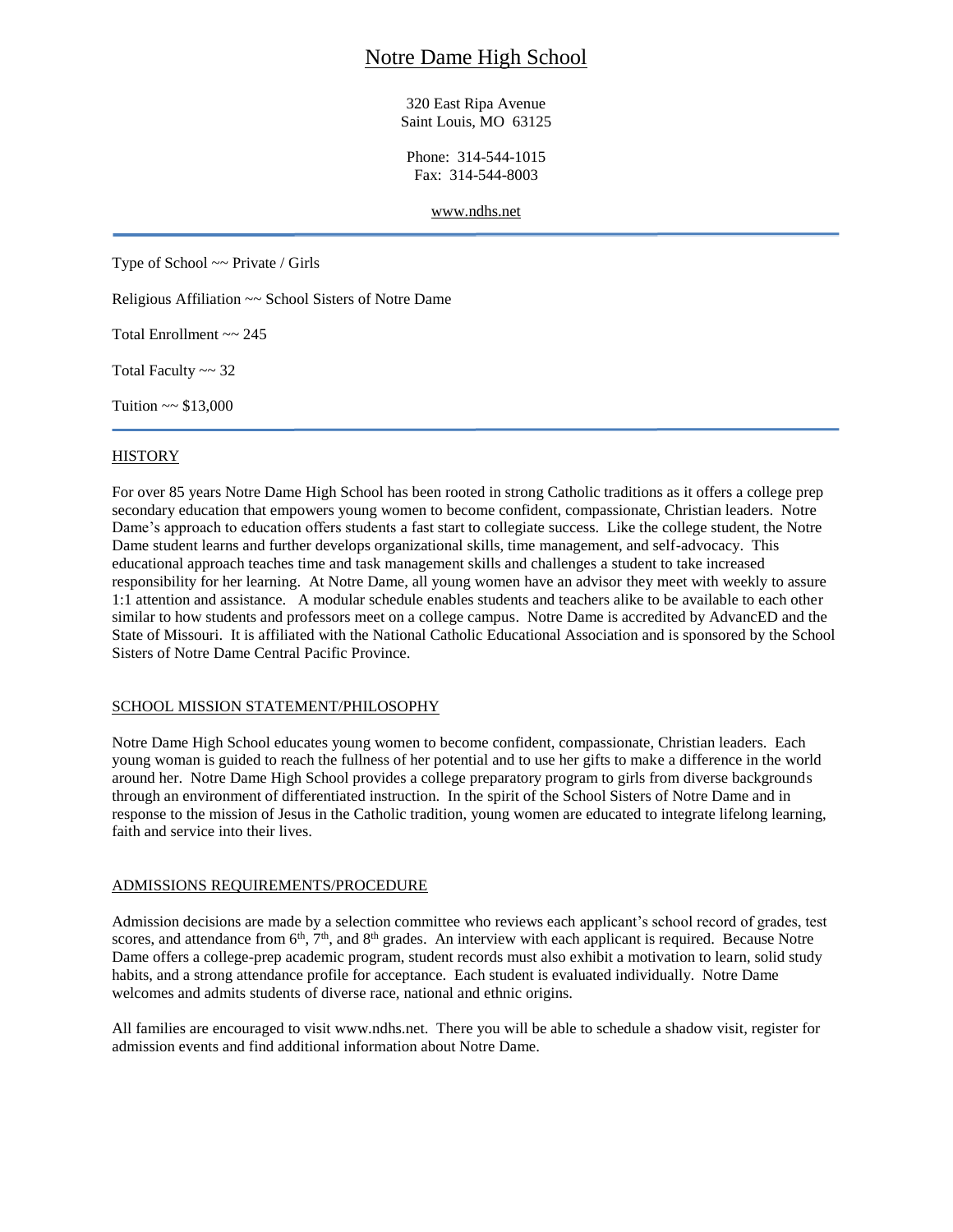#### CURRICULUM

Notre Dame gives students an early start on collegiate success by utilizing a college prep approach on a high school campus. Students attend hour-long classes on a modular, block schedule with instructors providing engaging lessons and learning. Students participate in small group discussions, apply knowledge and skills in labs and studios, conduct independent research and participate in cooperative learning assignments. By giving students independence, students increase their self-confidence and learn to take accountability for their own continuous life-long learning. Notre Dame High School's education experience is enhanced with technology including 1:1 iPad integration.

Notre Dame offers a college-prep curriculum, inclusive of Advanced College Credit and Advance Placement courses, honors level courses in core subject areas for Grades 9-12. Course offerings are available in Business, English, Math, PE, Science, Social Studies, STEM, Theology, Visual and Performing Arts and World Language: French and Spanish. The extensive curriculum offerings allow students to take up to six years of credit in English, Math and Science courses in 4 years of high school.

#### ADVANCED PLACEMENT/HONORS PROGRAMS

College credit courses in conjunction with St. Louis University and Honors weighted courses are offered. Students enrolled in these dual enrollment courses can receive up to 42 semester hours of college credit in English, Math, Science, and World Language. AP course are also offered. Honors weighted classes are available in the core subject areas: English, Math, Science, Social Studies, and World Language.

#### ATHLETICS/CO-CURRICULARS

Athletics include the availability of more than 20 competitive teams in Volleyball, Softball, Basketball, Tennis, Field Hockey, Cross Country, Lacrosse, Golf, Racquetball, Cheerleading, Swimming, Soccer, and Track.

Available extra-curriculars include: National Honor Society, Spanish Honor Society, French Honor Society, Quill and Scroll Honor Society, Academic Coaching, Yoga Club, Student Council, ND Players (Drama), Art Club, American Sign Language Club, Earth Club, Harry Potter Club, Chess Club, Puzzle Club, Rebel Writers, Spirit Squad, Human Dignity Club, Supporting Fellow Sisters (Mental Health Awareness), Beta Chi Pi (Science), Library Guild, ND Ambassadors, Newspaper & Yearbook, Campus Ministry, Future Investigators of America, Robotics, and eSports.

#### GRADUATION REQUIREMENTS

28 credits are required for graduation in these subject areas:

| Social Studies $-3$   | Personal Fina       |
|-----------------------|---------------------|
| Science $-3$          | <b>Physical Edu</b> |
| Practical Arts $-1.5$ | $Electives - 4$     |
| Fine Arts $-1.5$      |                     |
|                       |                     |

Finance - .5 Education –  $1.5$ 

Students must also engage in 75 or more hours of Christian Service to the community while also completing 28 or more spirit hours to Notre Dame over 4 years of high school.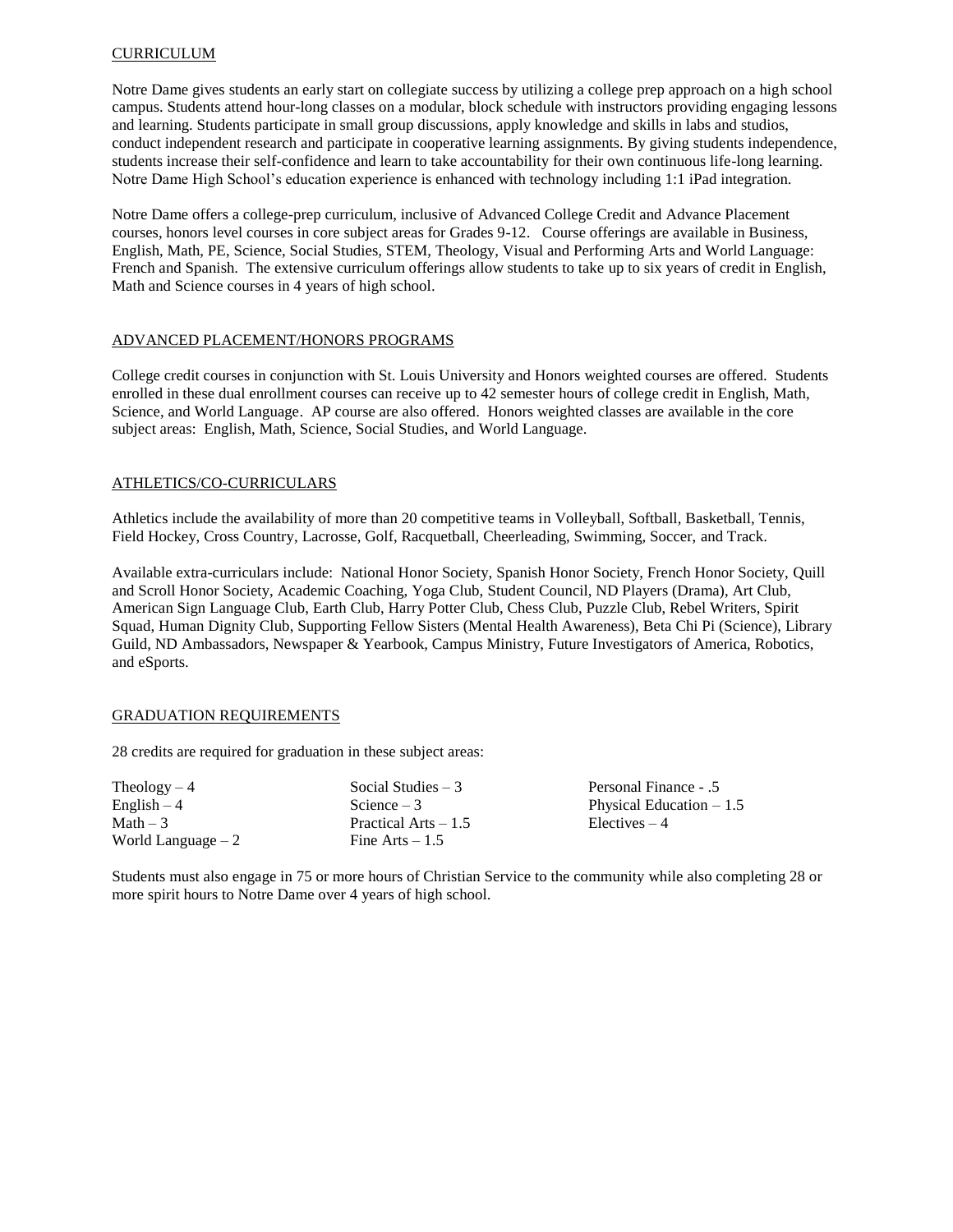## Rosati-Kain High School

4389 Lindell Boulevard Saint Louis, MO 63108

Phone: 314-533-8513 Fax: 314-533-1618

[www.rosati-kain.org](http://www.rosati-kain.org/)

Type of School ~~ Archdiocesan / Girls / College Preparatory / Catholic

Religious Affiliation ~~ Archdiocese of St. Louis

Total Enrollment ~~ 250

Total Faculty  $\sim$  33

Tuition  $\sim$  \$13,125

#### **HISTORY**

Rosati-Kain (R-K) is a Catholic, all girls college preparatory school accredited by Cognia. In addition to its challenging college preparatory curriculum and commitment to spiritual growth, R-K offers many extra-curricular activities including athletic, fine art, leadership and service opportunities.

Rosati-Kain was founded by the Sisters of St. Joseph of Carondelet and the School Sisters of Notre Dame, who collaborated in 1912 to educate young women and prepare them for the world. Rosati-Kain's core values are represented on our school crest with the words *Caritas* meaning charity, affection and esteem, *Humilitas* or humility and respect for the importance of others, *Scientia* meaning knowledge and wisdom, and *Virtus* meaning virtue and character. These words not only continue our Founders' Tradition, but also truly express the essence of who we are as the Rosati-Kain Community.

Rosati-Kain is an academically challenging school, with a rigorous curriculum that prepares our young women for the world. Located in the city's Central West End, Rosati-Kain serves a diverse group of young women representing various religious, social, racial, and economic backgrounds. Our students represent 100 partner schools and over 75 zip codes, coming from throughout the metropolitan St. Louis and Illinois areas. Our Central West End location provides students with an exciting extended campus and the opportunity to take advantage of a multitude of cultural resources like the Cathedral Basilica of St. Louis, Forest Park, and the St. Louis Zoo, all of which enhance the academic program. Please visit our website at www.rosati-kain.org for further details about curriculum, admission, and events for prospective students and families.

#### SCHOOL MISSION STATEMENT/PHILOSOPHY

Through a vibrant Catholic education, we cultivate the individuality, faith, talent and aspirations of young women who will lead and serve the world.

#### ADMISSIONS REQUIREMENTS/PROCEDURE

Admission to Rosati-Kain is competitive and is based upon a complete student profile for the  $6<sup>th</sup>$ ,  $7<sup>th</sup>$  and  $8<sup>th</sup>$  grades. Our academic program is rigorous and generally we accept those applicants who have demonstrated success in their grades and standardized test scores. Applications are made available to all eighth grade girls on the Rosati-Kain website. For more information regarding Rosati-Kain's admission requirements and procedure, please visit [www.rosati-kain.org.](http://www.rosati-kain.org/)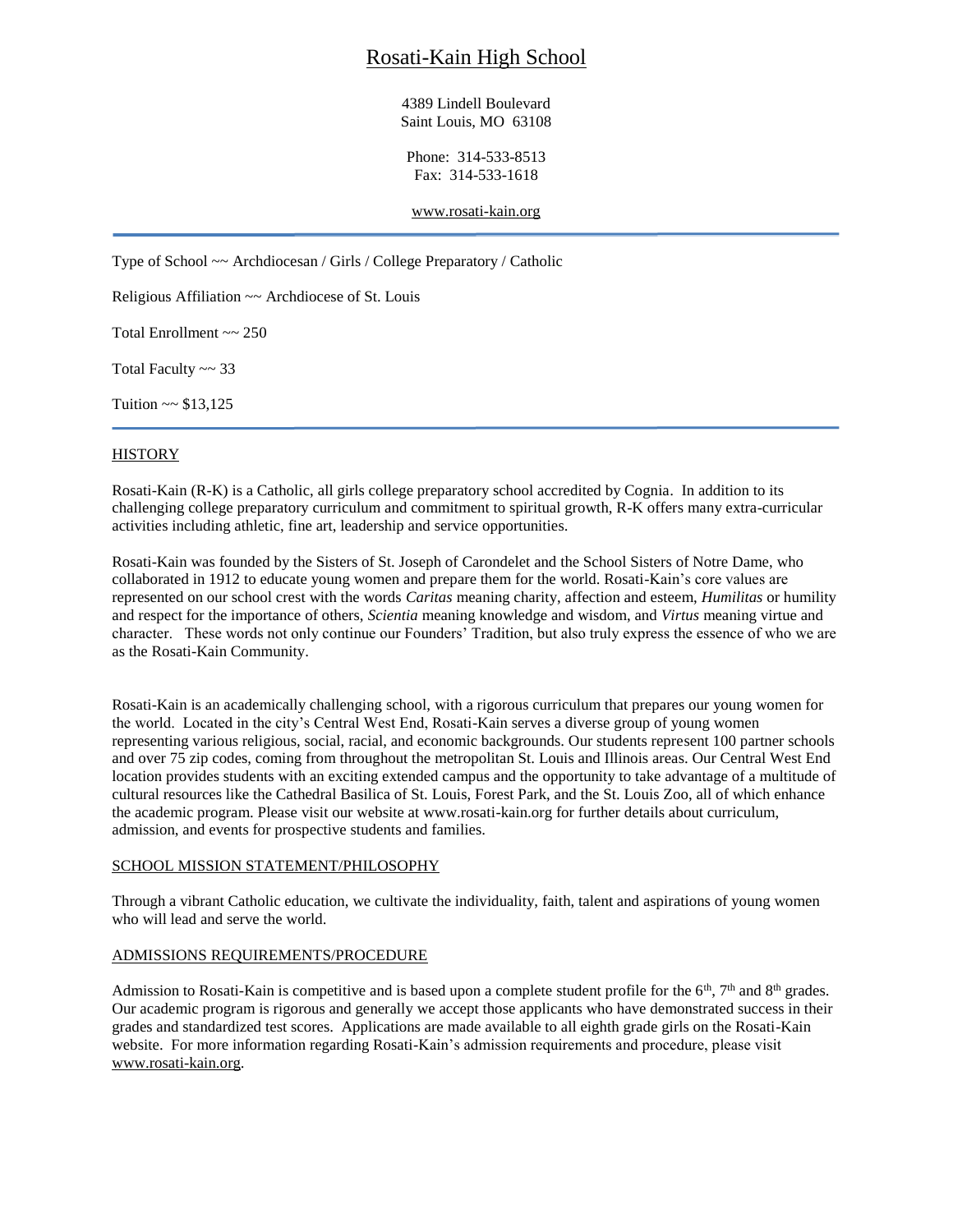#### CURRICULUM

All courses offered at Rosati-Kain High School are college preparatory and credit is issued on a semester or yearly basis. Curriculum includes theology, English, social studies, mathematics, science, fine arts, practical arts, foreign language and physical education. Historically, over 99% of Rosati-Kain graduates go on to college/university.

Students follow a flexible modular schedule designed to prepare them for college life.

#### ADVANCED PLACEMENT/HONORS PROGRAMS

Rosati-Kain participates in college credit programs through Saint Louis University, Truman State University and Advancement Placement (AP). Students may receive college credit in English, social studies, mathematics, world language, computer science, music and science. Rosati-Kain offers 26 Advanced College Credit/AP courses.

#### SERVICE

Service is an integral part of the mission and culture at R-K. All students beginning freshman year are required to perform service hours. By graduation a student has accumulated a minimum of 100 hours of service. Rosati-Kain provides many service opportunities to complete the 100 hours of service requirement. For example, juniors are required to participate in an immersion program during the last two weeks of the school year and complete additional hours of service over the summer. Among Rosati-Kain's service opportunities are Campus Ministry and Kougar Outreach. Our sports teams and other student organizations, such as Science Club, National Honor Society, National Science Honor Society, and National Math Honor Society have service components as well. Students may also participate in the annual summer international service trip.

#### ATHLETICS/CO-CURRICULARS

Athletic teams include Varsity, Junior Varsity, and Club level teams in the following sports: Cross Country, Tennis, Softball, Volleyball, Basketball, Field Hockey, Soccer, Swimming & Diving, Track & Field, Lacrosse, Golf, and Cheerleading.

Clubs and Organizations include: Student Council, Diversity Club, National Honor Society, Pro-Life Club, K-Pop, French Club, Spanish Club, Scholar Bowl, Kougar Outreach, Campus Ministry, Music Ministry, Rubic's Cube Club, Ambassador Program, Robotics, Outdoor Adventure, Book Club, Bocce Club, Ping Pong Club and many more. Students are encouraged to create clubs of their own at Rosati-Kain too.

Musical offerings include: Freshman Chorus, Advanced Chorus, R-K Voices, Beginning Instrumental, Intermediate Instrumental, Performing Ensemble, as well as Individual Violin, Piano and Guitar classes. Chorus and Performing Ensemble participate in a Christmas concert and a spring concert each year. Theatrical offerings include: a musical play performed in the fall and a dramatic play performed in the spring, both for actors as well as crew, as well as opportunities to engage in theater as part of curriculum and organizations.

#### GRADUATION REQUIREMENTS

The minimum number of credits required for graduation is 28. The course distribution must meet the requirements of Cognia, the state of Missouri and the standards of the Archdiocese of St. Louis. Graduation requirements include 4 credits in theology, mathematics and English, 3 credits in science and social studies, 2 credits in world language (the same language), 1 credit in fine arts and practical arts, and 1.5 credits in physical education, as well as 4.5 credits of electives. Most students graduate with more than the minimum requirement in world language and science.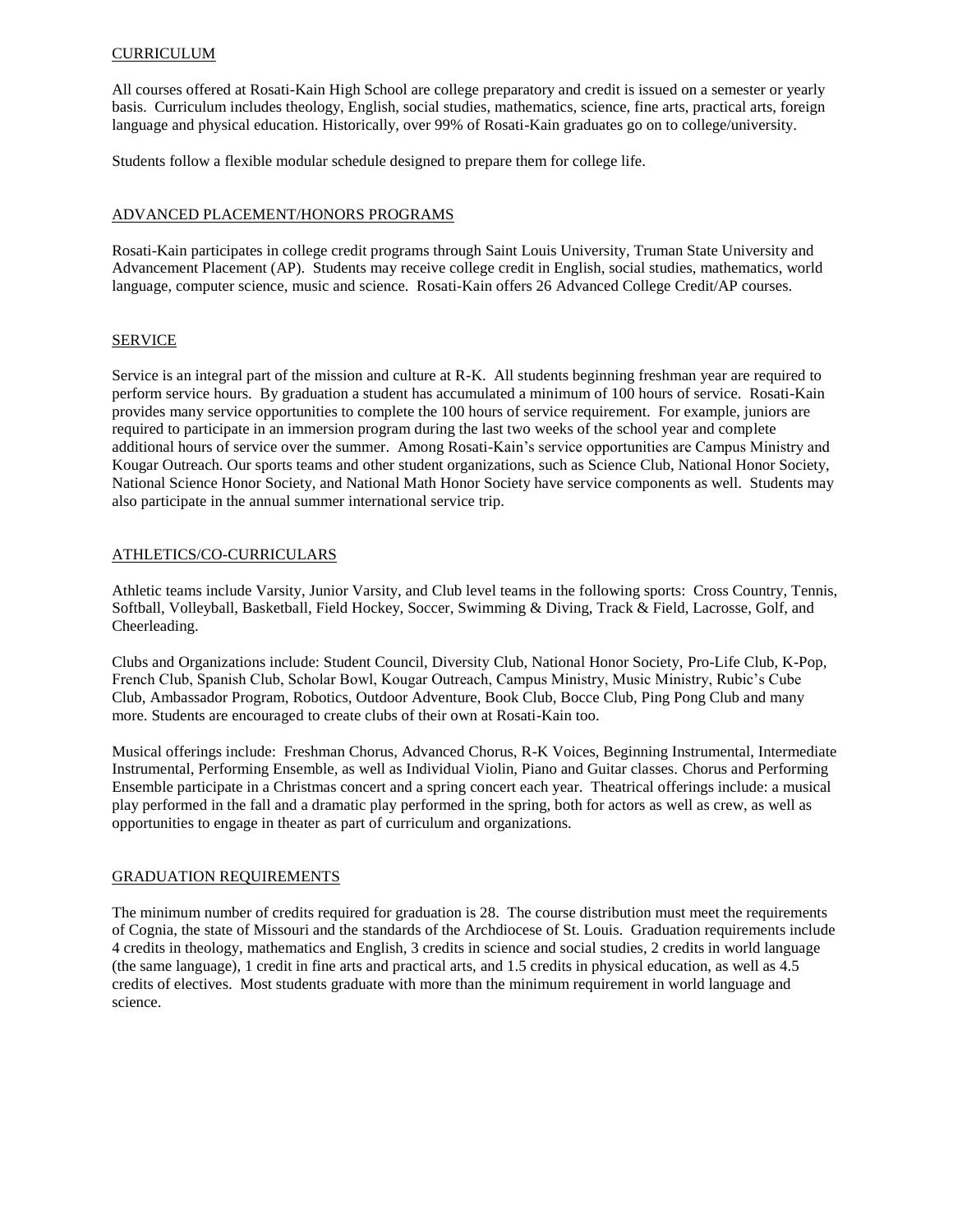## St. Dominic High School

31 St. Dominic Drive O'Fallon, MO 63366

Phone: 636-240-8303 Fax: 636-240-9884

[www.stdominichs.org](http://www.baratacademy.org/)

Type of School ~~ Archdiocesan / Co-educational

Religious Affiliation ~~ Archdiocese of St. Louis

Total Enrollment ~~ 936

Total Faculty ~~ 74

Tuition  $\sim$  \$10,450

#### **HISTORY**

St. Dominic High School is a regional high school serving St. Charles, Lincoln and Warren counties. Over the past twenty years St. Dominic has experienced tremendous growth in population as well as expansion to our campus, academic, athletic, and performing arts facilities. The beautiful, 50-acre campus features a wide range of indoor and outdoor spaces for students to learn, pray and grow. The four pillars of St. Dominic High School – prayer, study, community and service – guide students in the school's Dominican charism. Founded as Assumption Parish High School in O'Fallon in 1929, the school became St. Dominic High School in 1962 with the support of the Dominican Sisters.

#### SCHOOL MISSION STATEMENT/PHILOSOPHY

St. Dominic is a Catholic, college preparatory high school offering young men and women an education rooted in the Gospel of Jesus Christ. Living the Dominican tradition of prayer, study, community and service, we encourage lifelong growth in faith, knowledge, leadership and community involvement.

#### ADMISSIONS REQUIREMENTS/PROCEDURE

St. Dominic High School aspires to serve young people who are dedicated to their educational and spiritual growth. As a Catholic co-educational school, students are admitted the basis of academic performance, behavior, and attendance. Eighth-grade students apply through the Archdiocese's online application process in the fall. In addition to financial aid, St. Dominic offers a variety of academic and merit-based scholarships to qualified students.

#### CURRICULUM

St. Dominic High School offers a comprehensive, college preparatory curriculum designed to prepare our students for college and postsecondary life. St. Dominic High School is accredited through the Cognia Global Commission. Students take a course load of seven or eight credits per year by selecting from 140 plus course offerings, including regular college preparatory, honors, Advanced Placement and college dual credit classes. Engineering, computer science and biomedical sciences courses are offered through St. Dominic's affiliation with Project Lead the Way and the Missouri University of Science and Technology. The challenging, individualized curriculum meets the varying interests and academic needs of students. All students learn in a 1:1 iPad setting. Classes follow a rotating block schedule. St. Dominic has a certified learning consultant and an academic advisor to assist students with mild and moderate learning needs. The college guidance department assists all students with course selections, college and scholarship searches. Each year, at least 98% of our students attend two- and four-year colleges and universities, with more than 60% receiving college scholarships.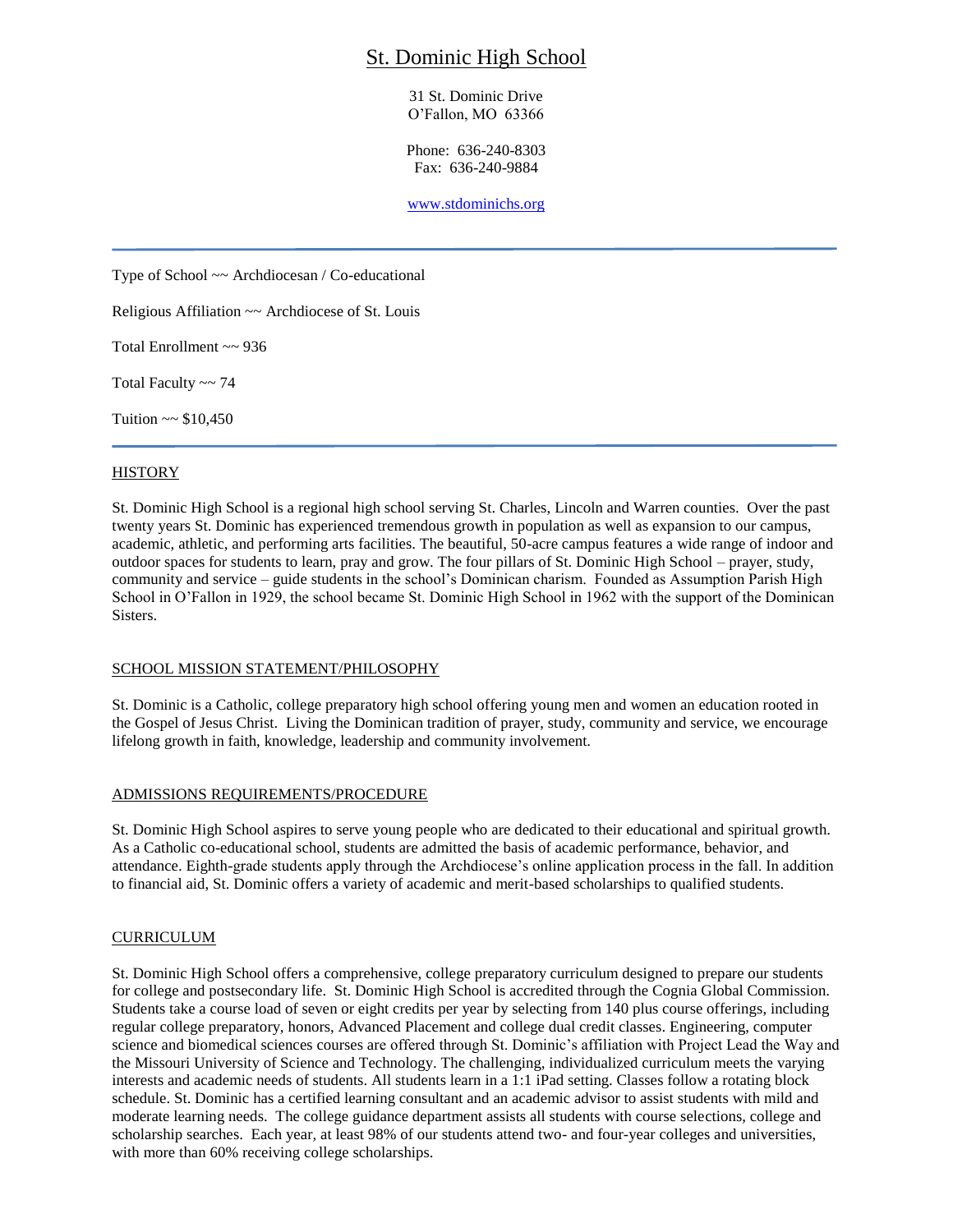#### ADVANCED PLACEMENT/HONORS PROGRAMS

Honor classes, college dual credit classes and Advanced Placement classes are available throughout the four-year curriculum. Eighty-three hours of college credit are available for courses in religion, math, language arts, social studies, engineering, biomedical sciences, leadership, foreign languages and business.

#### ATHLETICS/CO-CURRICULARS

Spiritual Formation: All students participate in customized retreats during each year of their high school experience. Students have the opportunity to attend daily Mass, weekly Adoration, as well as regular opportunities for Reconciliation. Each student must perform 100 hours of service as a graduation requirement.

Athletics: More than 72% of students are involved in one or more athletic teams. Boys sports include: soccer, football, baseball, basketball, ice hockey, cross country, tennis, track and field, volleyball and golf. Girls sports include: soccer, volleyball, basketball, cross country, tennis, track and field, swimming, softball, golf, lacrosse, field hockey, cheerleading and dance. Athletic programs have between two and four teams to allow student athletes to participate in the most appropriate level of play.

Visual and Performing Arts: Students perform four stage productions each year. Our award-winning concert choir, concert band and jazz band maintain a full schedule of concerts, competitions and performance trips. The visual art program allows students to succeed in the development of their artistic ability.

Extracurricular Opportunities: More than 90% of students are involved in one or more clubs, including: Student Council, National Honor Society, Robotics, Peer Ministry, House Leadership, Fellowship of Christian Athletes, Outreach Club, Ambassadors, CRU (Christ Renews Us), Music INC (In the Name of Christ), Mock Trial, Model United Nations, Glamourgals, Book Club, Math Team, Writers' Guild, Gaming Club, Future Business Leaders of America, National Art Honor Society, Pro-Life Club, Yearbook, Band, Choral Ensembles, Jazz Band and more.

#### GRADUATION REQUIREMENTS

Students must earn a minimum of 28 credits to graduate from St. Dominic High School. Of these, the following credits are required:

 $Religion - 4$  Fine Arts – 1 English – 4 Practical Arts – 1 Mathematics  $-3$  \* Electives  $-8$ Social Studies  $-3$ 

Science  $-3$  \* Physical Education  $-1$ 

\* Four credits are strongly recommended.

Additionally, each student must perform at least 100 hours of approved community service and participate in our retreat program annually.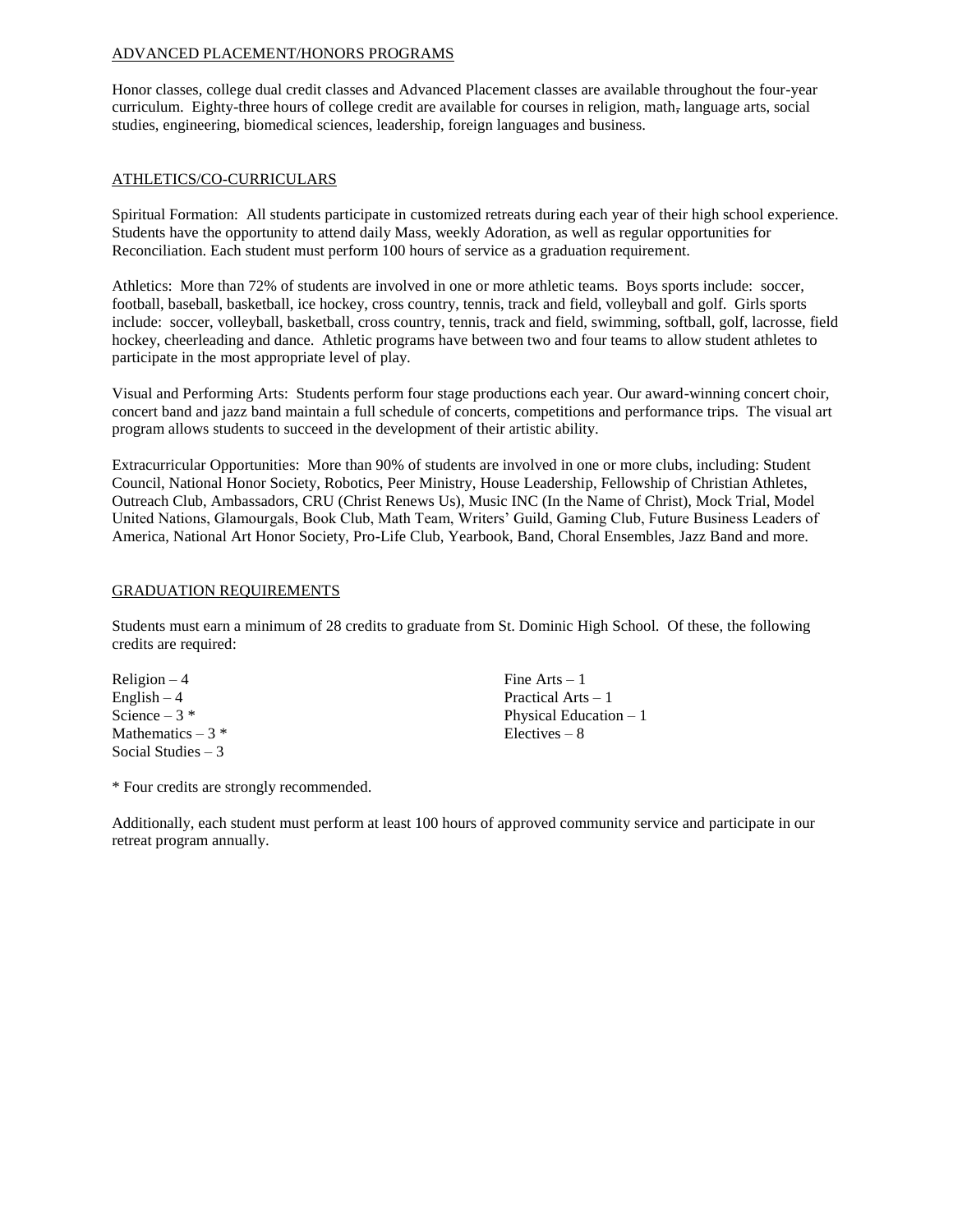## St. Francis Borgia High School

#### 1000 Borgia Drive Washington, MO 63090

Phone: 636-239-7871 Fax: 636-239-1198

[www.borgia.com](http://www.borgia.com/)

Type of School ~~ Archdiocesan / Co-Educational / College Preparatory

Religious Affiliation ~~ Archdiocese of St. Louis

Total Enrollment ~~ 427

Total Faculty ~~ 32

Tuition  $\sim$  \$8,795

#### **HISTORY**

St. Francis Borgia High School has been offering high school education in Washington, Missouri since 1901 when the School Sisters of Notre Dame enrolled the first class to continue their education beyond the eighth grade. The school expanded and grew, culminating in the opening of St. Francis Borgia Regional High School in 1982. Today, St. Francis Borgia Regional High School is a Catholic, co-educational, college preparatory high school serving the Washington Deanery and surrounding areas.

#### SCHOOL MISSION STATEMENT/PHILOSOPHY

Our mission is to provide a Catholic education that fosters spiritually, morally, academically and technologically prepared lifelong learners.

We envision a community of inquisitive learners, grounded in Catholic heritage, sustained by faith in Christ, committed to one another's personal growth and dignity, and guided by a consistent Christian life ethic. We strive to be a safe haven of grace and compassion. Our graduates are sent prepared into an ever-changing world with a commitment to serve the needs of others responsibly and generously.

Our goal is to make value-based education available to as many students as possible.

- \* Approximately \$706,000 in tuition assistance is available per academic year.
- \* A Learning Consultant is available to assist all students.
- \* We pride ourselves on affording students access to the latest in technology, including electronic curriculum.

#### ADMISSIONS REQUIREMENTS/PROCEDURE

St. Francis Borgia High School is an Archdiocesan high school serving the needs of all students seeking a Catholic education. It is open to all students regardless of race or ethnic background. St. Francis Borgia High School welcomes students of other faiths.

#### CURRICULUM

All students are using iPads as the means of accessing curriculum, including iTextbooks. St. Francis Borgia High School is accredited as a college preparatory high school by the North Central Association of Colleges and Schools and offers a comprehensive curriculum with honors, college prep and vocational classes. Academically challenging courses are offered for all ability levels. College credits are offered through East Central College. A state of the art STEM (Science, Technology, Engineering and Mathematics) lab provides engineering classes following the Project Lead the Way curriculum guide. We offer a live television studio where students learn the basics of digital video production in a journalistic based broadcast setting. Approximately 96% of our 2021 graduates are attending post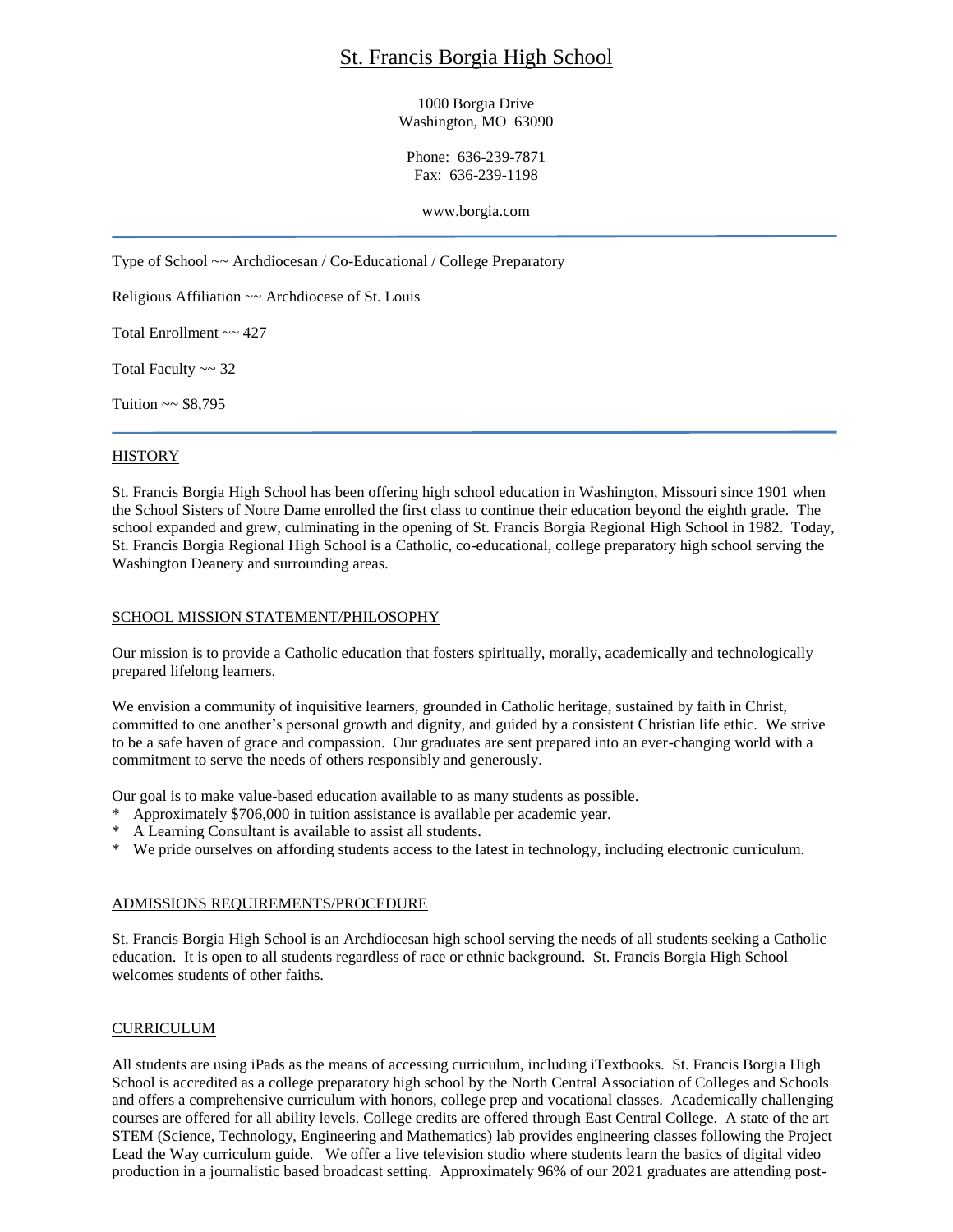secondary education and 78% received college scholarships. A Learning Consultant is available to assist students with Individual Education Plans.

#### ADVANCED PLACEMENT/HONORS PROGRAMS

Advanced placement or honors courses are available in the following areas: Social Studies, English, German, Spanish, Mathematics, Biology, Public Speaking, Theology, College Algebra, and Psychology. Over 76% of the current juniors and seniors are enrolled in college credit courses. College credits are available in English, History, Psychology, Theology, Sociology, German, Spanish, Math, Science, STEM, and Speech. St. Francis Borgia High School students score significantly above the state and national averages on the ACT.

#### ATHLETICS/CO-CURRICULARS

A variety of service, social, club and special interest extracurricular activities are available for all students in addition to numerous intramural and interscholastic athletic opportunities. It is our belief that these activities afford many valuable experiences for students. Clubs and organizations are offered in areas of drama, speech, music, art, business, dance, leadership, academics, Christian & social concerns, foreign language and bowling. The following team sports are offered: baseball, basketball, bowling, cheerleading, dance, swim, cross country, football, golf, soccer, softball, track & field, boys' and girls' volleyball and wrestling. Our teams have earned 49 state championships. St. Francis Borgia Regional High School takes pride in award-winning athletic teams, speech teams, dance and cheer teams, video production presentations, drama, and musical performances.

#### GRADUATION REQUIREMENTS

St. Francis Borgia High School uses an eight-block, eight-credit schedule. Thirty credits are required for graduation. Four credits are required in each of the following areas: Theology, English and Social Studies. Three credits are required in math and science. Two credits are required in foreign language or resource skills. Students are required to take one credit in physical education and one credit fine arts. A half credit in Health is required. Courses in Strategies for Success, Speech, and Personal Finance are required. 6.5 electives are required.

Students are required to complete Christian service hours for graduation. Students are required to make a closed retreat during their junior or senior year.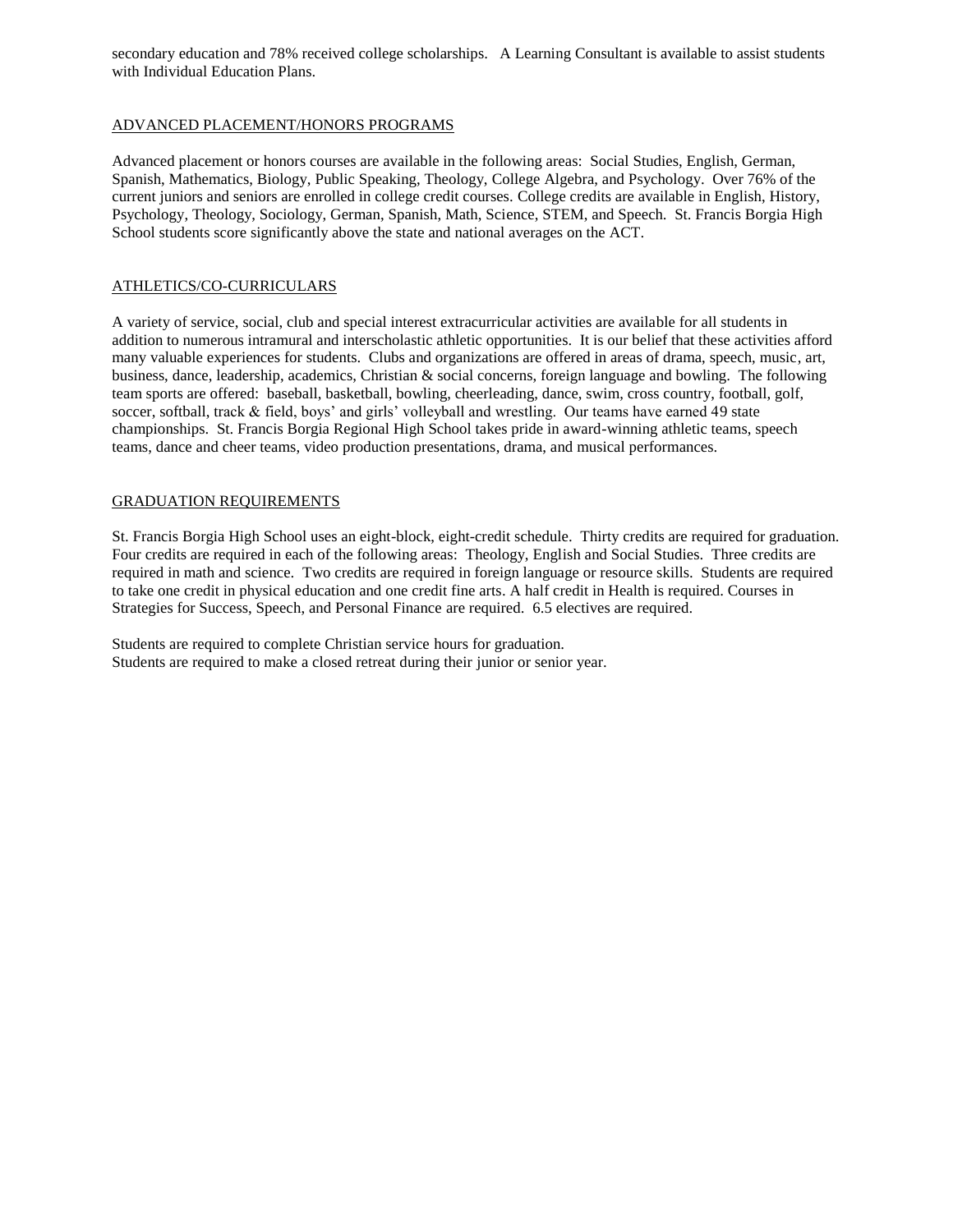## St. John Vianney High School

1311 South Kirkwood Road Saint Louis, MO 63122

Phone: 314-965-4853 Fax: 314-965-1950

www.vianney.com

Type of School ~~ Private / Boys

Religious Affiliation ~~ Society of Mary (Marianists)

Total Enrollment ~~ 540

Total Faculty ~~ 51

Tuition  $\sim$  \$16,650 (All-in Price)

#### **HISTORY**

Situated on a beautiful 37-acre campus in Kirkwood, Missouri near the intersection of I-44 and I-270, St. John Vianney High School was founded by the Society of Mary (Marianists) in 1960 to provide a quality Catholic education in the Marianist tradition. Today, Vianney has educated more than 9,300 students to serve the world as Men of Character & Accomplishment. All of our students, parents, faculty, staff and alumni are valued members of the Vianney Family!

#### SCHOOL MISSION STATEMENT/PHILOSOPHY

St. John Vianney High School is dedicated to forming young men for spiritual, academic and personal excellence in the Catholic, Marianist tradition.

Our school culture is centered around the five Characteristics of Marianist Education (CMEs): Educating for formation in faith; Providing an integral, quality education; Educating in the family spirit; Educating for service, justice, peace, and the integrity of creation; and Educating for adaptation and change.

#### ADMISSIONS REQUIREMENTS/PROCEDURES

Admission is intended for students who give evidence of probable success in a college preparatory curriculum. Acceptance is based on middle school records, test scores, conduct, interviews, and community involvement.

Approximately 70% of Vianney students receive some form of tuition assistance through merit and need-based scholarships, work study, and financial aid. We encourage families who may need financial aid to visit www.vianney.com or call the Admissions Office at 314-965-4853, ext. 142.

The following are factors which are considered for acceptance:

- ❖ Evidence of average or better achievement on the grade school records
- ❖ Favorable evaluations regarding citizenship and effort
- ❖ Scores at the 50th percentile (national average) or better on core standardized tests
- ❖ If scores are below the 50th percentile, additional communication between the student and Vianney will occur to determine if he can succeed in our program
- ❖ Involvement in school, church, community or other extracurricular activities
- ❖ Special consideration is given to a student whose family has past associations with Vianney
- ❖ While we are a Catholic school, Vianney is open to students of all faiths and backgrounds
- ❖ All students and families participate in an interview process before acceptance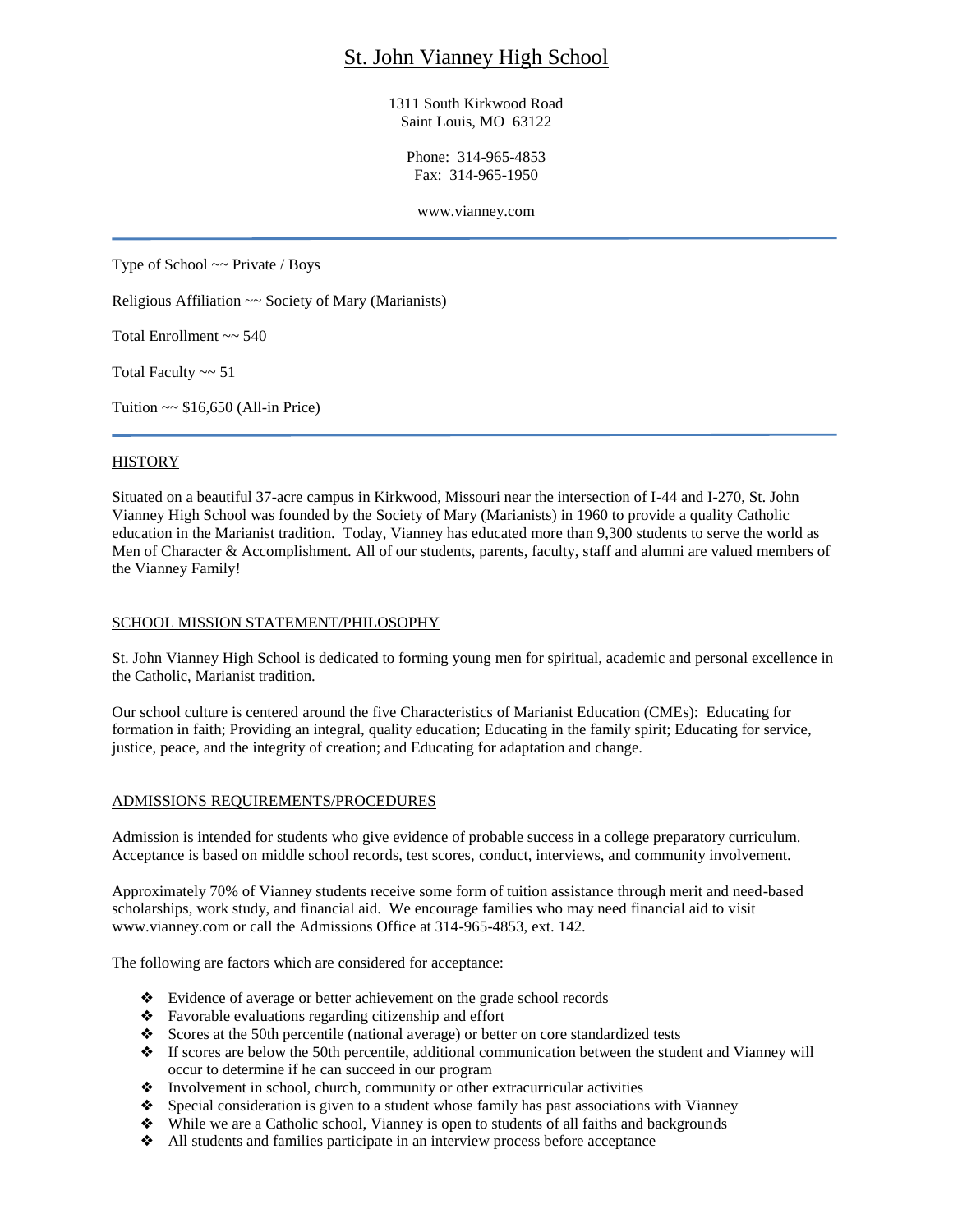- ❖ Students take four courses per semester in our two-semester, college-style schedule. Our structure mirrors a collegiate experience, with students completing full credits in one semester before moving on.
- ❖ College-preparatory program of studies for a broad spectrum of students.
- ❖ More than 100 course offerings including regular and accelerated math, science and English courses, accounting, architectural and engineering drawing, art, business law, communications, computer applications, leadership, economics, journalism, Spanish, German, beginning and concert band, and religious studies.
- ❖ Foundational and comprehensive Leadership program builds from a required course for all freshmen to cocurricular programs and culminates with a college-credit Leadership course for upper-classmen.

#### ADVANCED PLACEMENT/HONORS PROGRAMS

Students who qualify may enroll in Honors courses. College credits in sophomore/junior/senior level courses are available through Advanced College Credit Programs with St. Louis University, the University of Missouri--St. Louis, Missouri State University, Drury University, and Missouri S&T University, as well as the Advanced Placement Program. Courses in these Programs include: U.S. and European History, English, Macroeconomics, Environmental Science, Calculus, Financial Accounting, Marketing, Physics, Biology, Chemistry, German, Spanish, Art, Architecture, Computer Science and Leadership. In addition, we offer Dual-Enrollment through the St. Louis Community College system and Jefferson College.

#### ATHLETICS/CO-CURRICULARS

Athletics include: Baseball, Basketball, Cross Country, Football, Golf, Hockey, Lacrosse, Racquetball, Soccer, Swimming & Diving, Tennis, Track & Field, Volleyball, and Wrestling.

Activities include: Art Club, Aviation Club, Bowling, BBQ Club, Campus Ministry, Chess Club, Lettermen's Club, Creative Writing Club, Cybersecurity Club, Environmental Science Club, Fantasy Sports Club, Fishing Club, Griffin Bocce Club, Griffin LIFE, Griffin Power(lifting), Investment Club, Paintball, Ping Pong Club, Robotics, Running Club, Social Justice Club, Speech and Debate, Spikeball, STUCO, Student Foundation, Ultimate Frisbee, Vianney Esports, Prolife Club, National Honors Society, Spanish Honors Society, German Honors Society, Mu Alpha Theta (Math Honors Society), Science Honors Society and the Thespian Honors Society

We offer daily faith activities including service opportunities, weekly masses, Eucharistic Adoration, reconciliation and more. Students also attend monthly all-school masses and a retreat program all four years.

#### GRADUATION REQUIREMENTS

Credits required: 32 total

| $Religion - 4$  | Social Studies $-3$                                  |
|-----------------|------------------------------------------------------|
| English $-4.5$  | Modern Languages $-2$                                |
| Math $-4$       | Science $-3.5$                                       |
| Fine $Arts - 1$ | Practical Arts $-1.5$ (.5 Computer Science Required) |
| Health $-0.5$   | $Electives - 8$                                      |

Students must perform 100 hours of service over their high school career, including the Social Service Project during their junior year. Students may choose to participate in domestic or international immersion service trips.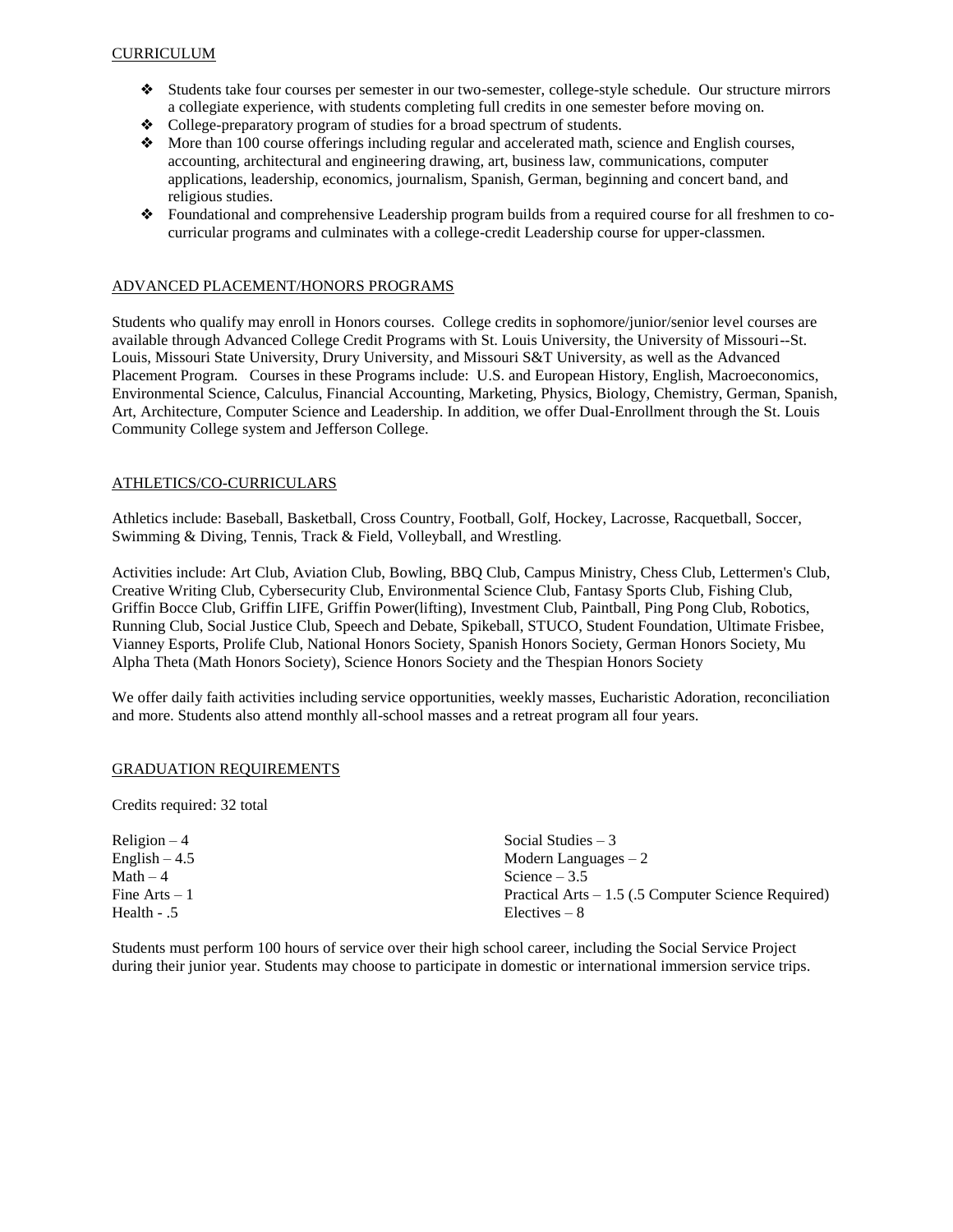## St. Joseph's Academy

2307 South Lindbergh Boulevard Saint Louis, MO 63131

> Phone: 314-394-4300 Fax: 314-965-9114

#### [www.sja1840.org](http://www.sja1840.org/)

Type of School ~~ Private / Girls

Religious Affiliation ~~ Sisters of St. Joseph of Carondelet

Total Enrollment ~~ 530

Total Faculty ~~ 56

Tuition  $\sim$  \$16,600

#### **HISTORY**

St. Joseph's Academy (SJA) was founded in 1840 by the Sisters of St. Joseph of Carondelet. In 1925, the school moved from the Carondelet neighborhood to Clayton where it was located in one of the buildings on the Fontbonne University campus. By 1954, the number of students attending the Academy had grown and the school moved to a new site on Lindbergh Boulevard in Frontenac. This year, the school opened newly renovated science, engineering and visual arts facilities for students to develop the  $21<sup>st</sup>$  century skills need for tomorrow's careers. In recent years, a renovated Campus Ministry, Student Success Center, Digital Innovations Space for collaborative learning across multiple disciplines, and a student-run coffee shop, "Cup of Joe," opened. SJA has been recognized by the United States Department of Education as a *Blue Ribbon School of Excellence*. Through its years of continuous growth, the SJA community has deepened its traditions which are rooted in commitment to academic excellence, to moral and ethical values, to strong parent involvement, and to quality of service – all of which are reflected in the school motto, "Not I, But We."

#### SCHOOL MISSION

St. Joseph's Academy is a college preparatory high school sponsored by the Sisters of St. Joseph of Carondelet. Our mission at the Academy is to provide quality Catholic education for young women in an environment that challenges them to grow in faith, knowledge and respect for self and others. Our community expects these young women to make a profound impact in the world.

#### ADMISSIONS REQUIREMENTS/PROCEDURE

Admission is based on the applicant's academic achievements and standardized test scores in 6th, 7th and 8th grades, written essay, activities and interests, and the family interview. The student's desire to experience the St. Joseph's Academy community of young women, who are educated in faith, knowledge and respect for self and others, will also be taken into consideration. Students who achieve above average grades and test scores will be successful at SJA. The school welcomes students of any race, color, religion, nationality or ethnic origin.

#### **CURRICULUM**

St. Joseph's Academy offers a rigorous college-prep curriculum with elective choices to challenge students in all subject areas while also developing a balanced approach to educating the whole woman.

\* In 2013, the Academy began moving toward an increased awareness of STEM careers and opportunities with the formation of the STEM Integration Committee. SJA provides hands-on learning opportunities both inside and outside the classroom. In 2020, SJA opened new STEM facilities that match the caliber of the extensive course offerings. The school boasts an extensive Computer Science and Engineering Department, which includes four engineering-specific courses. Students benefit from a robust STEM curriculum and enhanced extra-curricular activities.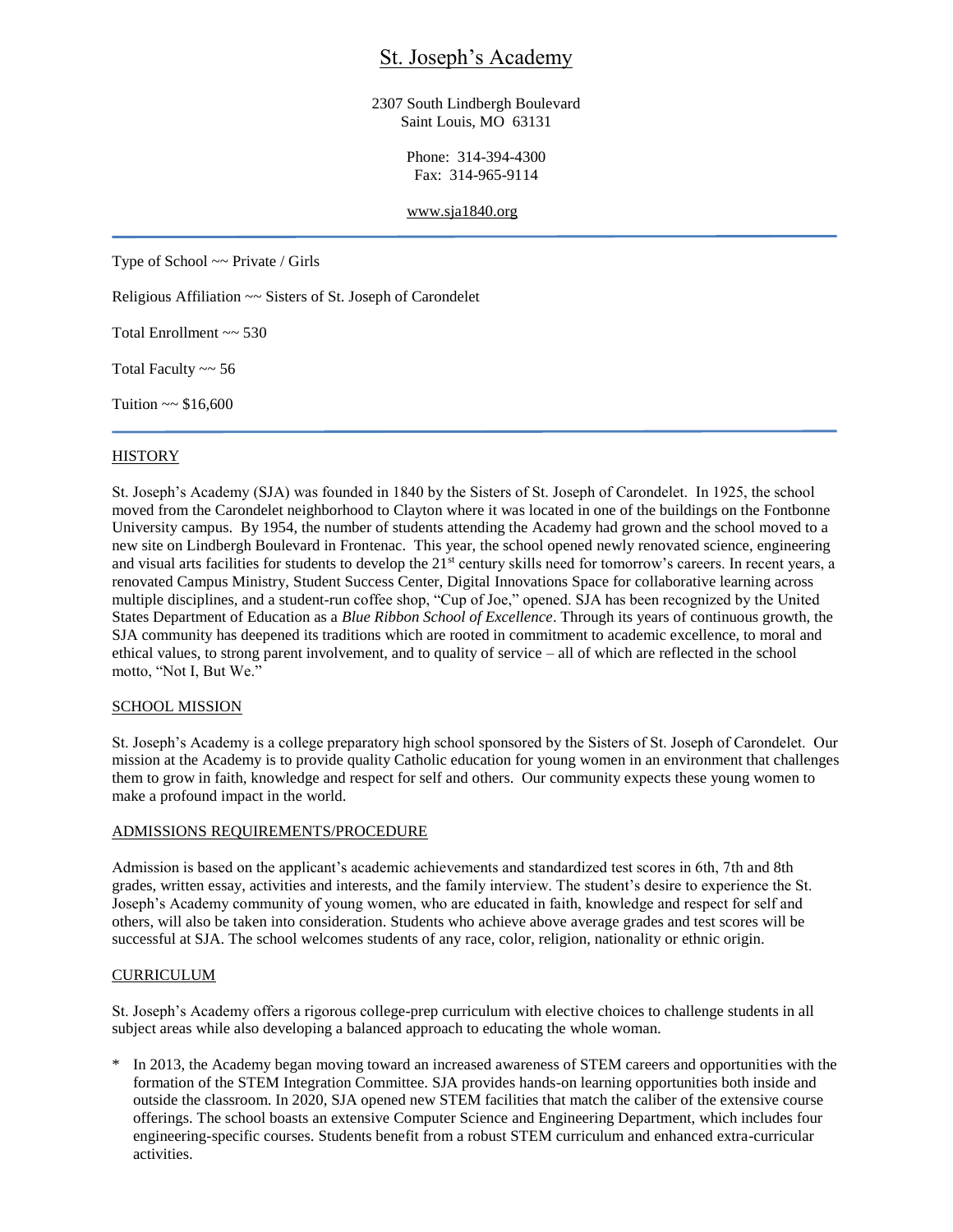- \* Technology is integrated into all subject areas. A 1:1 laptop computer program is currently in place for all four years. The school utilizes a learning management system, Canvas, and is fully integrated to learning, both on and off campus.
- \* Theology courses, including Church History, World Religions, and Social Justice: Living the Gospel, and community service hours are required all four years. Students have the opportunity to take two Theology courses for college credit. A vibrant retreat program with Kairos, liturgies, prayer services are also offered each year.
- \* Throughout her time at SJA, each student is required to take a business course. Business opportunities provide students with a curriculum that will give them the 21st century skills and the values necessary to be successful personally and within the career they choose. Several course options include Entrepreneurship, Business Law and Ethics, and Foundations of Business.
- The school's new Student Success Center supports the various learning needs and styles of SJA students. This program serves students with tools and furnishings that support active learning, collaborative work and independent study. Every girl will be able to utilize this new program and space, which is designed to take them from where they are academically to where they can fully shine with their God-given talents.
- \* An extensive Fine Arts Program offers courses in Performing Arts, Visual Arts and Vocal Music. The visual arts program has been structured to offer students a more specific art focus, if they so choose, with three tracks of visual art study. The three tracks are: Design, Traditional 2D Art and Ceramics. In 2020, new art studios opened to provide students with the opportunity to exercise their creativity. The Performing Arts are celebrated through acting courses, and opportunities for students to participate in three performances each year.
- \* World Languages include a four-year program in Spanish, French, Mandarin Chinese and Latin.
- \* PE and wellness classes stress fitness and healthy living for lifelong benefits. Dance is offered all fours years.
- \* Library and department resource centers enhance the academic program. Cultural opportunities, field trips and guest speakers also engage the students in outside ideas and thought.
- \* The College Advising Department's goal is to inform, empower, and support young women as they discover colleges or universities that provide an excellent fit, both academically and personally. Beginning freshman year, each student will be assigned an individual college advisor and receive guidance regarding post-secondary academic options.
- \* The Counseling Department provides individualized personal, college and wellness counseling to students as well as offering parent programs. Beginning freshman year, each student will be assigned an individual counselor. A Learning Consultant is also on staff.

#### ADVANCED PLACEMENT/HONORS PROGRAMS

Students have the opportunity to enroll in 57 Advanced Placement, Advanced College Credit, and Honors levels courses. College Credit courses are offered in the areas of Computer Science, English, World Language, Math, Science, Social Studies, Theology, and Art through the ACC/ACP programs at St. Louis University and UMSL.

#### ATHLETICS/CO-CURRICULARS

Athletic programs include: Field Hockey, Volleyball, Tennis, Cross Country, Golf, Softball, Basketball, Swimming and Diving, Soccer, Track, Lacrosse, Dance Team and Racquetball.

Co-curricular clubs and activities include: Angel Outreach, JoeBotics, Diversity Club, STUCO, Pax Christi, Mu Alpha Theta (Math Honor Society), Yearbook, Student Newspaper, Drama and Musical Productions, Language Clubs, Missouri Youth and Government, Poetry Club, Rocket Club, Spirit Club, Speech Team, Campus Ministry, National Honor Society, National Art Honor Society, National English Honor Society and Beta Chi Pi (Science Honor Society).

Visit<sja1840.org> for a complete listing of clubs and activities.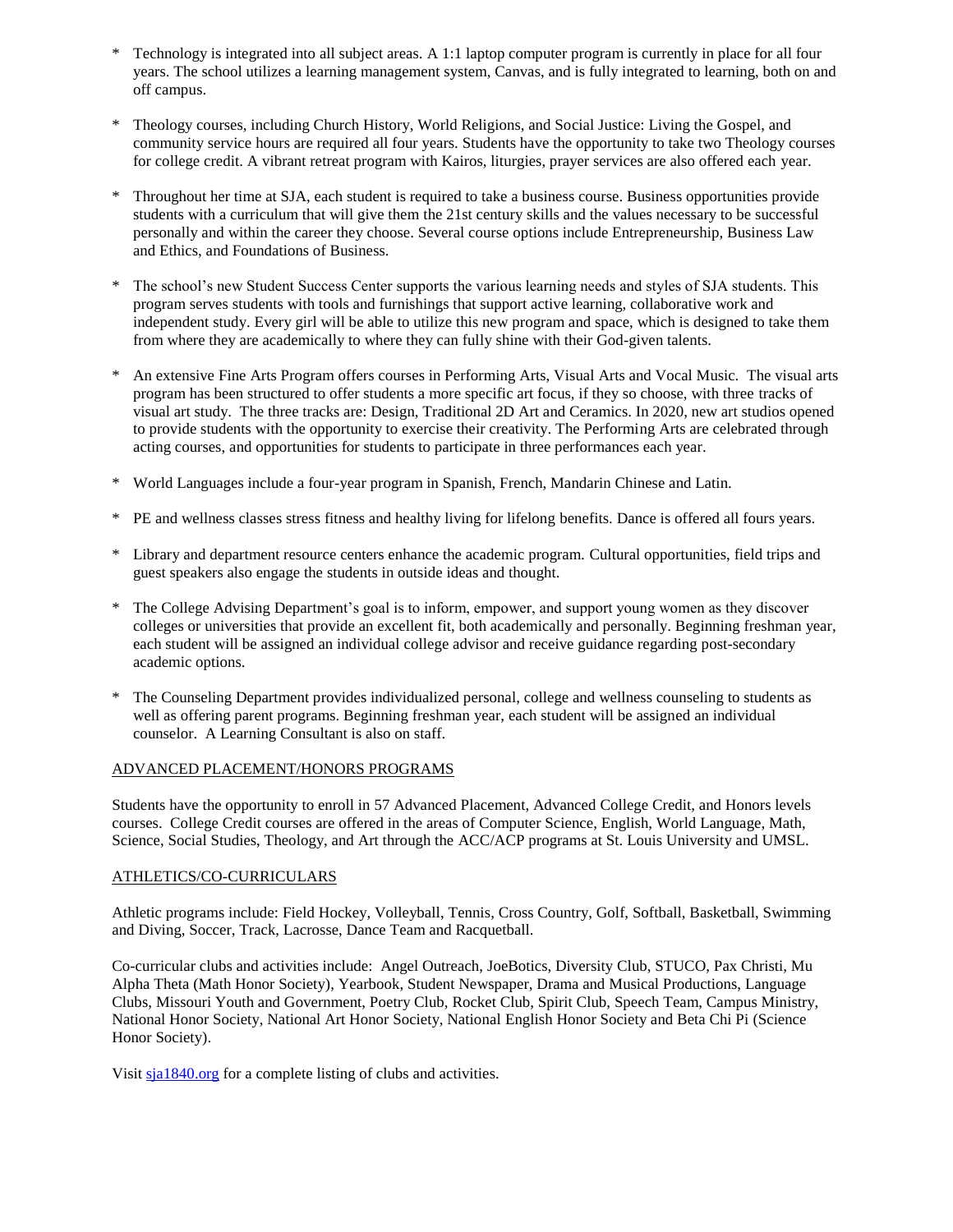## Saint Louis Priory School

#### 500 South Mason Road Saint Louis, Missouri 63141

#### Phone: 314-434-3690, Extension 101 Fax: 314-514-8374

#### [www.priory.org](http://www.priory.org/)

Type of School ~~ Independent / Boys / Grades 7-12

Religious Affiliation ~~ Saint Louis Abbey / Benedictine Monks

Total Enrollment ~~ 300+

Total Faculty  $\sim$  58

Tuition  $\sim$  \$25,990

#### **HISTORY**

Saint Louis Priory School represents the primary work of the monks of Saint Louis Abbey, and rests on an educational legacy of Benedictine education. The Abbey was founded in 1955 by three monks from Ampleforth Abbey in York, England. The school and abbey are located on 150 acres in West County, on Mason Road near I-64/ Highway 40. The school is accredited through the Independent Schools Association of the Central States (ISACS).

#### SCHOOL MISSION STATEMENT/PHILOSOPHY

The Mission of Saint Louis Priory School is to provide a Benedictine, Catholic, college preparatory education of the highest excellence so as to help talented and motivated young men develop their full potential as children of God.

#### POINTS OF DISTINCTION

- 93% of faculty have advanced degrees
- 10% of faculty are Benedictine monks, 90% of whom have advanced degrees
- 7 alumni have returned to teach at Priory
- Average ACT score: 30
- 4 Foreign languages offered: Latin, Greek, French, Spanish
- Class of 2021 earned over \$2.5 million in scholarships per year of college
- The Gymnasium, Weight Room, Dining Hall, and Library have all undergone extensive renovation over the last few years
- 2017-18 Varsity Soccer and Golf State Champions; 2018-19 Wrestling and Ultimate Frisbee State Champions and Varsity Basketball League Champions, 2019-20 Individual Wrestling State Championship.
- More than 40% of our students are receiving tuition assistance
- Average tuition assistance award is \$13,000
- Excellent college counseling program beginning in tenth grade.

#### ADMISSIONS REQUIREMENTS/PROCEDURES

Saint Louis Priory School is an integrated six-year course of studies from grades seven through twelve. Our main entry point is seventh grade, but each year Priory considers well-qualified applicants for ninth grade entry. Interested candidates should complete an application, schedule a half-day visit and interview, provide a transcript from his current school, and take the Secondary School Admission Test (SSAT), typically in the fall or winter of sixth grade year. Fifth graders may participate in Priory's Early Decision Program, which allows them to be evaluated and, if accepted, enroll for their seventh grade year. Candidates are assessed in the areas of intellectual ability, academic performance and character/citizenship. Although the standards of admission are competitive, we consider more than academic history. Motivation, industry, and citizenship are equally as important as native ability for success. The school seeks and values a student body composed of boys of diverse socio-economic, racial and ethnic backgrounds. About 15 percent of the student body is not Catholic. For more information, visit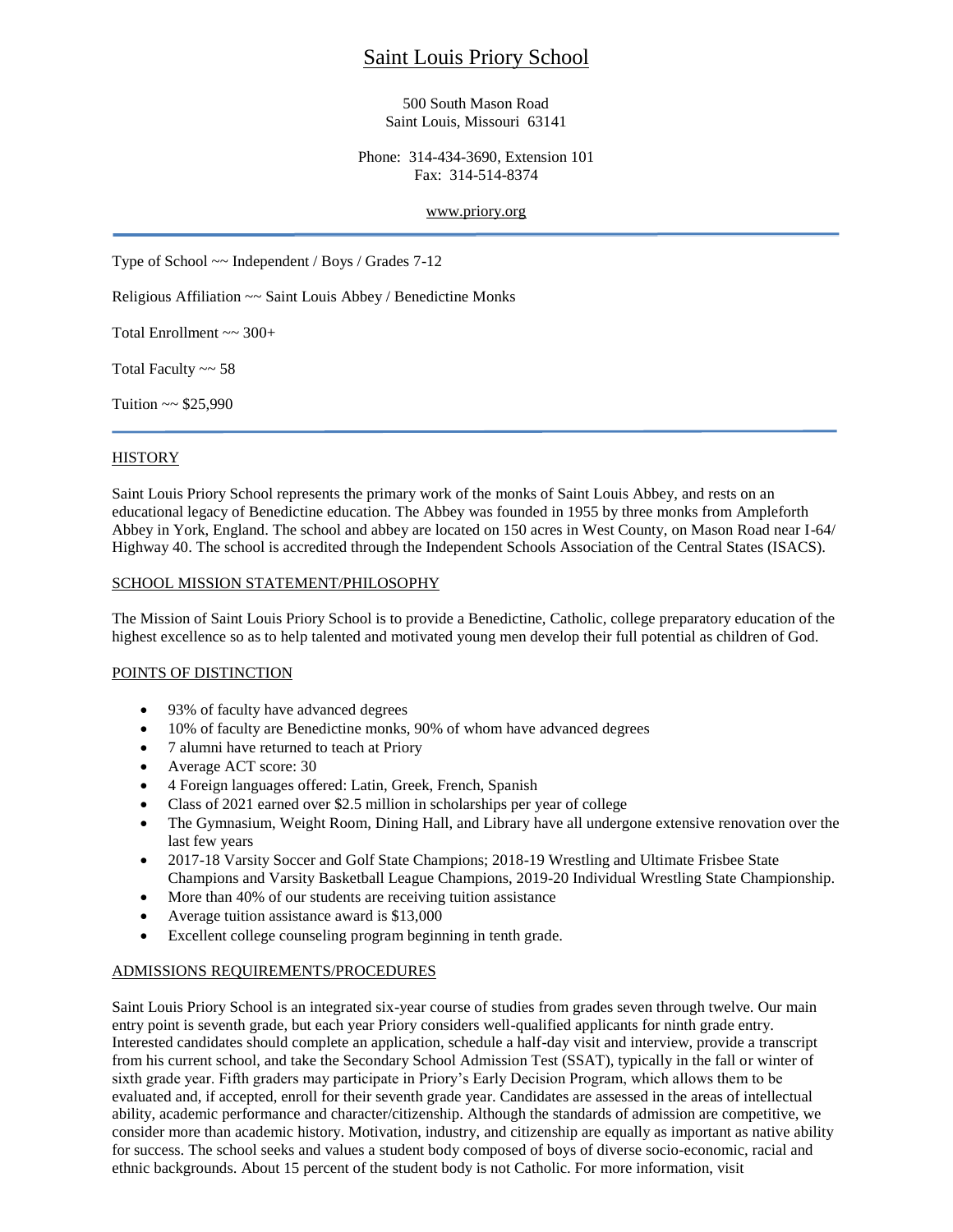[www.priory.org](http://www.priory.org/) or contact the Office of Enrollment Management at 314.434.3690 x101 or by email at [admissions@priory.org.](mailto:admissions@priory.org)

#### **CURRICULUM**

Priory's accelerated curriculum imparts a solid traditional liberal arts education through required coursework in English, Mathematics, Classical and Modern Languages, Theology, Natural Sciences, History, Computer Science, and Visual and Performing Arts.

#### ADVANCED PLACEMENT/HONORS PROGRAMS

100% of Priory students undertake college-level work in their last two years, and over 83% earn college placement or credit through the College Board Advanced Placement (AP) Program. Students may take AP exams in over a dozen different subjects. Independent Study is an option for exceptional students in their junior and senior years.

#### ATHLETICS/CO-CURRICULARS

Priory's curricular athletic program is an integral component of the overall education and development of every student. Every student of every ability participates in sports at Priory, sometimes finding latent talent and always experiencing the brotherhood of teamwork.

Fall: Cross Country, Football, Soccer Winter: Basketball, Wrestling, Hockey, Winter Soccer Spring: Baseball, Golf, Lacrosse, Tennis, Track, Ultimate

100% of our students are involved in extracurricular activities. Priory offers over 30 clubs, organizations and activities, including Student Council, the school newspaper, yearbook, Mock Trial, Model UN, chess, TEAM+S, competitive robotics, Drone Club, medieval arts guild, and Scholar Bowl.

Juniors and seniors are required to participate in 40 hours of community service each of those years.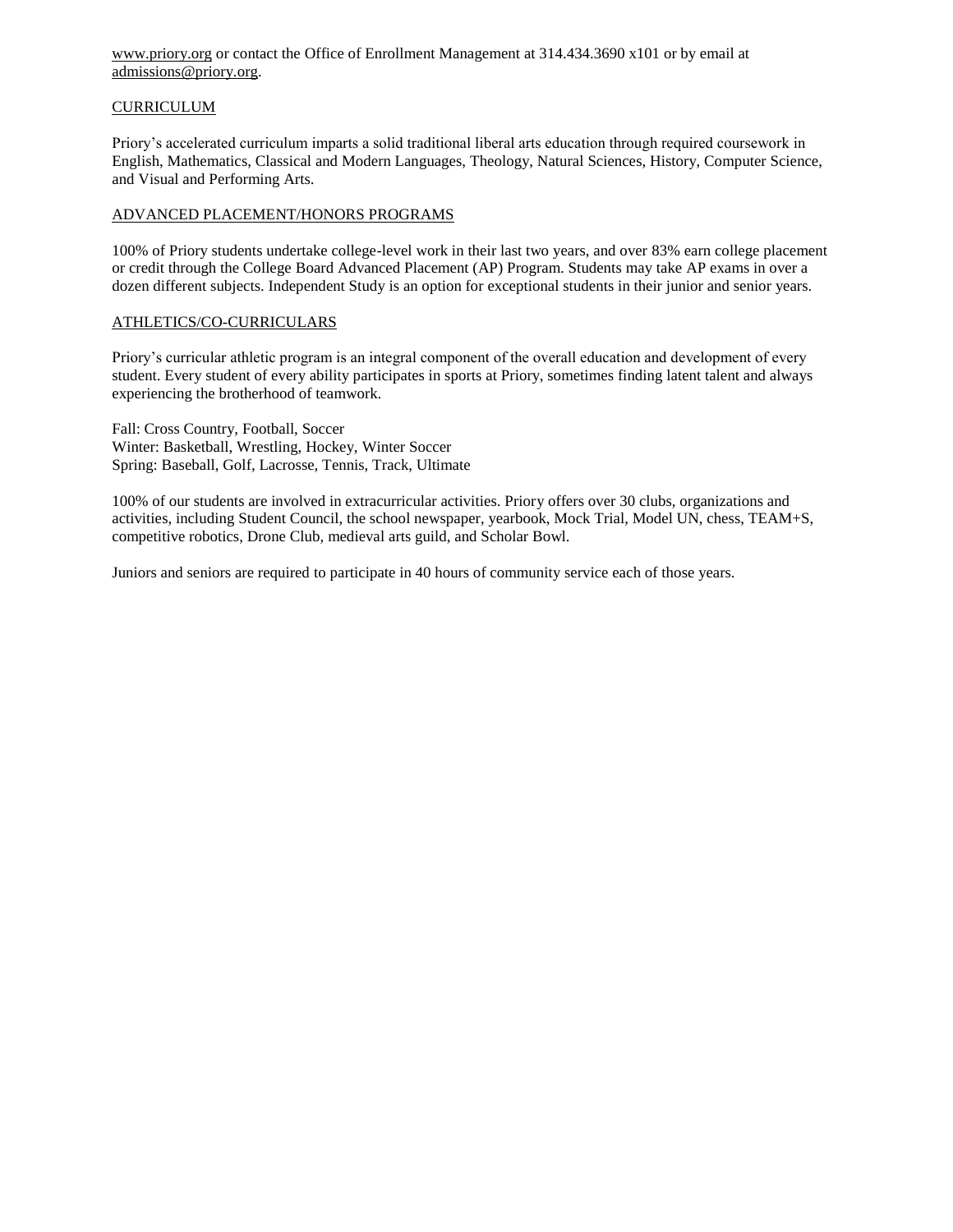## St. Louis University High School

4970 Oakland Avenue Saint Louis, MO 63110

Phone: 314-531-0330 Fax: 314-371-1157

[www.sluh.org](http://www.sluh.org/)

Type of School ~~ Private / Boys

Religious Affiliation ~~ Society of Jesus (Jesuits)

Total Enrollment  $\sim 1,000$ 

Total Faculty ~~ 100

Tuition  $\sim$  \$18,700

#### **HISTORY**

St. Louis University High School (SLUH) is a private, Catholic, Jesuit, college preparatory school for young men. Founded in 1818, SLUH is at the leading edge of a unique tradition of Jesuit schools that have been educating Christian leaders since the 16<sup>th</sup> Century. The second oldest Jesuit high school in the United States and part of a Jesuit network that also includes 28 colleges and universities, SLUH has over 200 years of tradition of excellence in academics, activities and ministry – preparing young men not only for college, but also for full lives as intelligent and compassionate leaders.

Points of Distinction:

- Named to the 2020 "Top 500 STEM High Schools" by Newsweek Magazine
- Named as an "Exemplary High Performing National Blue Ribbon School" by the U.S. Department of Education
- The 5-year average ACT score is 30
- 36% of test takers scored a 32 or higher in the ACT (96th percentile nationally)
- Tuition includes all expenses outside of books, iPad and a graduation fee
- Over \$4.6 million in direct financial assistance being awarded annually
- In addition to advanced technology courses, such as Web Programming, Artificial Intelligence, Introduction to Network Security, Game Programming, Intro to C++ & Java Programming, Computer Science Advanced Topics and AP Computer Science, the curriculum is enhanced with iPads, multiple computer labs, laptop carts and Smartboards
- Foreign language offerings include Arabic, Chinese, French, Greek, Latin, Russian and Spanish
- The top feeder school to Kenrick Seminary and well represented within the Jesuits

#### SCHOOL MISSION STATEMENT/PHILOSOPHY

We are a **Catholic, Jesuit college-preparatory school** for young men, committed to its presence in the city of St. Louis and dedicated to building Christ's kingdom of **truth, justice, love, and peace.** We serve young men based on their ability to succeed, rather than their economic circumstances.

Through a **rigorous academic program,** we help our students develop critical minds and a lifelong devotion to learning that informs moral choices and transforms lives.

In addition to assisting in the **intellectual, aesthetic, social and physical formation** of our students, we help them develop compassionate hearts by fostering habits of personal prayer, reflection, and service for the Greater Glory of God.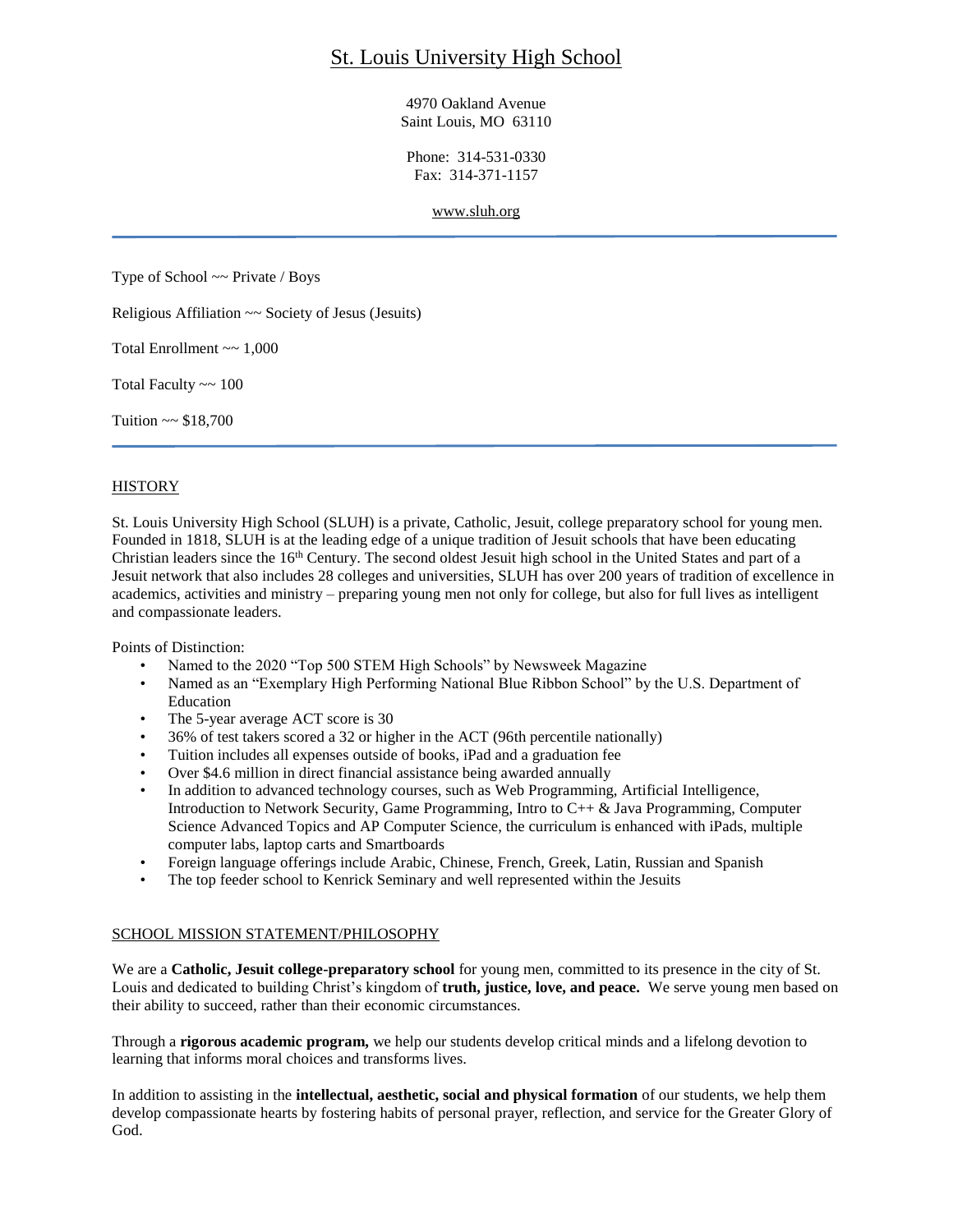#### ADMISSIONS REQUIREMENTS/PROCEDURE

Admission to SLUH is based on the consideration of many factors including, but not limited to: achievement on standardized tests, academic performance in Grades 6, 7 and 8, conduct/effort in the classroom, leadership potential, commitment to Catholic education, regular practice of faith, and a personal interview. Please visit our website at [admissions.sluh.org](http://admissions.sluh.org/) to review SLUH's admissions process.

#### **CURRICULUM**

Freshman Year: English, Theology, Algebra, Biology, Foreign Language, Human Geography, Physical Education/Health, Computer Fundamentals (1 semester), and Fine Arts (1 semester). Sophomore Year: English, Theology, Geometry, Chemistry, Foreign Language, Global History, and 2 Electives. Junior Year: English, Theology, Algebra II/Trigonometry or Pre-Calculus, Physics, American History, and 3 Electives. Senior Year: English, Theology, Service Project, and 5 Electives.

#### ADVANCED PLACEMENT/HONORS PROGRAMS

SLUH offers courses for college credit through Saint Louis University 1818 advanced college credit program. Students may also take Advanced Placement (AP) courses and examinations in order to earn college credit and/or advanced college placement. In 2021, SLUH administered 923 AP examinations to 476 students. In 2021, approximately 79% scored 3 or higher. Scores of 3, 4, or 5 typically earn college credits or advanced standing. SLUH consistently enjoys one of the highest AP rankings in Missouri.

#### ATHLETICS/CO-CURRICULARS

Athletics: Baseball, Basketball, Cross Country, Football, Golf, Ice Hockey, Inline Hockey, Lacrosse, Racquetball, Rifle, Rugby, Soccer, Swimming/Diving, Tennis, Track & Field, Ultimate Frisbee, Volleyball, Water Polo, Wrestling, Intramural Athletics.

Activities: A Cappella Club, Admissions Ambassadors, Anime Club, Antiracist Coalition, Arabic Club, Architecture Club, Art Club, Asian Student Alliance, Association for Cultural Enrichment at SLUH (ACES), Band, Beekeepers Club, Black Student Union, Blues Club, Bocce Club, Bowling Club, Boy Scout Religious Awards, Burger Club, Campus Ministry, Cannonball Club, Car Club, Chess Team, Chinese Club, Chorus, Circus Club, Clavius Project, Climbing Club, Coffee Club, Community Service Program, Cricket Club, Cycling Club, Dauphin Players (Theater), DnD Club, eSports Club, Fishing Club, French Club, Gadfly TV, Gaelic Football, Game Design Club, Hack Club, Hispanos y Latinos Unidos, Ignatian Business Leaders, Kahoot!, Kino Teens, Latin Club, (Chinese) Lion Dance Club, Liturgical Music, Math Club, Medical Careers Club, Men for Life, Men for STL, Mock Trial, Model United Nations, MO Supermileage, MTG Club, National Honor Society, Neurophysiology & The Brain Club, One-World Club, Outdoor Adventure Club, Paintball Club, Pastoral Team, Pax Christi, Pep Band, Photography Club, Piano Club, Ping Pong Club, Poetry Out Loud, Prep News, President's Ambassadors, Pro-Life Club, Rifle Club, Robotics, Rock Climbing, Russian Club, Scholar Bowl, Senior Advisors, Shadow@SLUH Hosts, Shakespeare Contest, Sisyphus Literary Magazine, Ski Club, SLUH Crew (Pep Squad), SLUH Energy Team, SLUH Food Team, SLUH Garden Team, SLUH Media Team, SLUH Sports Network (SSN), SLUH Students for Gender Equity (SLUH4GE), SLUHTube, SLUH Waste Team, Smash Club, Soccer Club, Sno Cone Club, Spanish Club, Speech Team, Staycation Club, STEM Club, Strategy Board Game Club, Student-Teacher Assn. for Racial Studies (STARS), Student Council, Students for Life, Sustainability, Tailgate Club, Tea Club, Weightlifting Club, Wiffleball Club, Yearbook, Young Conservatives, Youth in Government, Youth Leadership St. Louis (YLSL)

#### GRADUATION REQUIREMENTS

The actual required units of credit or years of study, per department, for graduation follow. A minimum of 24 units of credit are required for graduation.

| English $-4$     | Social Studies $-2.5$ | Fine $Arts - 1$       |
|------------------|-----------------------|-----------------------|
| Mathematics $-3$ | $Theology-4$          | Foreign Language $-2$ |
| Science $-3$     | Computer Science - .5 | $P.E./Health - 2$     |

3 units of a full-year Laboratory Science (1 unit from Biology/1 unit from Chemistry/1 unit from Physics) 4 semesters of Physical Education, two of which are required in Freshman Year The remaining credits may be chosen from over 100 elective courses.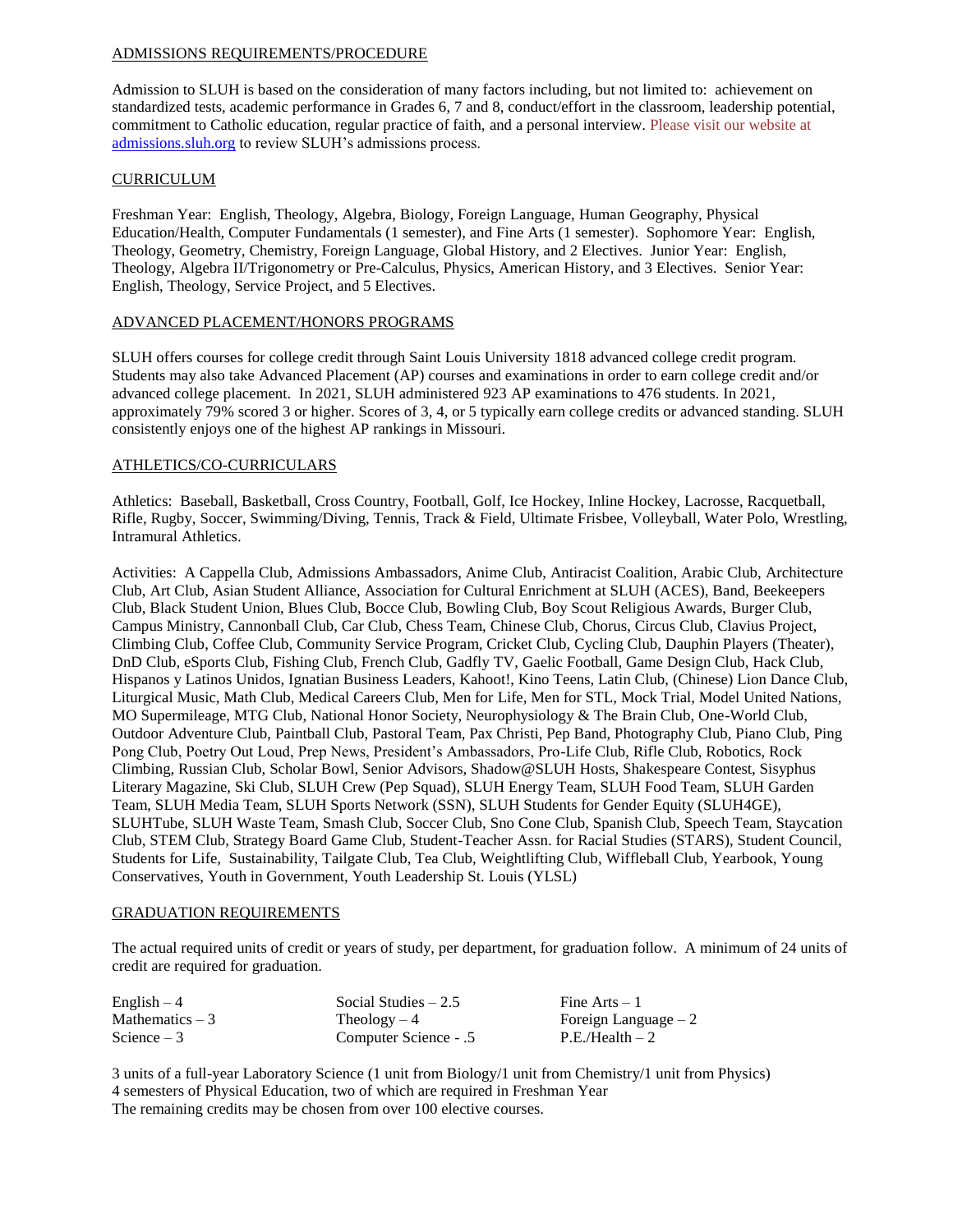## St. Mary's High School

4701 South Grand Boulevard Saint Louis, MO 63111

> Phone: 314-481-8400 Fax: 314-481-3670

[www.stmaryshs.com](http://www.stmaryshs.com/)

Type of School ~~ Archdiocesan / Marianist / Boys

Religious Affiliation ~~ Archdiocese of St. Louis / Society of Mary

Total Enrollment ~~ 300

Total Faculty ~~ 36

Tuition  $\sim$  \$10,200

#### **HISTORY**

Since 1931, St. Mary's High School has served a diverse population of young men. In 1933, members of the Society of Mary began laying a strong Marianist foundation that remains present today. The student body consists of students from over forty elementary schools in South City, South County and surrounding communities. Many students are following their grandfathers, fathers, uncles, brothers and cousins to carry on the solid St. Mary's tradition. St. Mary's men are: *Embodied in Faith, Empowered by Excellence, Embraced as Family, Enlightened through Service and Transformed for LIFE.* For this reason, St. Mary's is blessed with a strong and active Alumni Association and has awarded more than 13,000 diplomas.

St. Mary's is situated on a beautiful 27 acre campus in the Dutchtown neighborhood. St. Mary's students have access to state of the art academic facilities as well as athletic facilities including the recently constructed turf football field and baseball stadium.

#### SCHOOL MISSION STATEMENT/PHILOSOPHY

St. Mary's is a Catholic high school rooted in the Marianist tradition. Each person is seen as a child of God with gifts that will be called forth. This community is a place where self-actualization, diversity and life-long learning are encouraged. St. Mary's is a place where the whole person can grow in the love of God and each other. This Marianist community is dedicated to developing responsible young men who are prepared to live as contributing and successful members of society who witness Jesus Christ to the world. The St. Mary's Mission statement is:

- To help each young man discover that life as a Christian is a journey that must be rooted in God.
- \* To develop in the young man a deep sense of the goodness, self-worth and the dignity of every person.
- \* To maintain a community where all involved in the student's formation collaborate to create a climate of cooperation, respect, openness and trust.
- \* To provide a comprehensive program of learning which challenges and motivates each student to reach his fullest potential.
- \* To instruct each young man in the Marianist spirit.

#### ADMISSIONS REQUIREMENTS/PROCEDURE

St. Mary's High School is a college preparatory high school whose teachers can educate and challenge students of all academic abilities. Student acceptance is based on a variety of factors including: report cards, standardized test scores, discipline records, school attendance, an interview and a placement test. Some students may be required to attend the Summer Bridge program to determine acceptance. Financial aid is available upon acceptance. Last year, 65% of our students received tuition assistance.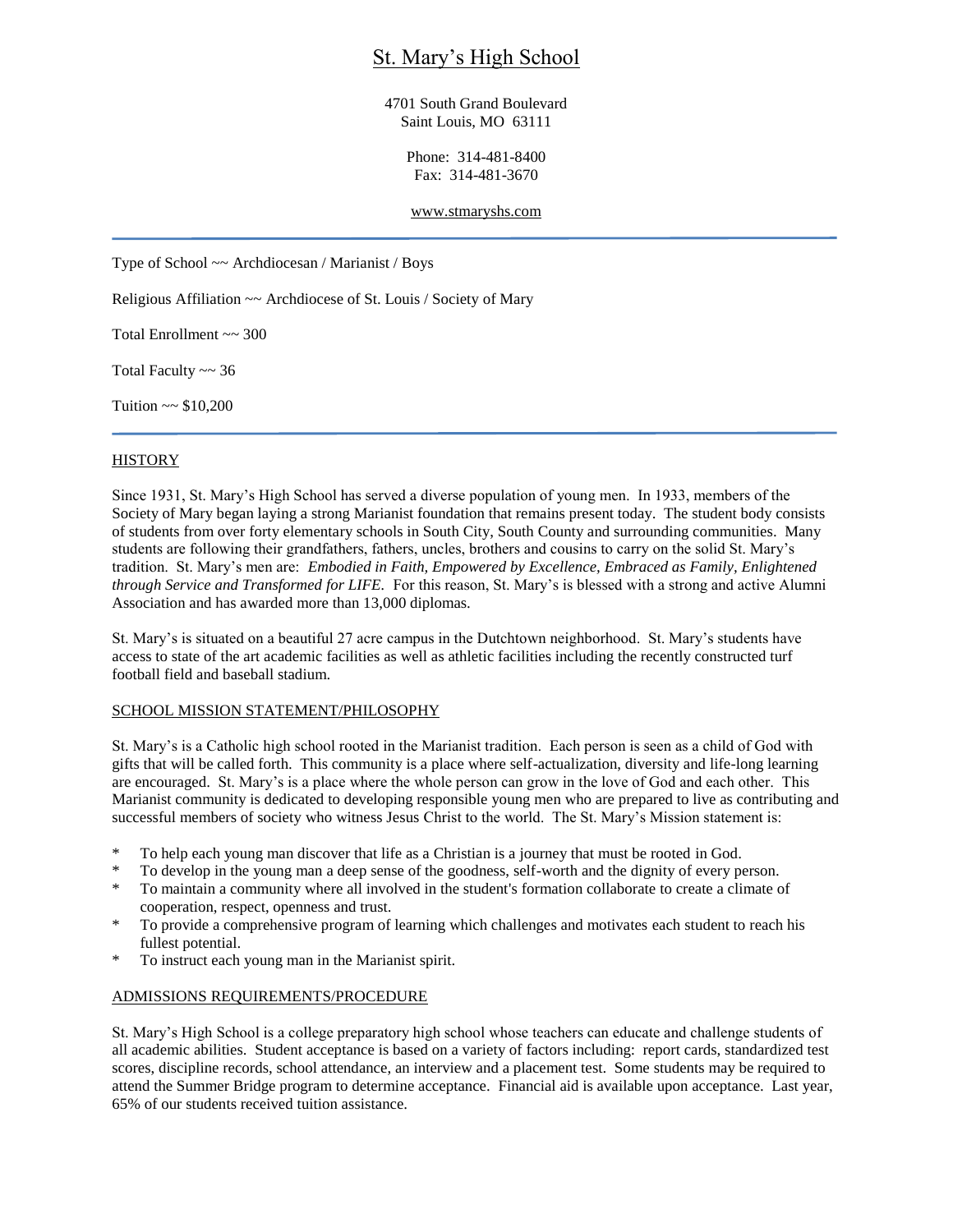- Comprehensive college preparatory curriculum designed specifically for young men to prepare them for College, including electives such as Sports Medicine, Architectural Design and Understanding Law which allow students to explore different careers.
- Coursework addresses the development of the total student intellectually, emotionally, physically and spiritually.
- For over 15 years, teachers have met weekly in Professional Learning Teams to improve instruction and increase student achievement using cutting edge, research based strategies including blended learning techniques, flipped classrooms, differentiated instruction and experiential learning.
- 1:1 device program in which every students uses a Chromebook to access Google apps, online textbooks and other technology.
- A new innovative 4 year Student Leadership Program that includes 2 courses, Monthly Seminars and an annual Leadership Retreat.
- A Junior Shadowing Program in which students spend two days as an intern in a career of their choice allowing them networking opportunities and real world experience.
- Classes meet every other day for 75 minutes, with an hour Academic Lab at the end of each day, which provides an opportunity for students to get one on one help with teachers and work on homework and organization.
- Two full-time college/guidance counselors and a full-time learning consultant.

St. Mary's High School dedicates time for the spiritual development of its students through Freshmen Orientation, the theology curriculum and the Campus Ministry Program. Through these programs students participate in yearly retreats, an overnight Kairos retreat, all school and class liturgies, penance services, prayer groups and Marianist LIFE, which add to the faith life of our school. Students are required to give 20 hours of service to the school and community every year and to participate in a Capstone Social Justice Project. In addition to these graduation requirements, many sports teams and clubs sponsor their own service projects. Most students complete over 100 hours of service during their time at St. Mary's.

#### ADVANCED PLACEMENT/HONORS PROGRAMS

Honors classes are offered to students in all grade levels. Juniors and seniors are offered 70 hours of college credit courses through the 1818 ACC Program at St. Louis University in English, Calculus, Biology, Chemistry, Western Civilization and U.S. History, and Religion. Intro to Psychology, Abnormal Psychology and many other electives are offered through St. Louis Community College. Finally, St. Mary's offers the most comprehensive dual enrollment program by offering dual enrollment with Ranken Technical College.

#### ATHLETICS/CO-CURRICULARS

Football, Soccer, Cross Country, Ice Hockey, Basketball, Wrestling, Volleyball, Track, Baseball, Golf

Anime, Art, Band, Beta Chi Pi, Big Brothers, Bocce, Bowling, Boys State, Campus Ministry, Chess, Debate Club, Drone Club, Fellowship of Christian Athletes, Marianist L.I.F.E., Math and Science Club, Media Club, Mu Alpha Theta, National Honor Society, Paintball/Airsoft, Pro Life, Robotics, Rubik's Cube Club, Scholar Bowl Club, Student Leadership Program, Student Council, Theatre, Teen Institute, Technology, Yearbook.

GRADUATION REQUIREMENTS Religion – 4 units Fine Arts – 1 unit English – 4 units Practical Arts – 1 unit Social Studies – 4 units Health – .5 unit Mathematics – 4 units Physical Education – 1 unit Electives  $-4.5$  units

Science – 3 units Foreign Language/or equivalent – 2 units

Total: 32 units are available, with 29 units required to graduate.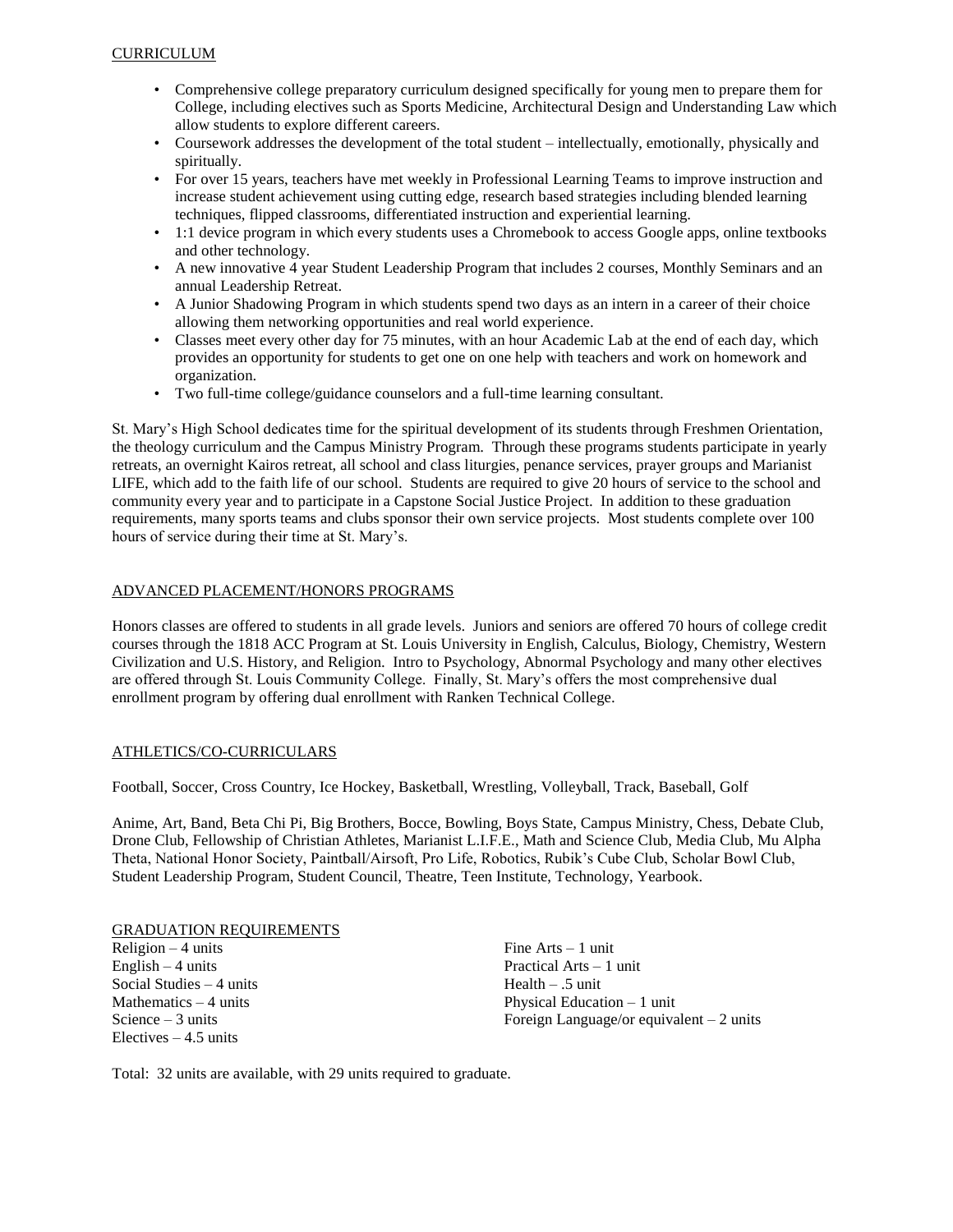## St. Pius X High School

1030 St. Pius Drive Festus, MO 63028

Phone: 636-931-7487 Fax: 636-931-3519

[www.stpius.com](http://www.stpius.com/)

Type of School ~~ Archdiocesan / Co-Educational

Religious Affiliation ~~ Archdiocese of St. Louis

Total Enrollment ~~ 285

Total Faculty  $\sim 25$ 

Tuition  $\sim$  \$10,136

#### **HISTORY**

St. Pius X High School was founded in 1959 as the first and still only Catholic high school in Jefferson County. StPX is a coeducational four-year college preparatory school fully accredited by Cognia and National Catholic Educational Association.

#### SCHOOL MISSION STATEMENT/PHILOSOPHY

St. Pius X High School is a Catholic community dedicated to the education of the whole person in an environment where extraordinary care and concern for the individual is ordinary.

#### ADMISSIONS REQUIREMENTS/PROCEDURE

St. Pius X High School is a comprehensive high school which meets all students at their current academic level. Ninth grade applicants follow the standard St. Louis Archdiocese high school admissions process. Students transferring from other schools during or after ninth grade must submit a copy of their current high school records with their applications and satisfactorily complete a pre-registration interview with administration.

#### CURRICULUM

A traditional core curriculum prepares students for continued education in a two or four-year college. The curriculum employs a system of weighted courses designed to reflect the level of difficulty of the course. Students may develop their course plan from any courses for which they have met the prerequisites. A certified learning consultant serves as an advisor to St. Pius X High School. The school operates on an eight course rotating schedule where six classes meet per day. Each day includes a 60 minute lunch period which also serves as a time for faculty meetings, club meetings and tutoring.

#### ADVANCED PLACEMENT/HONORS PROGRAMS

Advanced college credit courses are approved for students who have both exceptional ability and outstanding work and study habits. St. Pius X participates in the Saint Louis University 1818 Advanced College Credit Program and the University of Missouri-St. Louis College Credit Program. 35 hours of college credit are available through College Credit courses. Honors courses are also widely available. These require above-average reading ability and expect students to meet and exceed high academic challenges.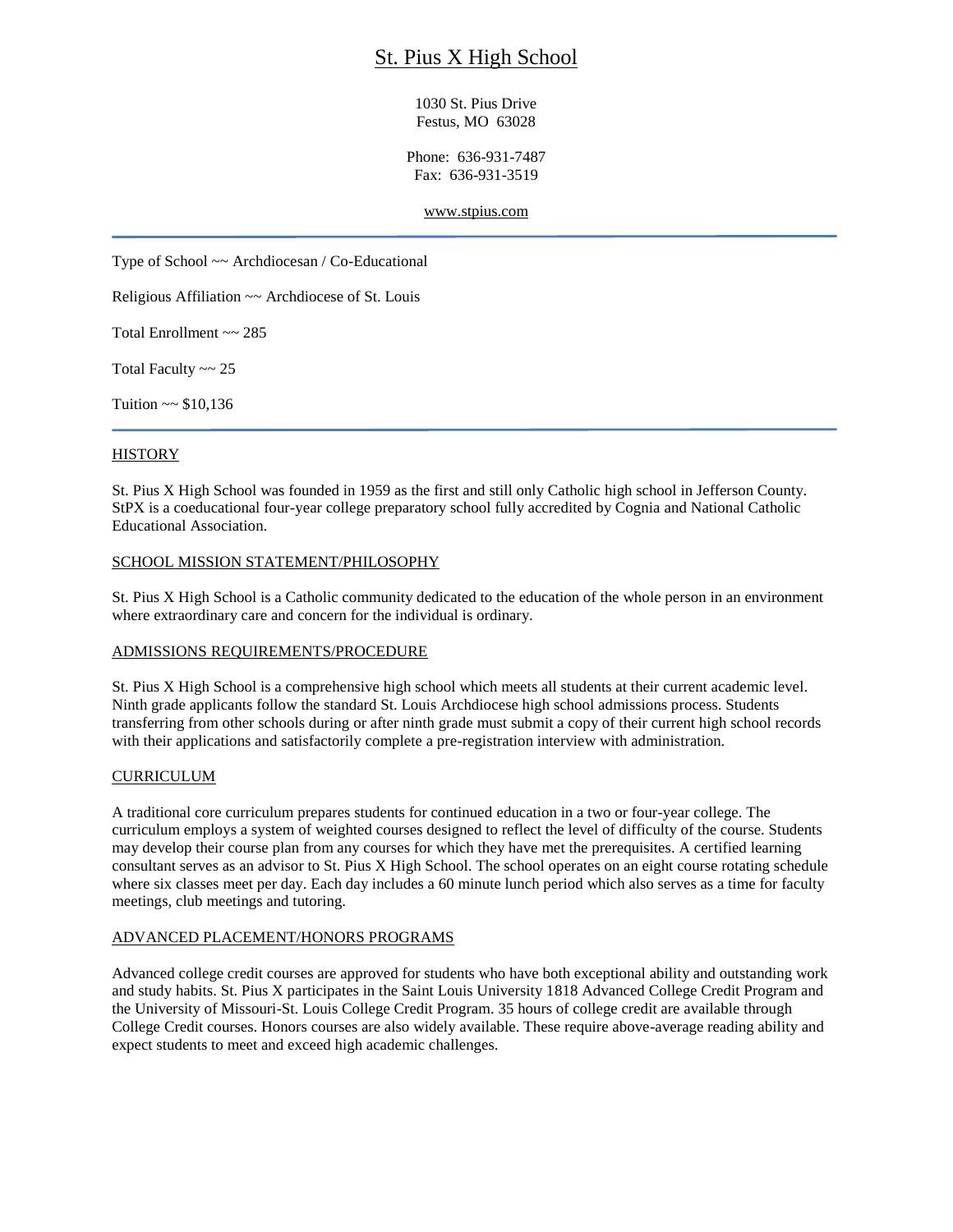#### ATHLETICS/CO-CURRICULARS

Boys' sports: baseball, basketball, cross country, football, soccer, tennis, track & field, wrestling

Girls' sports: basketball, cross country, dance, soccer, softball, tennis, track & field, volleyball, wrestling

Co-ed sports: cheer, golf, weight lifting

Club and fine arts activities include: Ambassadors, Art Guild, Chair Crew, Chorus, Concert Choir, Circle Theatre, Fishing Club, Future Business Leaders of America, Girl's Lacrosse, Jazz Band, Lancer Canters, National Honor Society, Peer Tutoring, Pep Band, Roller Hockey, St. Vincent de Paul Society, Senior Women's Issues Group, Spanish Club, Student Government, Tech Crew, Writer's Guild, Yearbook.

#### GRADUATION REQUIREMENTS

28 credits are required for graduation, distributed as follows:

 $Theology - 4$  Fine Arts – 1  $English - 4$  Practical Arts – 1 Mathematics – 3 Wellness – 2.5 Wellness – 2.5 Wellness – 2.5 World Language

World Language  $-2$ Science  $-3$  Electives  $-4.5 - 8.5$ 

Additional requirements for graduation:

- 100 hours of Christian service (25 hours per year)
- Senior Capstone project
- Participation in a God-centered retreat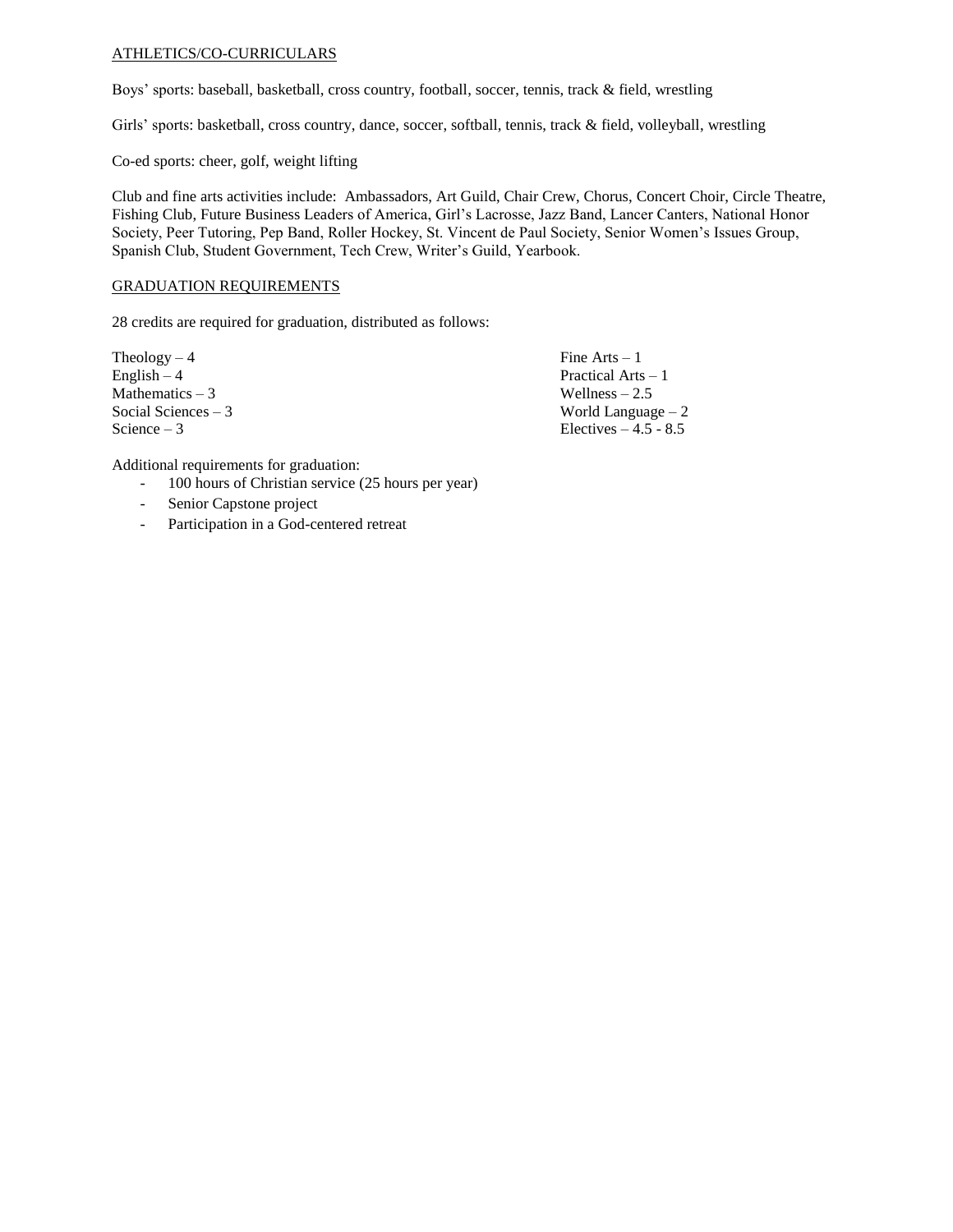## St. Vincent de Paul High School

210 South Waters Street Perryville, MO 63775

Phone: 573-547-4300 x5 Fax: 573-547-1722

[www.svdepaul.org](http://www.svdepaul.org/)

Type of School ~~ Parish / Co-Educational

Religious Affiliation ~~ St. Vincent de Paul Parish - Perryville

Total Enrollment ~~ 242

Total Faculty ~~ 26

Tuition  $\sim$  \$6,600

#### **HISTORY**

St. Vincent de Paul High School was founded in 1907 as a two-year school under the direction of the Daughters of Charity and Vincentian Fathers. It was established as a four-year school in 1915. By 1917, a larger school was built; it is now known as the DePaul Building and is used by both high school and parish. St. Vincent has been accredited by North Central (now referred to as Cognia) since 1933.

The present high school building was dedicated in 1953.

2010-2012 and 2014-2016, St. Vincent was named to the Top 5% of Catholic Schools in the United States.

#### VISION

To educate and to foster the growth of each student: mind, body and spirit.

#### MISSION

St. Vincent de Paul Catholic Schools, united in Christ and guided by the spirit and educational values of St. Vincent, transform each student through the power of faith and knowledge.

#### VINCENTIAN VALUES

Holistic, Integrated Learning, Creative, Flexible, Excellent, Person Oriented, Collaborative, and Focused on Service.

#### ADMISSIONS REQUIREMENTS/PROCEDURE

Admission is based on the ITBS test results, elementary grades and test scores, and approval by Pastor and Head of Schools.

#### CURRICULUM

St. Vincent de Paul High School serves a population of young men and women of outstanding to average ability. There is a rigorous college preparation program which includes college credit courses through Saint Louis University and Southeast Missouri State University. Our curriculum is taught in an 8-period, modified block schedule; and offering Academic Lab during the school day and Math Lab and Tutoring after school. Students who do not choose college are offered an opportunity for vocational-technology classes through the local public school district.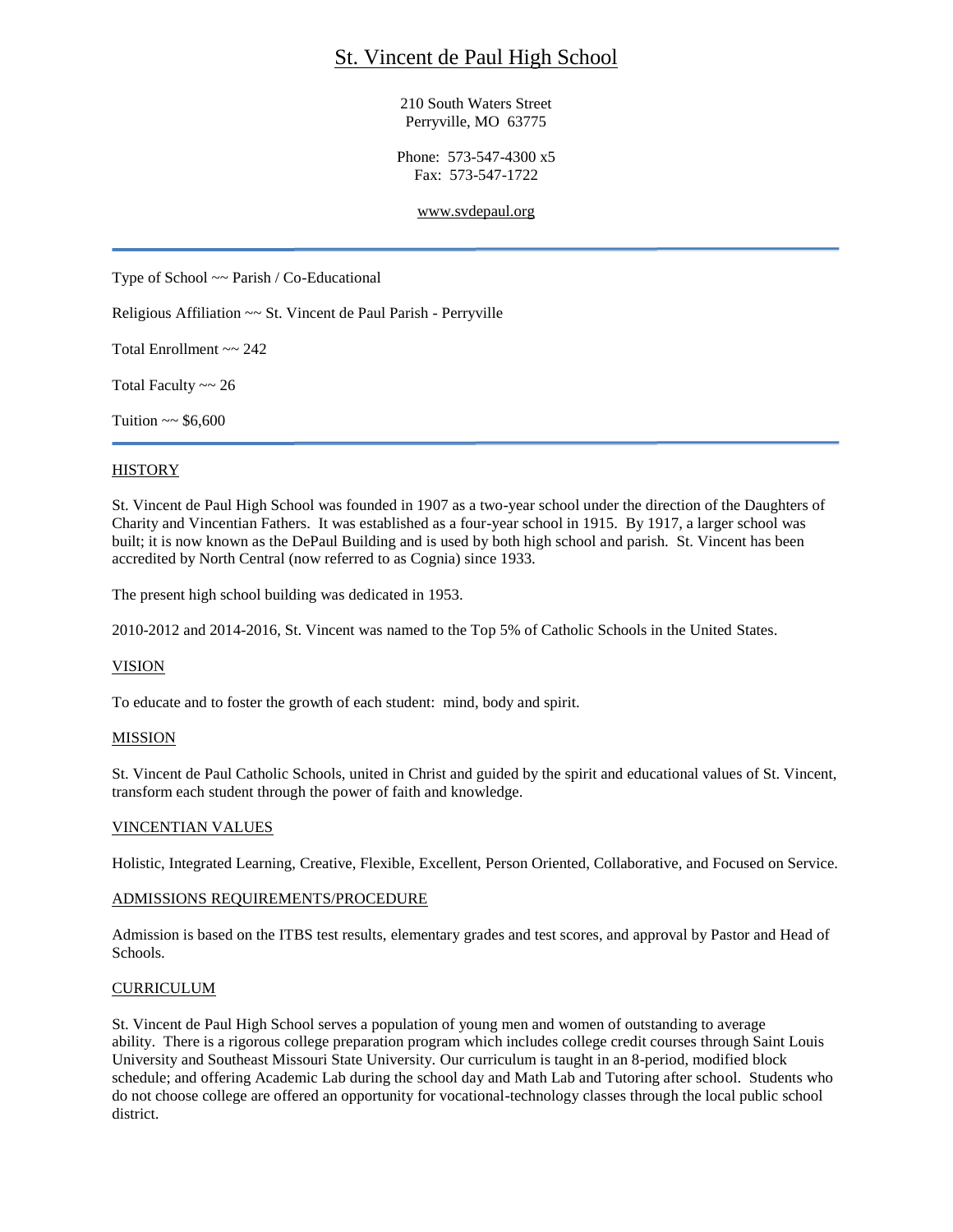#### COLLEGE CREDIT/HONORS PROGRAMS

Honors courses are available in all academic departments except Religion and PE. College credit in American History, Composition and Rhetoric, Literature Studies, and Calculus is offered through St. Louis University's Dual Credit 1818 Program. Online courses, through Southeast Missouri State University, are offered in Psychology and Sociology and overseen by St. Vincent Faculty.

#### ATHLETICS/CO-CURRICULARS

Golf – boys  $&$  girls  $Soccer - girls$ Cross Country – boys & girls Track & Field – boys & girls Cheerleading - girls

Sports: Basketball – boys & girls Extracurricular: Marching & Concert Bands, Color Guard, Football – boys Choir, Drama Club, Speech and Debate, Baseball – boys The Gleaner (Newspaper), Pep Club, Student Council, Team Softball – girls Spirit, National Honor Society, Sodality, Yearbook Staff, Volleyball – girls Spanish Club, Youth Group, St. Vincent de Paul Society

#### GRADUATION REQUIREMENTS

The following credits are required for graduation:

 $Religion - 4$  Practical Arts – 1 Mathematics  $-3$ Foreign Language – 2 Science – 3 Electives – 7.5

TOTAL: 30 credits

English – 4 Visual/Performing Art – 1 Social Studies – 3 Physical Education – 1<br>Mathematics – 3 Health - .5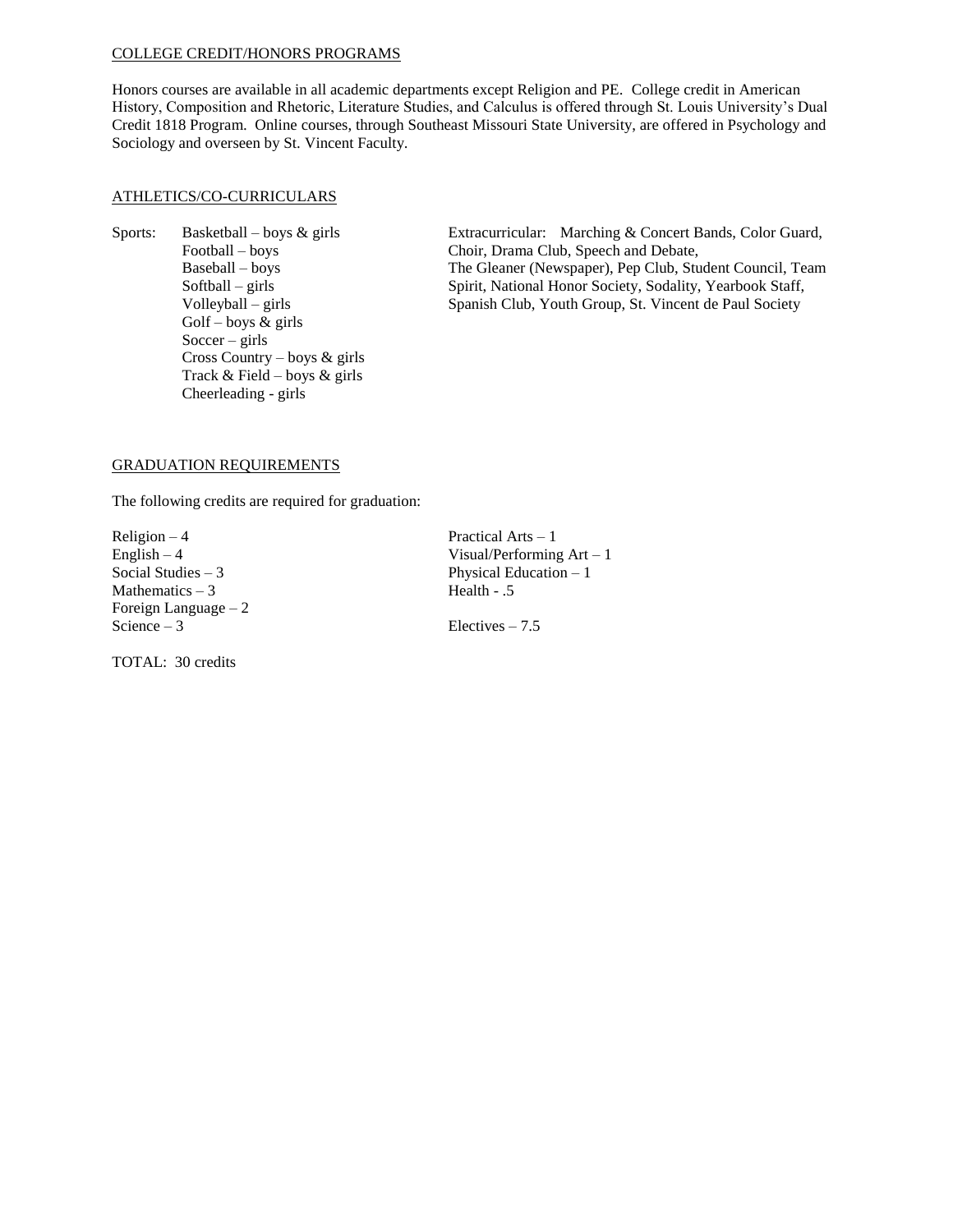## Ursuline Academy

341 South Sappington Road Saint Louis, MO 63122

> Phone: 314-984-2800 Fax: 314-966-4662

#### [www.ursulinestl.org](http://www.ursulinestl.org/)

Type of School ~~ Private / Girls

Religious Affiliation ~~ Ursuline Sisters of the Roman Union

Total Enrollment ~~ 321

Total Faculty ~~ 33

Tuition  $\sim$  \$16,600

#### **HISTORY**

Ursuline Academy, under the sponsorship of the Ursuline Sisters of the Roman Union, is a private, all-girls' Catholic, college preparatory high school rooted in a tradition of education and innovation that dates back to 1535 when St. Angela Merici founded the Ursuline Sisters. Ursuline Academy in St. Louis was founded in 1848 by four Ursuline Sisters who came from Austria and Bavaria at the request of Bishop Kenrick. The first school was located at 12th and Russell Streets until 1926 when it moved to its present location in Kirkwood. In a classic campus environment, we serve a spectrum of students seeking a well-rounded high school experience. For over 170 years, Ursuline Academy has been providing a supportive and welcoming atmosphere where young women with a variety of interests and abilities can grow academically, spiritually and socially. Experiencing our motto SERVIAM, "I will serve," graduates become servant-oriented leaders uniquely prepared for college and life. The Academy is accredited by the State of Missouri and by Cognia. It is a nationally recognized School of Excellence.

#### SCHOOL MISSION STATEMENT/PHILOSOPHY

Mission: In a community environment built on standards of academic excellence and on respect for the uniqueness of each person, Ursuline Academy educates students for Christian living and leadership in a global society, nurtures the development of the whole person and her potential, and cultivates within its students a spirit of life-long service through its motto of *SERVIAM, "I will serve".* Inspired by the call of the Gospel, and challenged by the needs of our time, we, like Angela, ground our mission in the following core values:

- \* Spiritual formation and faith development
- \* Academic excellence
- \* Respect for the uniqueness of the individual
- \* Development of the whole person
- \* Development of a nurturing community spirit
- \* Commitment to peacemaking
- \* *Serviam* (I will serve) as a lived reality

#### ADMISSIONS REQUIREMENTS/PROCEDURE

Ursuline Academy is committed to the education of students who seek a strong academic program and value a uniquely Catholic environment. Admission is based upon the student's ability to complete a college preparatory, accelerated or honors program. Acceptance is determined by a committee review of academic grades and standardized test scores from 6, 7 and 8th grade, as well as a personal interview.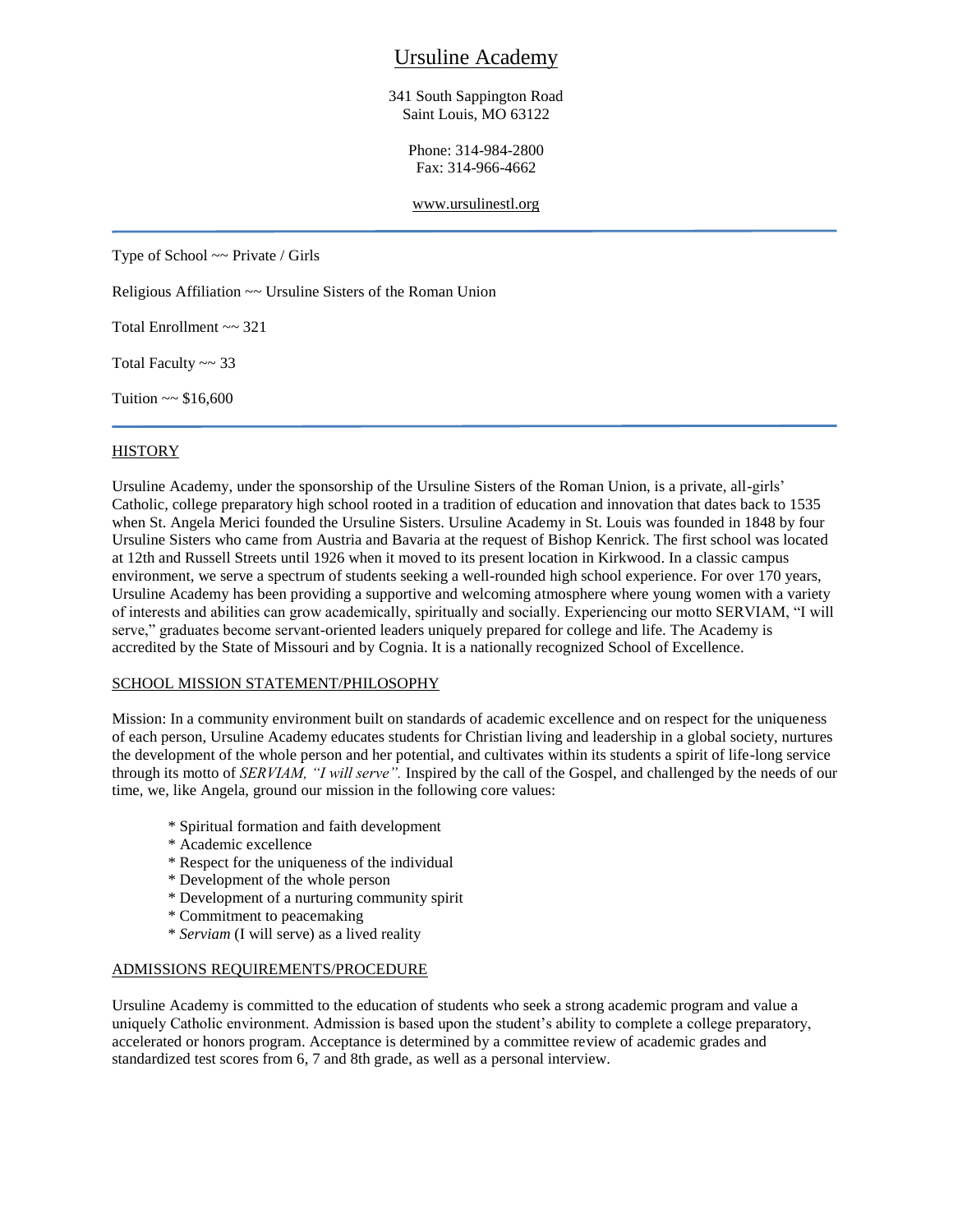#### CURRICULUM

Ursuline Academy offers a college-preparatory program for a range of learners including gifted to average students. Course offerings include Theology, Art, Business and Technology, English, World Languages, Mathematics, Music, Theatre, Speech, Dance, Physical Education, Health, Science, Personal Development and Social Studies. Credit opportunities are also available with elective courses in Broadcast, Newspaper and Yearbook.

#### ADVANCED PLACEMENT/HONORS PROGRAMS

Ursuline Academy offers Honors level courses in Art, English, World Language, Math, Science**,** and Social Studies. College credit is available through the College Board's Advanced Placement program and by taking dual credit courses offered through St. Louis University, University of Missouri – St. Louis, and Missouri Baptist University. Students can earn up to 30 hours of college credit.

#### ATHLETICS/ CO-CURRICULARS

The majority of Ursuline students choose to be involved in some co-curricular activity. Enriching experiences and friendships are the result of involvement in our well-balanced co-curricular program. Athletics Cheerleading, dance, field hockey, cross country, volleyball, tennis, softball, track, basketball, golf, racquetball, soccer, swimming and lacrosse. Our Girls Soccer Team won the Missouri State Soccer Championships in May of 2021, something which we are all still so excited about!

#### Clubs and Organizations

Clubs: Athletic Advisory Board, Bears in Prayer, Bocce Club, Chess Club, Chinese and Asian Culture Club, Crew Club, Cultural Cooking Club, Dance Club, Environmental Club, ESports, Exercise Club, Generation Life, Glee Club, Knitting Club, Mock Trial, Music Ministry, Pickleball Club, Ping Pong Club, P.O.S.S.E. (Spirit Club), Robotics Club, S.A.D.D. Club, Sisters in Service, Speech and Debate Club, UN Women Club, World Language Club, Yearbook Club

Organizations: Ambassadors, French Honor Society, Hispanic Honor Society, Junior Ambassadors, Latin Honor Society, Leadership for Diversity Team, Mu Alpha Theta Mathematics Honor Society, National Honor Society, National Honor Society for Dance Arts, Project U.S.S. (student philanthropy), Student Council

#### GRADUATION REQUIREMENTS

Academic Requirements: Theology – 4 credits Physical Education / Health – 1.5 credits English – 4 credits Business/Technology – 1 credit Math – 3 credits Fine Arts - .5 credit in Visual Art; .5 credit in Performing Art Science – 3 credits Electives – 2.5 credits Social Studies – 3 credits World Language – 2 credits In addition, students must complete 120 hours of service.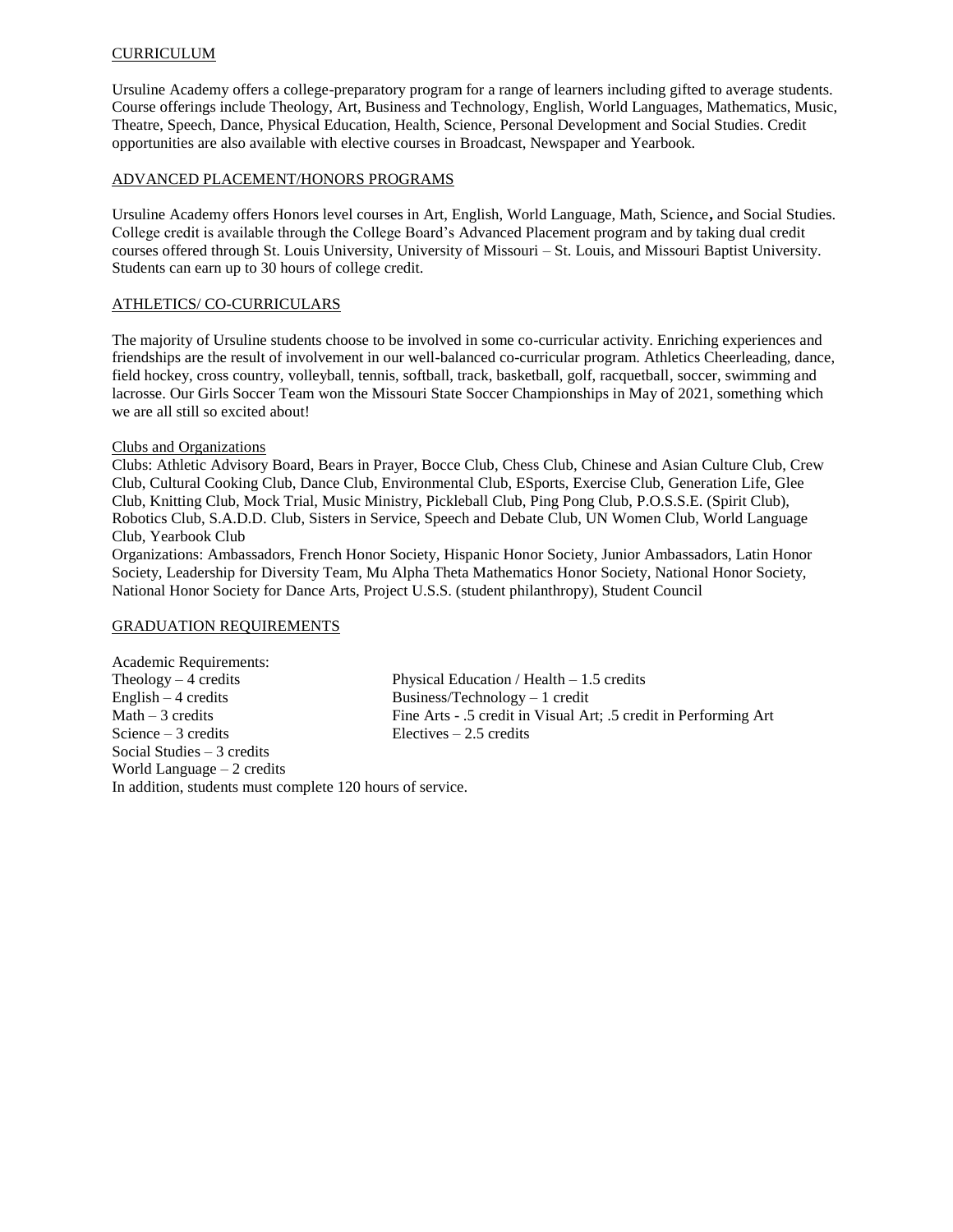## Valle Catholic High School

40 North Fourth Street Sainte Genevieve, MO 63670

> Phone: 573-883-7496 Fax: 573-883-9142

#### [http://www.valleschools.org](http://www.valleschools.org/)

Type of School ~~ Parish / Co-educational

Religious Affiliation ~~ Ste. Genevieve Parish – Ste. Genevieve, MO

Total Enrollment ~~ 142

Total Faculty  $\sim$  15

Tuition  $\sim$  \$4,460

#### **HISTORY**

In 1837 Mother Agnes Hart, assisted by two Sisters of Loretto, opened a school for girls in the Etienne and Catherine Bolduc house on Main Street. By 1848, the school outgrew the Main Street buildings and was moved to the Joseph Pratte home, a trading post and fur storage warehouse. It came to be called the "Academy for Young Ladies." The Sisters of Loretto were recalled to St. Louis in 1858. In response to the insistent request of Father Cyr, the pastor of Ste. Genevieve, for teachers to continue the work of the Academy, the Sisters of St. Joseph of Carondolet assumed charge of the school; six sisters arrived by boat from St. Louis on August 28, 1858. Sister Gonzaga Grand, the Sister chosen superior of the first community of the Sisters of St. Joseph, had but recently arrived from France. Gifted with remarkable ability and a strong personality, the Academy flourished under her supervision. For many years, St. Francis de Sales Academy (as it later came to be called) was known for high standards of its methods and curriculum. It was a popular school for young ladies.

In 1867, the Academy underwent some changes. The sisters had the old Pratte house replaced with a four-story building. This building accommodated the Sisters, boarding students, classrooms, and the music and art departments. By 1874, the number of boarding students decreased, so boys were invited to attend. In 1893, the Ste. Genevieve Parochial Grade School was fully co-educational.

In 1919, increasing enrollment occasioned an urgent need of decisive action in the matter of enlarging the school by building a high school. The initial step to the achievement of this goal was the inauguration of a junior high school. By adding one class each year, Valle had its first graduating class in 1925. There were five people in this class.

In the fall of 1925, Reverend C.L. Tourenhout asked the Sisters of St. Joseph to organize a high school. They granted the request and opened the school in the stone structure south of the Church at DuBourg and Market Streets. It was named Valle High School after Felix and Odile Valle, benefactors of the Church. A standard four-year course of studies was adopted and Valle was granted accreditation by the state of Missouri. A new school building was erected on Fourth Street in 1954. Both grade and high school students occupy this present building.

As time advanced, efficient faculty perpetuated the excellence of the first faculty, and has enlarged the scope of academic work and strives to maintain a course of studies in keeping with the standards of the day. In July of 1992, the last Sister of St. Joseph left Valle High School; Sister Mary Luke Bauman, from the Sisters of the Most Precious Blood replaced her. In July of 1997, Valle hired its first lay principal. A devoted lay faculty and staff now work to continue the great tradition of Valle High School.

(The history was adapted from an article written by Lucille Jokerst, class of 1925.)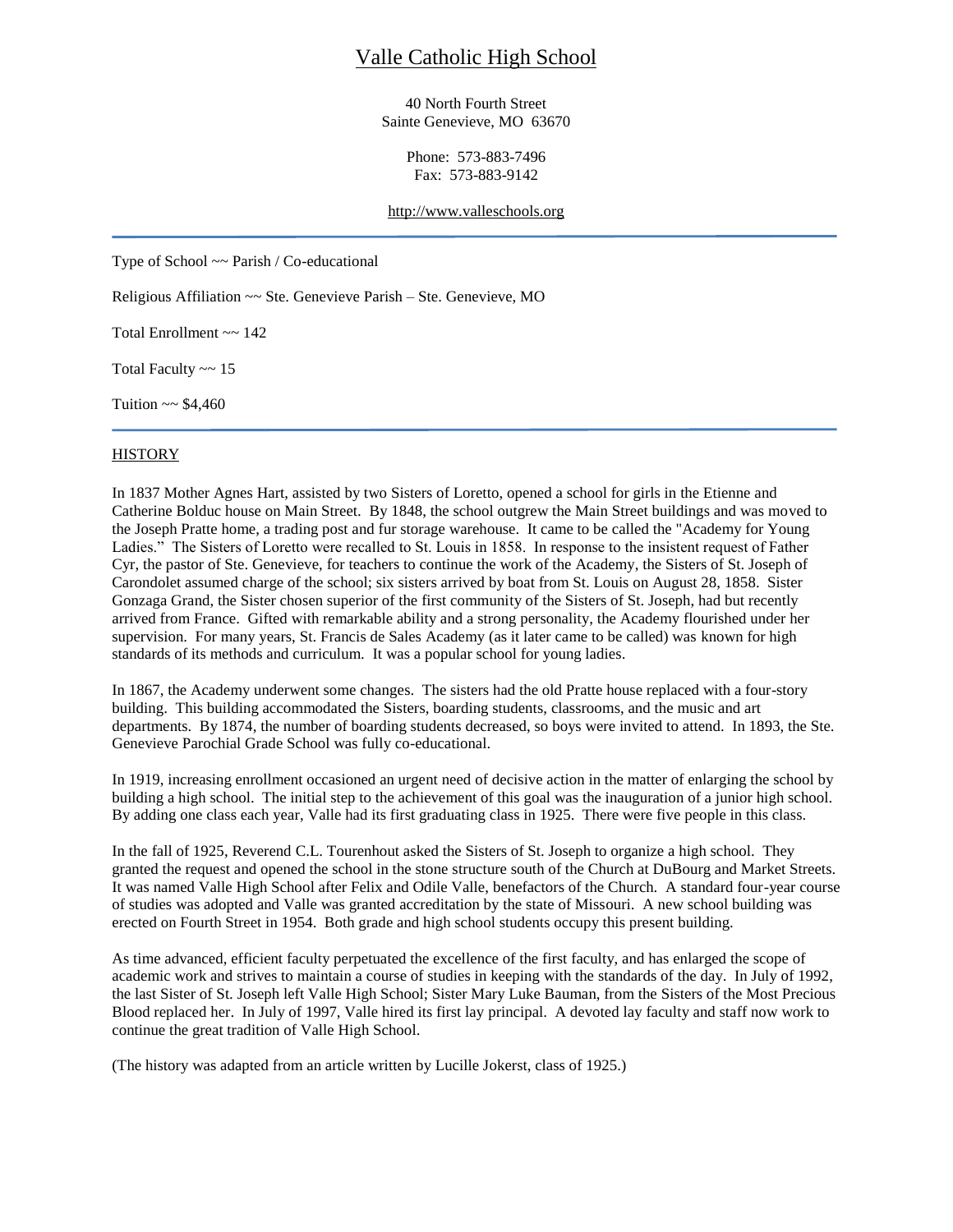#### SCHOOL MISSION STATEMENT/PHILOSOPHY

Founded on Faith and rooted in Family, Valle Catholic provides an excellent academic education for Pre  $K - 12$ while developing character, promoting spiritual growth and stewardship, and strengthening Gospel values to enable students to live as model Christians in a changing global community.

That which makes our school Catholic is its spiritual dimension, which allows us to articulate and address the needs of the whole person as a physical, intellectual, and a spiritual being. The role of the Catholic school is to articulate the mission of the Church; to evangelize and propagate the faith; to pursue peace and justice. At Valle, we seek to make the Gospel the norm of life by embracing the Beatitudes (Matthew 5) as our ideal, growing in humility, meekness, and poverty of spirit. Our religious foundation provides the focus for integrating knowledge and quality education in the arts and sciences, vocational skills, and physical skills, which comprise our educational curriculum. We understand and support the educational rights of students with disabilities. The goal of Valle Catholic is to help produce students who are constantly growing in knowledge and love of God and others.

#### ADMISSIONS REQUIREMENTS/PROCEDURE

Completion of online application a[t www.valleschools.org](http://www.valleschools.org/)  Submission of all transcripts and records

#### CURRICULUM

At Valle, we strive to meet the needs of all of our students including college preparatory, vocational and learning disabled. A minimum of 26 credits are required for graduation.

**College Preparatory:** Religion (4), English (4), Social Studies (3), Math (4), Science (4), Fine Arts (1), Practical Arts (1), Physical Education (1), Personal Finance (.5), Foreign Language (2), and Electives (2.5).

**General Studies:** Religion (4), English (4), Social Studies (3), Math (3), Science (3), Fine Arts (1), Practical Arts (1), Physical Education (1), personal finance (.5) and Electives (6.5).

#### ADVANCED PLACEMENT/HONORS PROGRAMS

- **St. Louis University 1818 Dual Enrollment:** U.S. History to 1865, U.S. History since 1865, Western Civilization to 1500, Western Civilization since 1500, ACC German, Calculus
- **Southeast Missouri State University Dual Enrollment**: Psychology, Sociology, PreCalculus A and PreCalculus B, Statistical Reasoning, General Chemistry, General Chemistry Lab, Introduction to Biological reasoning, Introduction to Biological Reasoning Lab
- **Mineral Area College Dual Credit:** most common courses taken are American Political Systems, Public Speaking, Medical Terminology, Introduction to Microcomputers, and Human Growth and Development
- **UMSL Dual Enrollment:** Process of Composition, Advanced Strategies of Rhetoric and Research, Interreligious and Ecumenical Issues
- **Honors Courses:** All St. Louis University, Southeast Missouri State University and University of Missouri St. Louis courses. In addition: Chemistry, Physics, Human Anatomy & Physiology, Pre-Calculus

#### ATHLETICS/CO-CURRICULARS

- **Boys Sports:** Cross Country, Football, Wrestling, Basketball, Baseball, Track and Field
- **Girls Sports:** Cross Country, Volleyball, Basketball, Track and Field, Cheerleading, Softball, Dance Line

**Student Activities:** Student Council, National Honor Society, Band, Digital Media, Academic Team, Math Team, Campus Ministry, Student Choir, Drama, Students Against Destructive Decisions, Student Ambassadors, Loud Crowd, Book Club, Interact Club, FBLA, Fun Fanatics (Board Game and Gaming Club)

#### GRADUATION REQUIREMENTS

A minimum of 26 credits are required for graduation.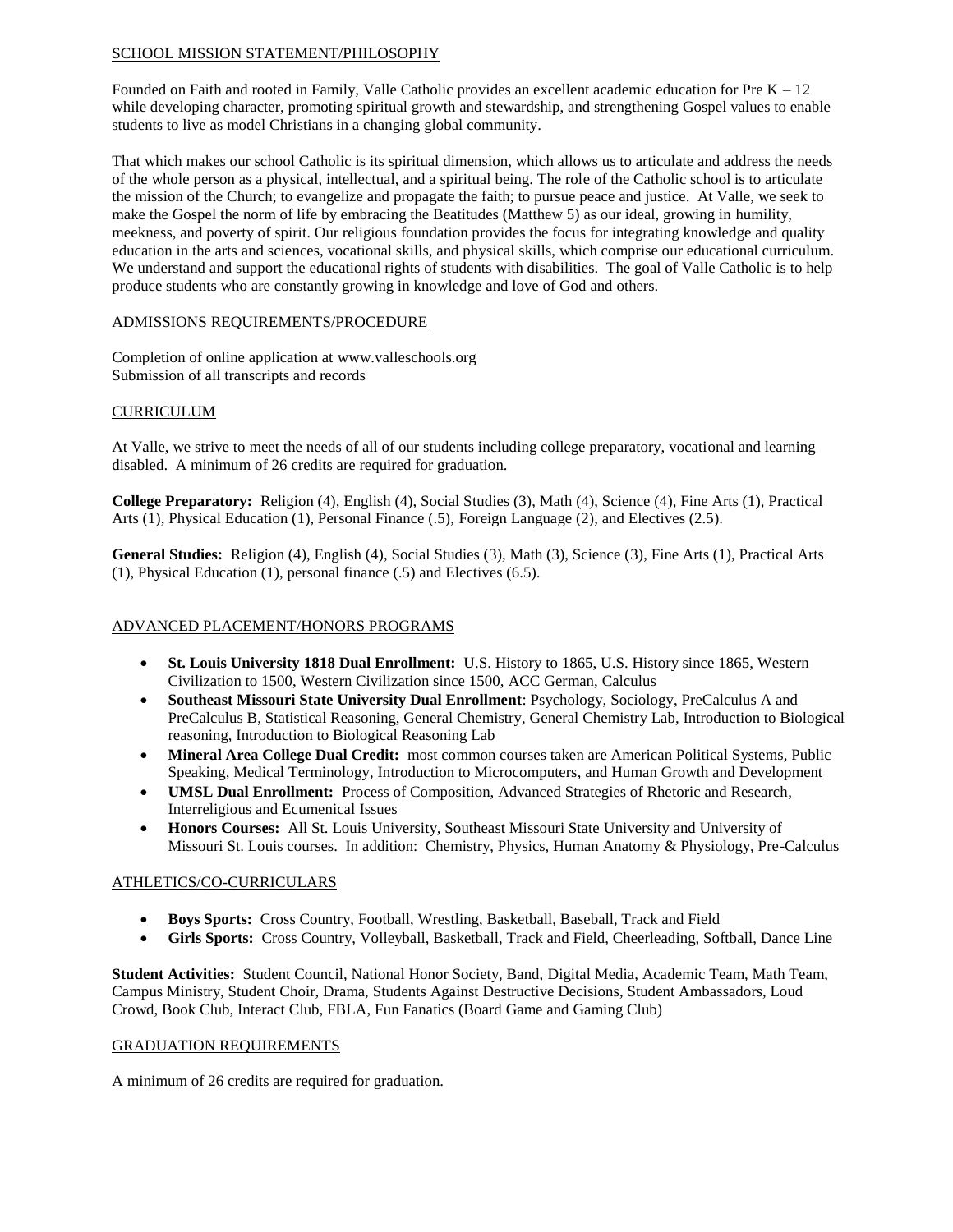## Villa Duchesne and Oak Hill School

801 South Spoede Road Saint Louis, MO 63131

Phone: 314-432-2021 Fax: 314-432-0199

[www.vdoh.org](http://www.baratacademy.org/)

Type of School ~~ Private / Coed Grades JK-6/ Girls Grades 7-12

Religious Affiliation ~~ Religious of the Sacred Heart

Total Enrollment ~~ 447 JK3-Grade 12

Total Faculty ~~ 74 for JK3-Grades 12

Tuition  $\sim$ 

| Grade   | JK3<br><b>Half Days</b><br>(M,W,F) | JK3<br><b>Full Days</b><br>(M,W,F) | JK3/JK4<br>5 Half<br>Davs | JK3/JK4<br>5 Full<br>Days | K-<br>Grade 4 | Grades<br>$5-6$ | Grades<br>$7-12$ |
|---------|------------------------------------|------------------------------------|---------------------------|---------------------------|---------------|-----------------|------------------|
| Tuition | \$7,500                            | \$10,400                           | \$12,500                  | \$17,300                  | \$19,950      | \$20,800        | \$25,150         |

#### **HISTORY**

Villa Duchesne and Oak Hill School was founded in 1929 by the Religious of the Sacred Heart, an international order with schools and organizations in 41 countries, including 25 schools in North America. We empower women and men to be successful leaders in the world. Ours is a legacy of authentic scholarship, deep learning, active engagement with the community, and an entrepreneurial spirit coupled with a moral compass that empowers much good in the world. Our learning environment is both personalized and challenging. The relational nature of our school, where every child is known and loved, translates to an outstanding experience for our students. Our faculty members are attuned to differentiated learning styles that allow them to best serve the needs of each student. The school was built on a 60+ acre wooded campus. The extensive facilities include a beautiful chapel which seats 500, a performing arts auditorium, library and media centers, campus-wide wireless internet access, and five visual art studios. Also on the campus are four athletic fields, which includes an artificial turf field, eight tennis courts, a track, an indoor swimming pool, a fitness center, and two gymnasiums. The school is named for St. Rose Philippine Duchesne who brought Sacred Heart education to the United States in 1818.

Villa Duchesne and Oak Hill School is accredited by the Independent Schools Association of the Central States. It is also a member of the Network of Sacred Heart Schools [\(www.sacredheartusc.edu\)](http://www.sacredheartusc.edu/).

#### SCHOOL MISSION STATEMENT/PHILOSOPHY

Inspired by the vision of Saint Madeleine Sophie Barat, foundress of the Society of the Sacred Heart, Villa Duchesne and Oak Hill School strives to educate the heart and mind of each child in a nurturing and challenging environment. We are dedicated to educating the whole child and preparing our students for lives of faith in God, integrity, leadership and service to others.

#### *Our mission is to transform the world, one child at a time.*

The foundation of our mission and educational philosophy are the [Goals and Criteria](https://www.vdoh.org/about-us/our-mission/goals-and-criteria) of Sacred Heart Schools. These give meaning and purpose to our objectives and unite us through a common thread with other Sacred Heart schools around the world. The strength of Sacred Heart education lies in the building of relationships around our values. Serious in principles, strong in studies and rich in the spirit of love and life, we are an Independent Catholic Sacred Heart school which takes great pride in living Saint Madeleine Sophie's vision.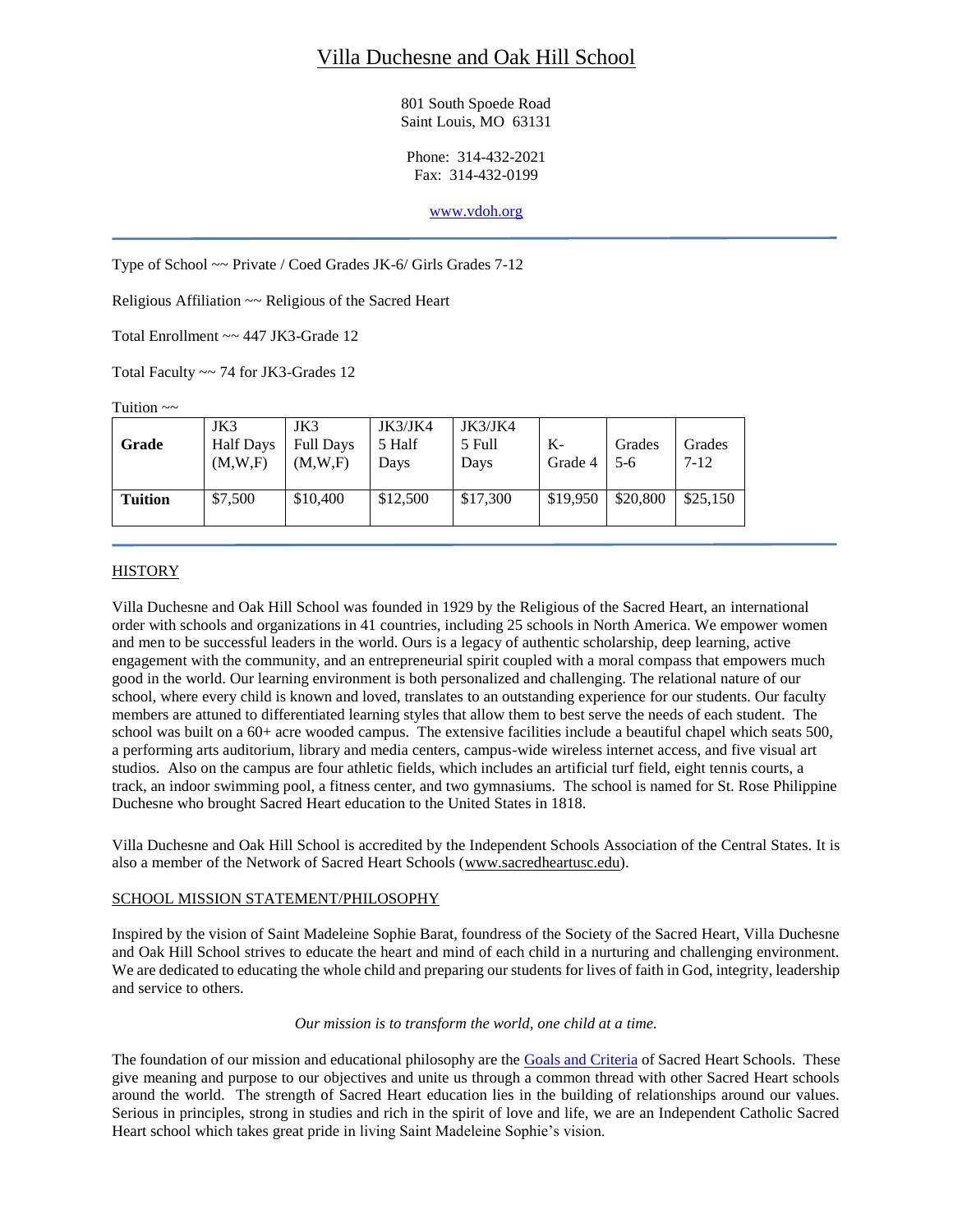As a member of the Network of Sacred Heart Schools in the United States and Canada, Villa Duchesne and Oak Hill School operates as an independent, Catholic school for boys and girls in junior kindergarten through sixth grade and young women in grades seven through twelve.

#### ADMISSIONS REQUIREMENTS/PROCEDURE

Villa Duchesne and Oak Hill School seeks a diverse student body of well-rounded students with above-average ability who can contribute to and benefit from its strong college-preparatory program based on the Goals and Criteria of Sacred Heart education. Strong applicants will exhibit the following qualities:

- \* Intellectual curiosity, compassion, self-motivation and self-discipline<br>\* Interests involvement and service reflective of the student's gifts and
- Interests, involvement and service reflective of the student's gifts and talents
- \* A's and B's on report cards
- \* Standardized testing records generally above the  $70<sup>th</sup>$  percentile in both cognitive and achievement scores
- \* Strong attendance records
- \* Positive teacher comments on report cards and when applying for  $7<sup>th</sup>$  or  $8<sup>th</sup>$  grade
- \* Positive student interview, visit experience and parent meeting
- \* Strong parental support for the Goals and Criteria of Sacred Heart education.

Please contact the Enrollment Management Office at [admissions@vdoh.org,](mailto:admissions@vdoh.org) 314-810-3566, or go to [www.vdoh.org](http://www.vdoh.org/) to learn more about our admissions process, visit days, financial assistance and scholarship opportunities. Junior kindergarten, kindergarten, seventh and ninth grades are all main entry points for Villa Duchesne and Oak Hill School. New students will be admitted to other grades as space is available. Villa Duchesne and Oak Hill School follows the Catholic High School application process of the Archdiocese of St. Louis for  $9<sup>th</sup>$  grade applicants.

#### CURRICULUM

Villa Duchesne's rigorous curriculum prepares young women for college and life beyond. In our ever-changing world, the goal of the Villa Duchesne education is to empower young women to take ownership of their education and develop a life-long love of learning. Through the content areas of mathematics, world languages, English, science, history, the arts (performing and fine arts), and theology, our students master the skills that will help them succeed. The Villa Duchesne education is rooted in the teaching of skills such as critical thinking, synthesizing information, writing well, speaking well, collaborating, and thinking creatively. Along with a challenging curriculum, the students are supported by a world class faculty. The goal of a Sacred Heart education is to develop the mind, body, and spirit. Not only are the students well prepared for college and life beyond, they develop the confidence and fortitude to tackle many of life's challenges. Our focus on the development of a deep spirituality through our theology curriculum, in partnership with our Service Learning Program, builds strong, capable leaders of tomorrow. Technology is integrated into course work to enhance student achievement and encourage academic growth.

#### ADVANCED PLACEMENT/HONORS PROGRAMS

The curriculum offers Honors courses to students in the high school. Courses are offered in each content area. Additionally, Advanced Placement courses are offered in British and American Literature, Calculus (AB and BC), Statistics, Biology, Chemistry, Physics, Computer Science (online), Psychology, United States History, European History, American Government, French and Spanish. 1818 college credit courses are offered in conjunction with St. Louis University.

#### ATHLETICS/CO-CURRICULARS

Athletics include field hockey, volleyball, tennis, basketball, soccer, track & field, lacrosse, cross-country, golf, and swimming & diving. Seventh and eighth grade students participate in athletics through the West County League and CYC. Co-curricular activities include: National Honor Society, Student Council, Varsity Club, Environmental Club, Courage & Confidence Club, Academic Competition, Math Club, Mock Trial, CARE Club, French Club, Liturgy Choir, Science Olympiad, Debate Club, Thespian Society, Bellarmine Speech League, Women at the Well, Student Admissions Ambassadors just to name a few.

#### GRADUATION REQUIREMENTS

To graduate from Villa Duchesne and Oak Hill School, an incoming 9<sup>th</sup> grader must earn 26 credit hours. A one-year course counts as one credit. Graduates complete a minimum of English (4), Fine Arts (2), World Languages (2), Math (4), Physical Education (3), Science (3 lab sciences), Social Studies (3), Theology (4), and Electives (2).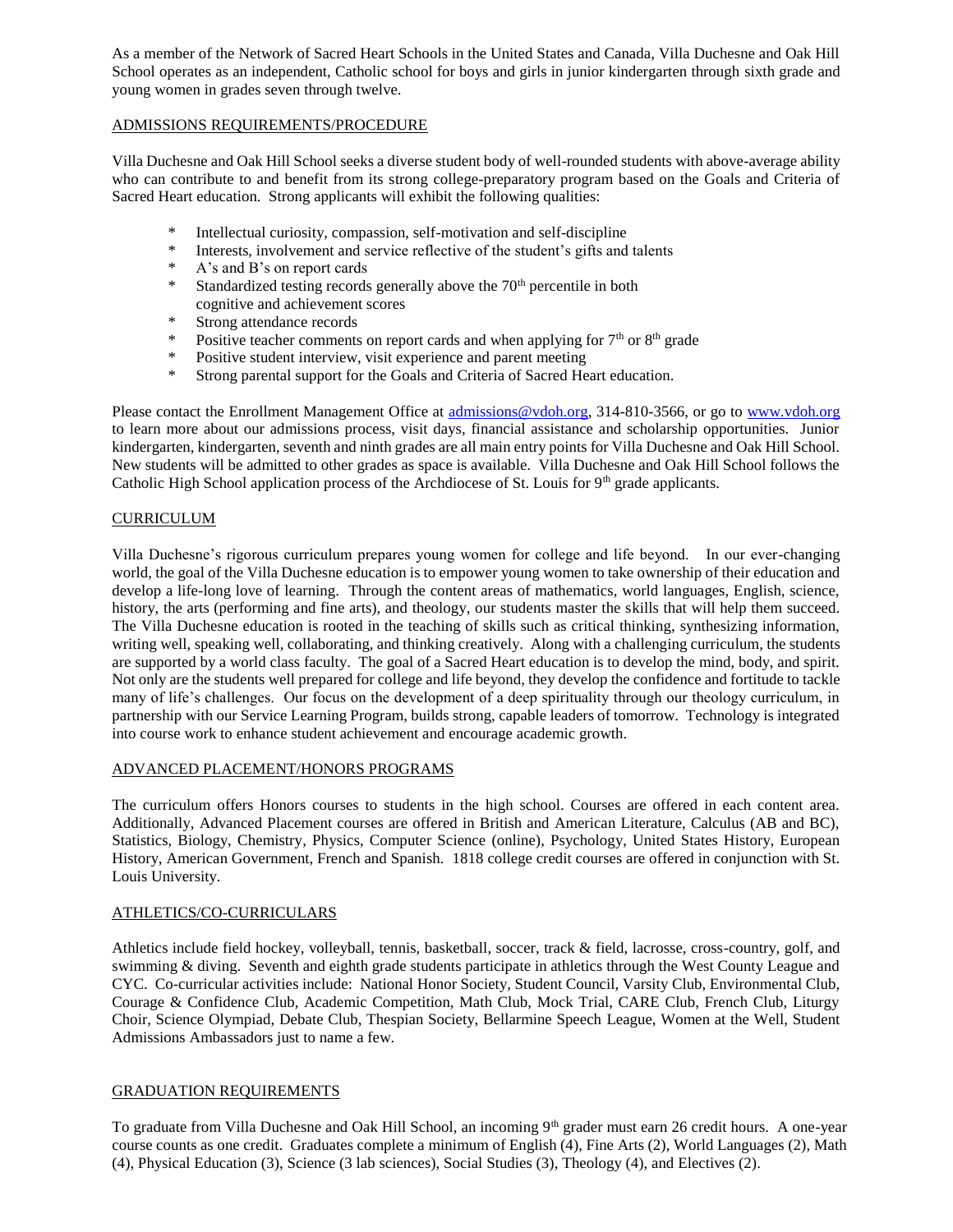## Visitation Academy

3020 North Ballas Road Saint Louis, MO 63131

Phone: 314-625-9103 Fax: 314-432-7210

[www.visitationacademy.org](http://www.visitationacademy.org/)

Type of School ~~ Private / Coed Montessori Toddler-Kindergarten / Girls Grades 1-12

Religious Affiliation ~~ Sisters of the Visitation of Holy Mary, VHM

Total Enrollment ~~ 585 Toddler-Grade 12 / 308 Grades 9-12

Total Faculty ~~ 84 Toddler-Grade 12

Tuition ~~ \$22,555 Grades 9-12

#### **HISTORY**

Founded in 1833 by the Sisters of the Visitation of Holy Mary, Visitation Academy is an independent Catholic school whose mission of "valuing excellence in scholarship, spirituality, leadership and service" lies at the heart of a Visitation education. Dedicated to developing each young woman's unique gifts and preparing her to succeed in life, Visitation Academy provides the only all-girls educational program for Grades 1 through 12 in the St. Louis area.

Visitation honors its Catholic Salesian values and heritage while maintaining a commitment to a 21<sup>st</sup> century education. Daily prayer, a dedication to service, and devotion to the school motto, "Live + Jesus," form the foundation from which strong, spiritual, and compassionate young women emerge. With a long-standing reputation for academic excellence, Visitation students learn in a community of like-minded young women, eager to discover new talents and fulfill new dreams. Faculty share in the common desire to fully develop each student's ability to think critically, communicate, collaborate, and create. Technology is appropriately integrated into the curriculum, and each student utilizes a laptop in her daily studies. This powerful combination of tradition and 21<sup>st</sup> century learning results in confident, well-rounded, high-achieving graduates prepared to succeed in college and beyond.

Visitation Academy is centrally located immediately south of I-64/Highway 40 on Ballas Road in Town & Country.

#### SCHOOL MISSION STATEMENT/PHILOSOPHY

Visitation Academy is a community that exists to educate children and young women and to receive and share Jesus as Mary did in her visitation to Elizabeth.

In an environment which values excellence in scholarship, spirituality, leadership and service, this Visitation community encourages students to develop their unique gifts.

As students learn to live Jesus with gentleness, humility, joy and freedom, they are prepared to continue to grow and to respond to others, the Church and the global community.

#### ADMISSIONS REQUIREMENTS/PROCEDURE

A Visitation education is grounded in faith with a strong Catholic tradition. Students interested in learning, leadership, community service, extracurricular activities, teamwork and respect for others will thrive at Visitation Academy. The school seeks to craft a class of students from different backgrounds with a wide range of interests and talents. The selection process is structured to admit students who will feel successful within our environment. Visitation's commitment to diversity encourages qualified students who come from different socio-economic, racial, religious and ethnic backgrounds to apply.